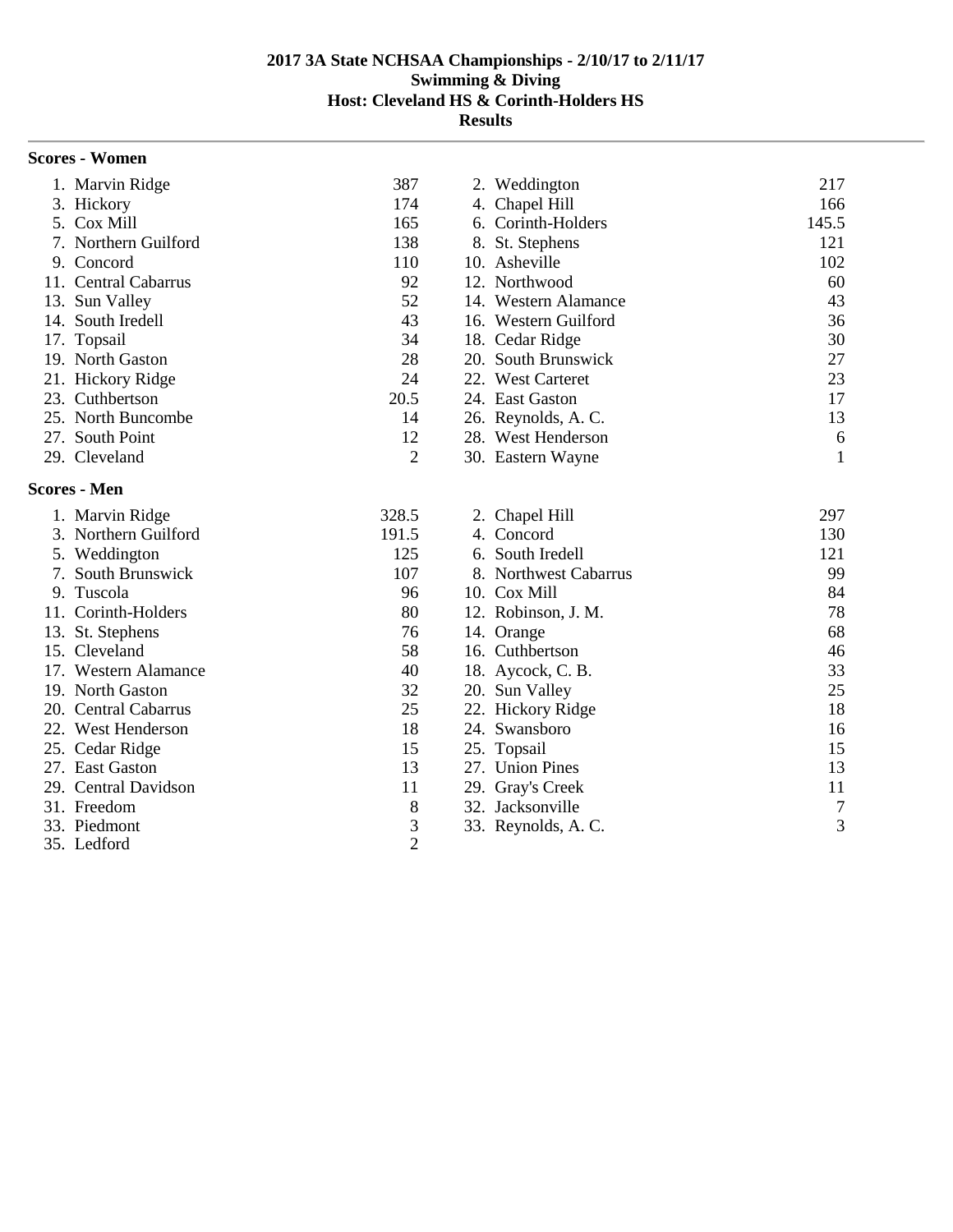|    | <b>Event 1 Women 200 Yard Medley Relay</b>                                                                |                                          |                                |                |
|----|-----------------------------------------------------------------------------------------------------------|------------------------------------------|--------------------------------|----------------|
|    | $1:45.52$ #<br><b>3A State Rec:</b><br>2013<br><b>Charlotte Catholic</b>                                  |                                          |                                |                |
|    | 1:43.21<br>2016<br><b>State Record:</b><br>Hough, W.A.                                                    |                                          |                                |                |
|    | 1:45.33 AA-A<br>1:47.14 AA-C                                                                              |                                          |                                |                |
|    | <b>Team</b><br><b>Relay</b>                                                                               | <b>Prelim Time</b>                       | <b>Finals Time</b>             | <b>Points</b>  |
|    | <b>Championship Final</b>                                                                                 |                                          |                                |                |
|    | 1 Marvin Ridge                                                                                            | 1:48.58                                  | 1:46.60<br>$AA-C+$             | 40             |
|    | 1) Hauder, Caroline SR<br>2) Rothenberger, Mary A. SR 3) Rivers, Katie SR                                 |                                          | 4) Tessin, Madeline FR         |                |
|    | 25.67<br>55.67 (30.00)<br>1:22.30(26.63)                                                                  | 1:46.60(24.30)                           |                                |                |
|    | 2 Cox Mill                                                                                                | 1:48.65                                  | 1:47.70                        | 34             |
|    | 1) Holland, Madison SR<br>2) Minnick, Bailey SR<br>26.53<br>57.82 (31.29)<br>1:22.59(24.77)               | 3) Rogers, Cathleen SR<br>1:47.70(25.11) | 4) Greenhall, Madison SR       |                |
| 3  | Weddington                                                                                                | 1:51.68                                  | 1:49.99                        | 32             |
|    | 1) Corbi, Sarah SR<br>2) Flickinger, Maddy SO                                                             | 3) Everhart, Sydney JR                   | 4) Tolchin, Kaylea SR          |                |
|    | 28.57<br>58.24 (29.67)<br>1:25.13(26.89)                                                                  | 1:49.99 (24.86)                          |                                |                |
|    | 4 Corinth-Holders                                                                                         | 1:52.04                                  | 1:52.03                        | 30             |
|    | 1) Strickland, Rachel SO<br>2) Carter, Alexis FR                                                          | 3) Blandford, Callie SO                  | 4) Whitaker, Peyton SO         |                |
|    | 27.94<br>1:00.78(32.84)<br>1:27.73(26.95)                                                                 | 1:52.03(24.30)                           |                                |                |
| 5  | Northern Guilford                                                                                         | 1:54.51                                  | 1:52.15                        | 28             |
|    | 1) Rountree, Madelaine SO<br>2) Koh, Hannah FR                                                            | 3) Glebus, Rebecca JR                    | 4) Daly, Caroline JR           |                |
|    | 28.82<br>1:00.69(31.87)<br>1:27.89(27.20)<br>Asheville                                                    | 1:52.15(24.26)<br>1:53.78                | 1:53.77                        | 26             |
| 6  | 1) Woody, Sophia FR<br>2) Ballantine, Aurelia SO                                                          | 3) Lechner, Ashleigh JR                  | 4) Bowers, Anne SR             |                |
|    | 1:00.99(32.14)<br>1:27.75(26.76)<br>28.85                                                                 | 1:53.77(26.02)                           |                                |                |
| 7  | South Iredell                                                                                             | 1:55.60                                  | 1:54.74                        | 24             |
|    | 1) Cox, Peyton SO<br>2) Cresci, Kenzie FR                                                                 | 3) Folstad, Kenzie JR                    | 4) Snyder, Rachel SO           |                |
|    | 29.80<br>1:01.08(31.28)<br>1:28.63(27.55)                                                                 | 1:54.74(26.11)                           |                                |                |
| 8. | Central Cabarrus                                                                                          | 1:55.18                                  | 1:54.83                        | 22             |
|    | 1) Barbour, Hannah JR<br>2) Gaskey, Isabella FR                                                           | 3) Federico, Alexa SO                    | 4) Losey, Erica SO             |                |
|    | 1:00.52(30.27)<br>1:29.88(29.36)<br>30.25                                                                 | 1:54.83(24.95)                           |                                |                |
|    | <b>Consolation Final</b>                                                                                  |                                          |                                |                |
| 9  | St. Stephens                                                                                              | 1:56.77                                  | 1:55.28                        | 18             |
|    | 1) Krumanocker, Kelsey SR 2) Turcanu, Nina SO                                                             | 3) Cherkez, Sophia SR                    | 4) Helfert, Sarah SR           |                |
|    | 1:03.29(33.00)<br>1:29.70(26.41)<br>30.29                                                                 | 1:55.28(25.58)                           |                                |                |
| 10 | Chapel Hill<br>2) Acierno, Katherine JR<br>1) Rose, Mia FR                                                | 1:55.65<br>3) Knaven, Uma SR             | 1:55.41<br>4) Trusky, Emily JR | 14             |
|    | 1:01.81(32.71)<br>1:29.58(27.77)<br>29.10                                                                 | 1:55.41(25.83)                           |                                |                |
|    | 11 Sun Valley                                                                                             | 1:55.83                                  | 1:55.89                        | 12             |
|    | 1) Durham, Eliza Grace SO 2) McDowell, Allison FR                                                         | 3) King, Samantha JR                     | 4) Dean, Courtney SR           |                |
|    | 1:02.84(33.61)<br>1:30.12(27.28)<br>29.23                                                                 | 1:55.89(25.77)                           |                                |                |
|    | 12 Northwood                                                                                              | 1:58.19                                  | 1:56.00                        | 10             |
|    | 1) Shepherd, Sarah Helen SR 2) Shepherd, Hannah Gail SR 3) Montgomery, Amanda Lee JR4) Posse, Madeline SO |                                          |                                |                |
|    | 1:01.69(33.93)<br>1:31.55(29.86)<br>27.76                                                                 | 1:56.00(24.45)                           |                                |                |
|    | 13 Topsail                                                                                                | 1:58.91                                  | 1:57.73                        | 8              |
|    | 1) Hoover, Madison FR<br>2) Popella, Delaney SO                                                           | 3) Marshall, Lauren JR                   | 4) Swiss, Danielle SR          |                |
|    | 28.83<br>1:01.43(32.60)<br>1:30.98(29.55)<br>14 South Brunswick                                           | 1:57.73(26.75)<br>1:58.49                | 1:58.82                        | 6              |
|    | 1) White, McKenzie JR<br>2) Scharf, Hannah JR                                                             | 3) Barbee, Sarah SO                      | 4) Rudd, Bailey SR             |                |
|    | 1:02.29(34.24)<br>1:32.25(29.96)<br>28.05                                                                 | 1:58.82(26.57)                           |                                |                |
|    | 15 West Carteret                                                                                          | 2:00.49                                  | 1:58.88                        | $\overline{4}$ |
|    | 2) Munagorri, Veronica SR<br>1) Loynes, Anna JR                                                           | 3) Paschall, Meghan SO                   | 4) Rose, Ellie JR              |                |
|    | 1:02.57(31.52)<br>1:31.14(28.57)<br>31.05                                                                 | 1:58.88(27.74)                           |                                |                |
|    | 16 Concord                                                                                                | 1:59.81                                  | 2:00.29                        | $\overline{c}$ |
|    | 1) Halbach, Allyson FR<br>2) Guthrie, Mia FR                                                              | 3) Lotfy, Christina FR                   | 4) Sparks, Virginia SR         |                |
|    | 1:04.97(34.75)<br>1:33.64(28.67)<br>30.22                                                                 | 2:00.29(26.65)                           |                                |                |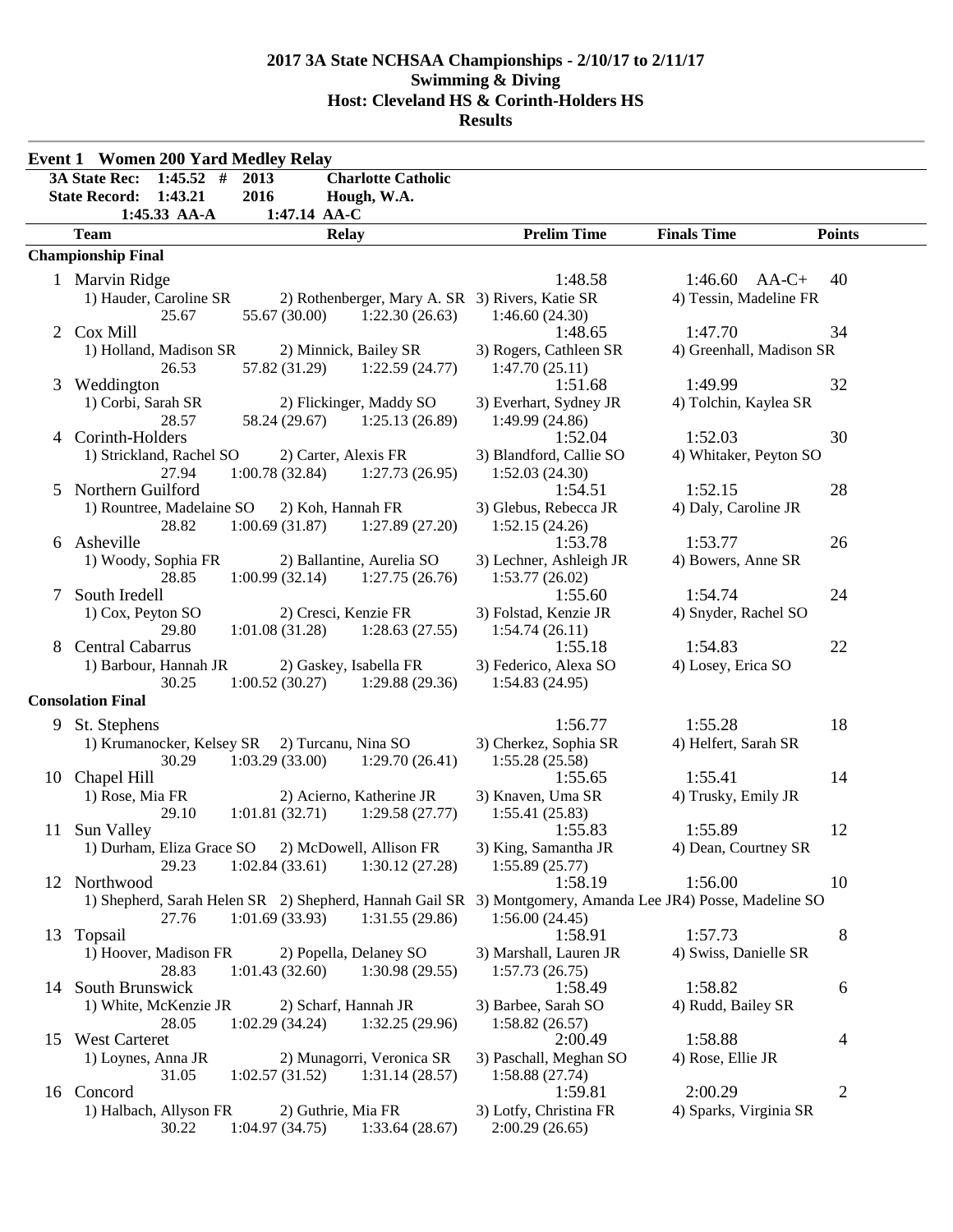### **Preliminaries**

| 17  | Western Alamance          |                           | 2:00.64                  |                                |
|-----|---------------------------|---------------------------|--------------------------|--------------------------------|
|     | 1) Long, Kayleigh SR      | 2) Long, Kacey SR         | 3) Burge, Alison JR      | 4) Davenport, Corinne FR       |
| 18. | South Point               |                           | 2:01.63                  |                                |
|     | 1) McAlister, Victoria SR | 2) Henninger, Rachel SR   | 3) Walker, Mary FR       | 4) Blanchard, Allison SO       |
| 19  | Cuthbertson               |                           | 2:02.66                  |                                |
|     | 1) Nemitz, Adalaya JR     | 2) Hobensack, Ashley SR   | 3) Corcoran, Taylor FR   | 4) Rondeau, Emma SR            |
|     | 20 Hickory Ridge          |                           | 2:03.95                  |                                |
|     | 1) Beauregard, Morgan SR  | 2) Jaynes, Allyson FR     | 3) Poythress, Kendall JR | 4) Campany, Hannah SO          |
| 21  | Western Guilford          |                           | 2:04.35                  |                                |
|     | 1) Stevens, Abigail FR    | 2) Gilliland, Virginia JR | 3) Steelman, Jilien SR   | 4) Thompson, Mary Katherine FR |
|     | 22 Union Pines            |                           | 2:05.50                  |                                |
|     | 1) Schmitz, Madison JR    | 2) Nelms, Hayley FR       | 3) Saunders, Emma SO     | 4) Davenport, Parker FR        |
| 23  | Orange                    |                           | 2:08.95                  |                                |
|     | 1) Pinnell, Shannon JR    | 2) Geib, Anna SO          | 3) Jones, Amanda SO      | 4) Shopmyer, Riley SO          |
| 24  | Nash Central              |                           | 2:09.57                  |                                |
|     | 1) Hicks, Sarah SO        | 2) Smith, Allison FR      | 3) Sharpe, Kaley SR      | 4) Lamm, Sarah JR              |

# **Event 2 Men 200 Yard Medley Relay**

|      | $1:36.11$ #<br><b>3A State Rec:</b><br>1:32.58<br><b>State Record:</b> | $- - - - -$<br>2017<br>2016 | <b>Northern Guilford</b><br><b>South Mecklenburg</b> |                                                |                             |               |  |
|------|------------------------------------------------------------------------|-----------------------------|------------------------------------------------------|------------------------------------------------|-----------------------------|---------------|--|
|      | $1:33.83$ AA-A                                                         | $1:35.43$ AA-C              |                                                      |                                                |                             |               |  |
|      | <b>Team</b>                                                            |                             | <b>Relay</b>                                         | <b>Prelim Time</b>                             | <b>Finals Time</b>          | <b>Points</b> |  |
|      | <b>Championship Final</b>                                              |                             |                                                      |                                                |                             |               |  |
|      | Northern Guilford                                                      |                             |                                                      | 1:36.11                                        | 1:35.51#                    | 40            |  |
|      | 1) Forst, Preston FR                                                   |                             | 2) Lalumondier, Jeremy JR                            | 3) Wachendorfer, Jonathan JR 4) Hill, Bryan JR |                             |               |  |
|      | 24.53                                                                  | 50.95 (26.42)               | 1:13.92(22.97)                                       | 1:35.51(21.59)                                 |                             |               |  |
| $*2$ | Chapel Hill                                                            |                             |                                                      | 1:37.85                                        | 1:37.34                     | 33            |  |
|      | 1) Batson, Adam JR                                                     |                             | 2) Ren, Jordan JR                                    | 3) Werden, Jacob SR                            | 4) Li, Ang SR               |               |  |
|      | 25.52                                                                  | 52.18 (26.66)               | 1:16.47(24.29)                                       | 1:37.34(20.87)                                 |                             |               |  |
| $*2$ | Marvin Ridge                                                           |                             |                                                      | 1:38.87                                        | 1:37.34                     | 33            |  |
|      | 1) Shen, Matthew JR                                                    |                             | 2) Utesch, Nate SR                                   | 3) Poelke, Boyd FR                             | 4) Rothenberger, Charles SO |               |  |
|      | 25.52                                                                  | 53.03 (27.51)               | 1:15.69 (22.66)                                      | 1:37.34(21.65)                                 |                             |               |  |
| 4    | South Iredell                                                          |                             |                                                      | 1:39.58                                        | 1:40.31                     | 30            |  |
|      | 1) Dickinson, Austin SO                                                |                             | 2) Zucker, Colson JR                                 | 3) Moore, Joseph FR                            | 4) Williams, Lindley SR     |               |  |
|      | 28.51                                                                  | 54.10 (25.59)               | 1:17.37(23.27)                                       | 1:40.31(22.94)                                 |                             |               |  |
| 5.   | <b>Northwest Cabarrus</b>                                              |                             |                                                      | 1:41.73                                        | 1:41.39                     | 28            |  |
|      | 1) Weston, Haydn FR                                                    |                             | 2) Enriquez, Edward SO                               | 3) Hamilton, Luke SR                           | 4) Weston, Jacob SR         |               |  |
|      | 25.96                                                                  |                             | $53.09(27.13)$ 1:18.74 (25.65)                       | 1:41.39(22.65)                                 |                             |               |  |
| 6    | South Brunswick                                                        |                             |                                                      | 1:43.18                                        | 1:42.11                     | 26            |  |
|      | 1) Dalton, Ryan SR                                                     |                             | 2) Bowersox, Tyler SR                                | 3) Anselmo, Chris SR                           | 4) Bell, Owen SO            |               |  |
|      | 27.45                                                                  | 54.25 (26.80)               | 1:19.52(25.27)                                       | 1:42.11(22.59)                                 |                             |               |  |
| 7    | Cox Mill                                                               |                             |                                                      | 1:42.78                                        | 1:42.94                     | 24            |  |
|      | 1) Skinner, Malcolm JR                                                 |                             | 2) Darrenkamp, Will FR                               | 3) Jensen, Louis SR                            | 4) Almaraz, Alex SR         |               |  |
|      | 26.51                                                                  |                             | $55.62(29.11)$ $1:20.18(24.56)$                      | 1:42.94(22.76)                                 |                             |               |  |
| 8    | Cuthbertson                                                            |                             |                                                      | 1:42.94                                        | 1:42.98                     | 22            |  |
|      | 1) Szczepkowski, James SR                                              |                             | 2) Mayer, Gage JR                                    | 3) Gupton, Carter SR                           | 4) Lupo, Bailey JR          |               |  |
|      | 27.72                                                                  | 54.61 (26.89)               | 1:20.29(25.68)                                       | 1:42.98 (22.69)                                |                             |               |  |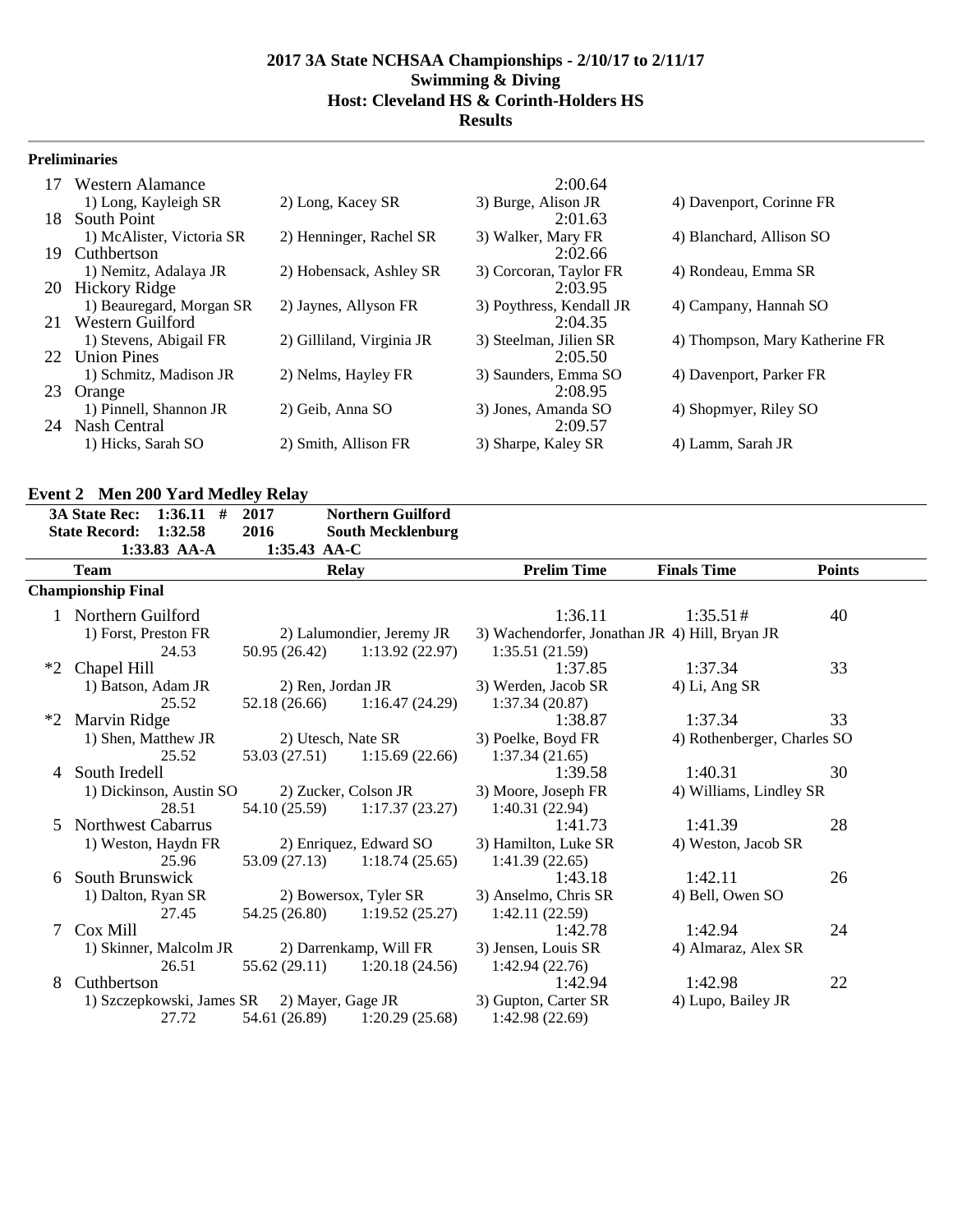#### **Consolation Final**

- 9 Robinson, J. M. 1:43.33
- 1) Walker, Gabe SO 2) Montague, Collin JR 3)
- 11 Weddington
- 12 St. Stephens
- 13 Central Davidson
- 14 Cleveland
- 
- 16 West Henderson<br>
1) Johnson, Jake SR 2) Kinsey, Tim JR

#### **Preliminaries**

| 17 Ledford                                 |                         | 1:49.18                           |                     |
|--------------------------------------------|-------------------------|-----------------------------------|---------------------|
| 1) Snow, Ryan SR                           | 2) Pegram, Tanner JR    | 3) Setzer, Alexander SO           | 4) Rice, Logan JR   |
| 18 Cedar Ridge                             |                         | 1:49.29                           |                     |
| 1) Bullard, Cole SR<br>19 Corinth-Holders  | 2) Fischer, Christian   | 3) Dietz, Alexander JR<br>1:49.82 | 4) Widman, Jack SI  |
| 1) Kreske, Hunter FR<br>20 North Gaston    | 2) Partrick, Michael FR | 3) Raynor, Douglas SO<br>1:50.40  | 4) VanSchaick, Nol  |
| 1) Hartsell, Malachi JR<br>21 Nash Central | 2) Rushing, Carter JR   | 3) Anderson, Will SR<br>1:50.75   | 4) Hughes, Austin J |
| 1) Beal, Cameron SR<br>22 Topsail          | 2) Richardson, Jacob    | 3) Norris, Langdon JR<br>1:55.64  | 4) Richardson, Zach |
| 1) Miller, Sam SR<br>23 Rockingham County  | 2) MacVaugh, Kennard JR | 3) Zhang, Kevin JR<br>1:56.01     | 4) Myrka, Garrett S |
| 1) Pruitt, Collin JR<br><b>Union Pines</b> | 2) Skrobola, Ben SR     | 3) Parrish, Daniel SR<br>DO       | 4) Holland, Jonatha |
| 1) McLeary, Shane SR                       | 2) Hinds, Mathew        | 3) Tranel, Keaton SO              | 4) Majuri, Luke SO  |

|           | 1) Connelly, Scott JR | 2) Evans, Kyle SR |                | 3) Williams, Tyler JR | 4) Moran, Kyle SR |  |
|-----------|-----------------------|-------------------|----------------|-----------------------|-------------------|--|
|           | 27.43                 | 55.64 (28.21)     | 1:19.81(24.17) | 1:43.69 (23.88)       |                   |  |
| 10 Orange |                       |                   |                | 1:45.71               | 1:44.08           |  |

- 27.83 55.85 (28.02) 1:22.46 (26.61)
- 1) Wiltsey, Curtis JR 2) Snowdon, Zack SO 3) 25.63 56.18 (30.55) 1:21.65 (25.47)
- 1) Talbert, Joshua FR 2) Procopii, Stephan SO 3) 28.33 57.96 (29.63) 1:23.62 (25.66)
- 1) Cuff, Zeppelin SR 2) Tysinger, Payton SR 3) 28.32 56.70 (28.38) 1:24.26 (27.56)
- 1) Davis, Christian JR 2) Langston, Mitchell SO 3) 30.99 59.96 (28.97) 1:23.49 (23.53)
- 1) Wenzel, Stephen JR 2) Laursen, Riley SO 3)  $27.25$   $57.76(30.51)$   $1:25.40(27.64)$ 1) Johnson, Jake SR  $\qquad \qquad$  2) Kinsey, Tim JR  $\qquad \qquad$  3)  $25.32$   $59.62$   $(34.30)$   $1:25.56$   $(25.94)$

| Williams, Tyler JR         |
|----------------------------|
| 1:43.69 (23.88)            |
| 1:45.71                    |
| Jimison, Noah FR           |
| 1:44.08(21.62)             |
| 1:46.79                    |
| Morehead, John JR          |
| 1:45.56 (23.91)            |
| 1:48.06                    |
| <b>Burgess, Matthew JR</b> |
| 1:46.56 (22.94)            |
| 1:48.30                    |
| Collier, Austin JR         |
| 1:47.63 (23.37)            |
| 1:45.93                    |
| Langston, Dalton SR        |
| 1:47.78 (24.29)            |
| 1:48.75                    |
| Morrow, Crayton SR         |
| 1:49.78 (24.38)            |
| 1:47.92                    |
| Tsakalos, George SR        |
| 1:50.42 (24.86)            |
|                            |

| 9. | Robinson, J. M.                            |                   |                                 | 1:43.33                | 1:43.69                 | 18             |
|----|--------------------------------------------|-------------------|---------------------------------|------------------------|-------------------------|----------------|
|    | 1) Connelly, Scott JR                      | 2) Evans, Kyle SR |                                 | 3) Williams, Tyler JR  | 4) Moran, Kyle SR       |                |
|    | 27.43                                      |                   | $55.64(28.21)$ 1:19.81 (24.17)  | 1:43.69(23.88)         |                         |                |
|    | 10 Orange                                  |                   |                                 | 1:45.71                | 1:44.08                 | 14             |
|    | 1) Walker, Gabe SO                         |                   | 2) Montague, Collin JR          | 3) Jimison, Noah FR    | 4) Scott, Ben JR        |                |
|    | 27.83                                      | 55.85 (28.02)     | 1:22.46(26.61)                  | 1:44.08(21.62)         |                         |                |
| 11 | Weddington                                 |                   |                                 | 1:46.79                | 1:45.56                 | 12             |
|    | 1) Wiltsey, Curtis JR                      |                   | 2) Snowdon, Zack SO             | 3) Morehead, John JR   | 4) Raines, Connor FR    |                |
|    | 25.63                                      |                   | 56.18 (30.55) 1:21.65 (25.47)   | 1:45.56(23.91)         |                         |                |
|    | 12 St. Stephens                            |                   |                                 | 1:48.06                | 1:46.56                 | 10             |
|    | 1) Talbert, Joshua FR                      |                   | 2) Procopii, Stephan SO         | 3) Burgess, Matthew JR | 4) Leatherman, Brady SO |                |
|    | 28.33                                      |                   | $57.96(29.63)$ $1:23.62(25.66)$ | 1:46.56(22.94)         |                         |                |
|    | 13 Central Davidson                        |                   |                                 | 1:48.30                | 1:47.63                 | 8              |
|    | 1) Cuff, Zeppelin SR                       |                   | 2) Tysinger, Payton SR          | 3) Collier, Austin JR  | 4) Parks, Jonah SR      |                |
|    | 28.32                                      |                   | 56.70 (28.38) 1:24.26 (27.56)   | 1:47.63(23.37)         |                         |                |
|    | 14 Cleveland                               |                   |                                 | 1:45.93                | 1:47.78                 | 6              |
|    | 1) Davis, Christian JR                     |                   | 2) Langston, Mitchell SO        | 3) Langston, Dalton SR | 4) Mefford, Zach SR     |                |
|    | 30.99                                      | 59.96 (28.97)     | 1:23.49(23.53)                  | 1:47.78(24.29)         |                         |                |
|    | 15 Tuscola                                 |                   |                                 | 1:48.75                | 1:49.78                 | $\overline{4}$ |
|    | 1) Wenzel, Stephen JR 2) Laursen, Riley SO |                   |                                 | 3) Morrow, Crayton SR  | 4) Wenzel, Kevin FR     |                |
|    | 27.25                                      | 57.76 (30.51)     | 1:25.40(27.64)                  | 1:49.78(24.38)         |                         |                |
|    | 16 West Henderson                          |                   |                                 | 1:47.92                | 1:50.42                 | $\overline{2}$ |
|    | 1) Johnson, Jake SR                        | 2) Kinsey, Tim JR |                                 | 3) Tsakalos, George SR | 4) Adams, Ian FR        |                |

er, Alexander SO 4) Rice, Logan JR z, Alexander JR 4) Widman, Jack SR nor, Douglas SO 4) VanSchaick, Nolan JR erson, Will SR 4) Hughes, Austin JR ris, Langdon JR 4) Richardson, Zachary FR ng, Kevin JR <sup>3</sup> 3) Myrka, Garrett SR 1) Example July 1) Holland, Jonathan JR<br>
200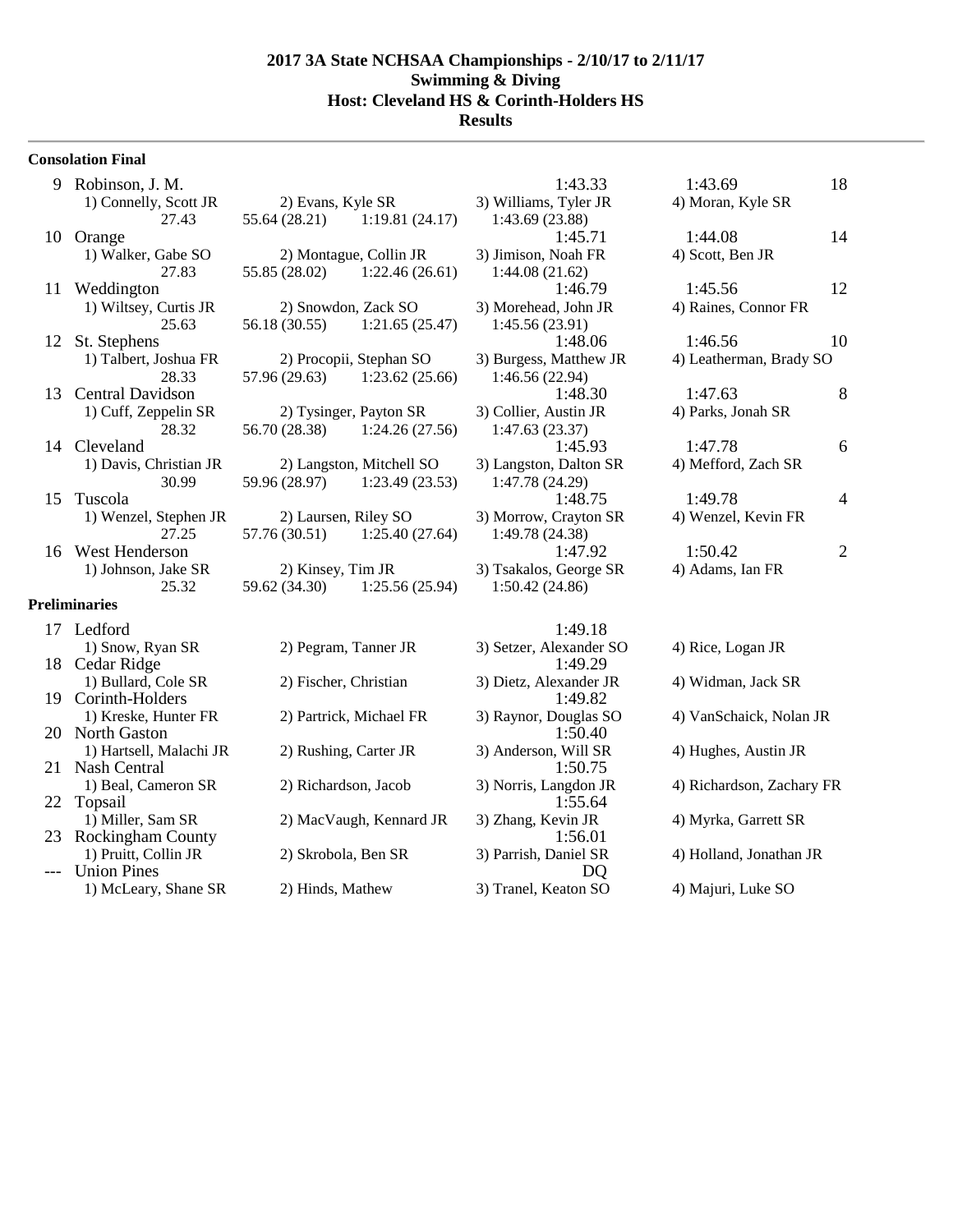|    | <b>Event 3 Women 200 Yard Freestyle</b> |                                                      |                            |                    |                       |
|----|-----------------------------------------|------------------------------------------------------|----------------------------|--------------------|-----------------------|
|    | $1:47.98$ #<br><b>3A State Rec:</b>     | 2013<br>Lauren Rhodes (Char. Catholic)               |                            |                    |                       |
|    | <b>State Record:</b><br>1:46.47         | 2015<br>Erika Brown (Hough, W.A.)                    |                            |                    |                       |
|    | 1:48.95 AA-A<br><b>Name</b>             | 1:50.75 AA-C<br>Yr School                            | <b>Prelim Time</b>         | <b>Finals Time</b> | <b>Points</b>         |
|    | <b>Championship Final</b>               |                                                      |                            |                    |                       |
|    |                                         |                                                      |                            |                    |                       |
|    | 1 Hauder, Caroline                      | SR Marvin Ridge                                      | 1:49.92                    |                    | $1:48.52$ AA-A+<br>20 |
|    | 25.02                                   | 52.47 (27.45)<br>1:20.15(27.68)                      | 1:48.52(28.37)             |                    |                       |
|    | 2 Durak, Anna<br>25.43                  | JR Hickory                                           | 1:51.54                    | 1:50.37            | $AA-C+$<br>17         |
|    | 3 VanNote, Ellie                        | 1:21.11(28.20)<br>52.91 (27.48)<br>SO Marvin Ridge   | 1:50.37(29.26)<br>1:53.83  | 1:52.49            | 16                    |
|    | 26.43                                   | 54.64 (28.21)<br>1:23.34(28.70)                      | 1:52.49(29.15)             |                    |                       |
|    | 4 Peterson, Emmaline                    | SR Hickory                                           | 1:52.75                    | 1:53.24            | 15                    |
|    | 26.30                                   | 54.80 (28.50)<br>1:24.16(29.36)                      | 1:53.24(29.08)             |                    |                       |
|    | 5 Lechner, Ashleigh                     | JR Asheville                                         | 1:56.12                    | 1:55.63            | 14                    |
|    | 27.26                                   | 56.14 (28.88)<br>1:25.82(29.68)                      | 1:55.63(29.81)             |                    |                       |
|    | 6 Kloetzer, Hannah                      | SR Cedar Ridge                                       | 1:57.61                    | 1:56.51            | 13                    |
|    | 27.57                                   | 56.66 (29.09)<br>1:26.40(29.74)                      | 1:56.51(30.11)             |                    |                       |
| 7  | Turcanu, Nina                           | SO St. Stephens                                      | 1:57.50                    | 1:57.02            | 12                    |
|    | 26.70                                   | 55.79 (29.09)<br>1:26.20(30.41)                      | 1:57.02(30.82)             |                    |                       |
|    | 8 Geada, Sydney                         | SO Marvin Ridge                                      | 1:58.11                    | 1:57.60            | 11                    |
|    | 27.49                                   | 1:27.48(30.34)<br>57.14 (29.65)                      | 1:57.60(30.12)             |                    |                       |
|    | <b>Consolation Final</b>                |                                                      |                            |                    |                       |
|    | 9 Rose, Mia                             | FR Chapel Hill                                       | 2:00.33                    | 1:58.40            | 9                     |
|    | 28.27                                   | 58.25 (29.98)<br>1:28.48(30.23)                      | 1:58.40(29.92)             |                    |                       |
|    | 10 Glebus, Rebecca                      | <b>JR</b> Northern Guilford                          | 2:02.47                    | 1:58.88            | 7                     |
|    | 27.74                                   | 57.80 (30.06)<br>1:28.59(30.79)                      | 1:58.88(30.29)             |                    |                       |
|    | 11 Hoover, Madison                      | FR Topsail                                           | 2:00.95                    | 2:00.43            | 6                     |
|    | 28.30                                   | 1:29.45(31.00)<br>58.45 (30.15)                      | 2:00.43(30.98)             |                    |                       |
|    | 12 Losey, Erica                         | <b>SO</b> Central Cabarrus                           | 2:00.52                    | 2:00.46            | 5                     |
|    | 27.45                                   | 57.66 (30.21)<br>1:28.99(31.33)                      | 2:00.46 (31.47)            |                    |                       |
| 13 | Price, Alivia                           | FR Cox Mill                                          | 2:04.07                    | 2:01.97            | 4                     |
|    | 28.67                                   | 59.58 (30.91)<br>1:30.74(31.16)                      | 2:01.97 (31.23)            |                    |                       |
|    | 14 Volz, Julia                          | JR Hickory Ridge                                     | 2:05.52                    | 2:04.70            | 3                     |
|    | 28.49<br>15 Loynes, Anna                | 1:00.08(31.59)<br>1:32.80(32.72)<br>JR West Carteret | 2:04.70 (31.90)<br>2:05.73 | 2:06.10            | $\overline{2}$        |
|    | 28.34                                   | 1:00.04(31.70)<br>1:32.88 (32.84)                    | 2:06.10(33.22)             |                    |                       |
|    | 16 Bryant, Sophie                       | SR Hickory Ridge                                     | 2:07.06                    | 2:06.49            | 1                     |
|    | 28.99                                   | 1:01.23(32.24)<br>1:34.80 (33.57)                    | 2:06.49(31.69)             |                    |                       |
|    | <b>Preliminaries</b>                    |                                                      |                            |                    |                       |
|    | 17 Partrick, Meghan                     | FR Corinth-Holders                                   | 2:07.70                    |                    |                       |
|    |                                         |                                                      |                            |                    |                       |
| 18 | Vancil, Anna                            | SO Northern Guilford                                 | 2:08.05                    |                    |                       |
| 19 | MacKinnon, Anna                         | SR Chapel Hill                                       | 2:08.19                    |                    |                       |
| 20 | Snyder, Rachel                          | SO South Iredell                                     | 2:08.69                    |                    |                       |
| 21 | Burge, Laurin                           | FR Western Alamance                                  | 2:09.66                    |                    |                       |
| 22 | Tyler, Peyton                           | JR Corinth-Holders                                   | 2:10.29                    |                    |                       |
| 23 | Ozbelli, Talya                          | SR Cox Mill                                          | 2:10.38                    |                    |                       |
|    |                                         |                                                      |                            |                    |                       |
|    | Bauer, Paige                            | SO Corinth-Holders                                   | <b>DFS</b>                 |                    |                       |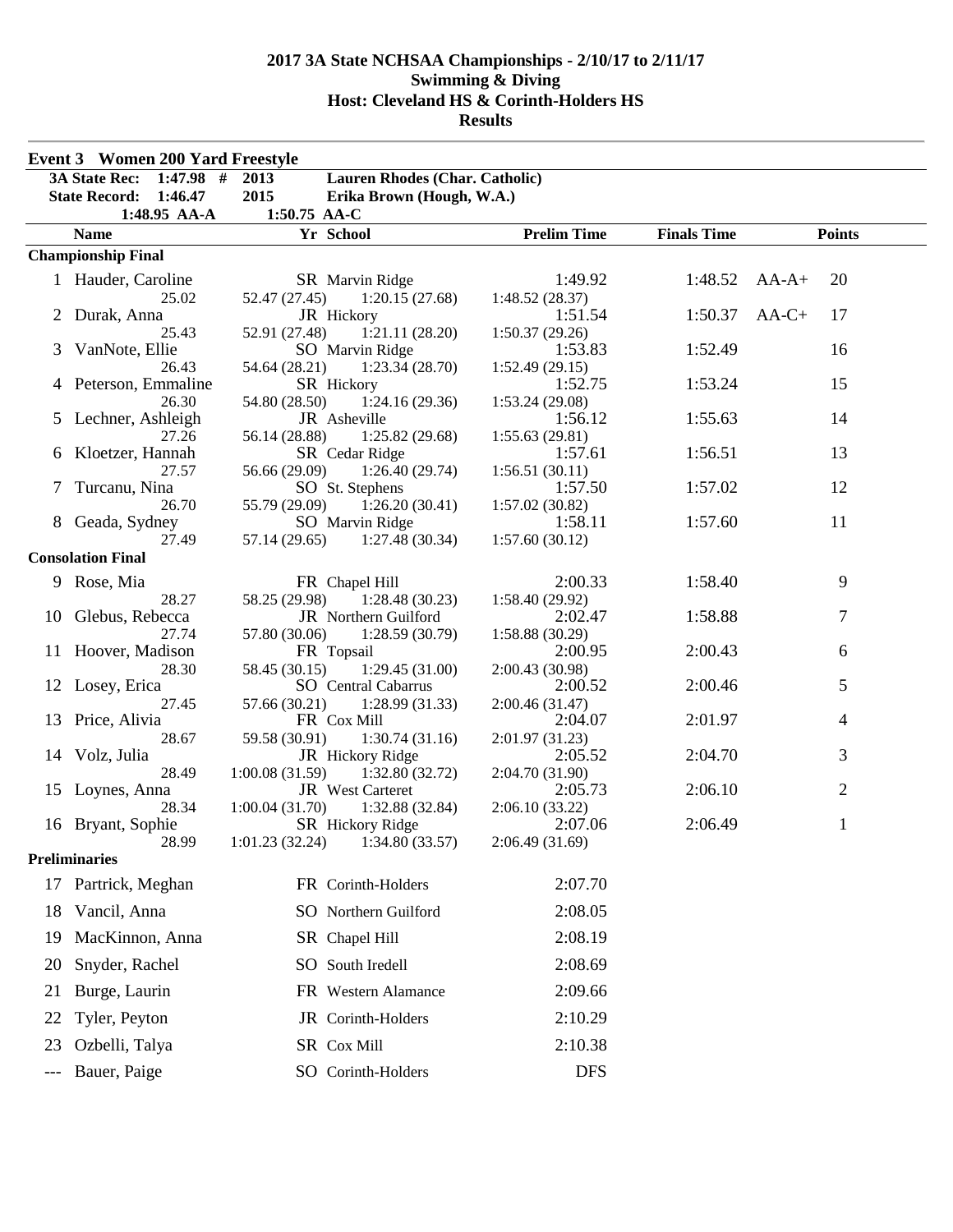| <b>Event 4 Men 200 Yard Freestyle</b> |                                     |                                                    |                           |                    |                |  |  |  |
|---------------------------------------|-------------------------------------|----------------------------------------------------|---------------------------|--------------------|----------------|--|--|--|
|                                       | 3A State Rec: 1:40.89 #             | 2006<br><b>Chip Peterson (West Carteret)</b>       |                           |                    |                |  |  |  |
|                                       | $1:40.89$ #<br><b>3A State Rec:</b> | 2017<br><b>Preston Forst (N Guilford)</b>          |                           |                    |                |  |  |  |
|                                       | <b>State Record: 1:36.99</b>        | 2016<br><b>Will Macmillan (Carrboro)</b>           |                           |                    |                |  |  |  |
|                                       | 1:38.91 AA-A<br>1:40.53 AA-C        |                                                    |                           |                    |                |  |  |  |
|                                       | <b>Name</b>                         | Yr School                                          | <b>Prelim Time</b>        | <b>Finals Time</b> | <b>Points</b>  |  |  |  |
|                                       | <b>Championship Final</b>           |                                                    |                           |                    |                |  |  |  |
|                                       | 1 Forst, Preston                    | FR Northern Guilford                               | $1:40.89 \#$              | 1:41.01            | 20             |  |  |  |
|                                       | 23.76                               | 49.66 (25.90)<br>1:15.65(25.99)                    | 1:41.01(25.36)            |                    |                |  |  |  |
|                                       | 2 Epler, Robbie                     | JR Concord                                         | 1:41.06                   | 1:41.03            | 17             |  |  |  |
|                                       | 23.80                               | 49.56 (25.76)<br>1:15.71(26.15)                    | 1:41.03(25.32)            |                    | 16             |  |  |  |
|                                       | 3 Li, Ang<br>23.66                  | SR Chapel Hill<br>49.85 (26.19) 1:16.10 (26.25)    | 1:41.66<br>1:41.83(25.73) | 1:41.83            |                |  |  |  |
|                                       | 4 Wiltsey, Curtis                   | JR Weddington                                      | 1:42.11                   | 1:42.07            | 15             |  |  |  |
|                                       | 23.84                               | 1:16.14(26.27)<br>49.87 (26.03)                    | 1:42.07(25.93)            |                    |                |  |  |  |
| 5                                     | Murray, Jeffrey                     | SR Marvin Ridge                                    | 1:41.93                   | 1:42.68            | 14             |  |  |  |
|                                       | 24.00                               | 49.83 (25.83)<br>1:16.19(26.36)                    | 1:42.68(26.49)            |                    |                |  |  |  |
|                                       | 6 Bretzmann, Thomas                 | JR Chapel Hill                                     | 1:43.07                   | 1:43.01            | 13             |  |  |  |
|                                       | 24.28                               | 50.42(26.14)<br>1:17.10(26.68)                     | 1:43.01(25.91)            |                    |                |  |  |  |
|                                       | 7 Leatherman, Brady<br>24.29        | SO St. Stephens<br>$50.61(26.32)$ $1:18.31(27.70)$ | 1:45.37<br>1:45.26(26.95) | 1:45.26            | 12             |  |  |  |
|                                       | 8 Wickman, Carson                   | FR Chapel Hill                                     | 1:46.05                   | 1:47.76            | 11             |  |  |  |
|                                       | 25.02                               | 52.38 (27.36)<br>1:20.27(27.89)                    | 1:47.76 (27.49)           |                    |                |  |  |  |
|                                       | <b>Consolation Final</b>            |                                                    |                           |                    |                |  |  |  |
|                                       | 9 Rothenberger, Charles             | SO Marvin Ridge                                    | 1:46.36                   | 1:46.37            | 9              |  |  |  |
|                                       | 25.09                               | 52.01 (26.92)<br>1:19.18(27.17)                    | 1:46.37(27.19)            |                    |                |  |  |  |
|                                       | 10 Morehead, John                   | JR Weddington                                      | 1:46.74                   | 1:46.87            | 7              |  |  |  |
|                                       | 24.47                               | 51.15 (26.68)<br>1:18.85(27.70)                    | 1:46.87(28.02)            |                    |                |  |  |  |
|                                       | 11 White, Jason                     | <b>SR</b> Central Cabarrus                         | 1:47.84                   | 1:47.61            | 6              |  |  |  |
|                                       | 24.89<br>12 Langston, Dalton        | 52.24 (27.35)<br>1:20.03(27.79)<br>SR Cleveland    | 1:47.61(27.58)<br>1:48.44 | 1:48.43            | 5              |  |  |  |
|                                       | 25.20                               | 52.66 (27.46)<br>1:20.79(28.13)                    | 1:48.43(27.64)            |                    |                |  |  |  |
|                                       | 13 Fisher, Adam                     | SR Marvin Ridge                                    | 1:48.71                   | 1:48.77            | 4              |  |  |  |
|                                       | 25.58                               | 53.64 (28.06)<br>1:22.04(28.40)                    | 1:48.77(26.73)            |                    |                |  |  |  |
|                                       | 14 Popescu, Michael                 | SR Marvin Ridge                                    | 1:48.92                   | 1:49.37            | 3              |  |  |  |
|                                       | 26.12                               | 54.11 (27.99)<br>1:22.01(27.90)                    | 1:49.37(27.36)            |                    |                |  |  |  |
|                                       | 15 Partrick, Ryan                   | JR Corinth-Holders                                 | 1:48.37                   | 1:49.52            | $\overline{2}$ |  |  |  |
|                                       | 25.66<br>16 Meadows, Grant          | 53.87 (28.21)<br>1:21.76 (27.89)<br>SO Swansboro   | 1:49.52(27.76)<br>1:49.34 | 1:52.03            | 1              |  |  |  |
|                                       | 26.13                               | 1:23.43 (28.99)<br>54.44 (28.31)                   | 1:52.03(28.60)            |                    |                |  |  |  |
|                                       | <b>Preliminaries</b>                |                                                    |                           |                    |                |  |  |  |
|                                       | 10 Johnson, Jake                    | SR West Henderson                                  | 1:46.54                   |                    |                |  |  |  |
| 18                                    | Arbury, Kieran                      | SR Hickory Ridge                                   | 1:50.49                   |                    |                |  |  |  |
| 19                                    | Connelly, Scott                     | JR Robinson, J. M.                                 | 1:50.71                   |                    |                |  |  |  |
| 20                                    | Weston, Haydn                       | FR Northwest Cabarrus                              | 1:51.25                   |                    |                |  |  |  |
| 21                                    | Williams, Tyler                     | JR Robinson, J. M.                                 | 1:53.36                   |                    |                |  |  |  |
|                                       |                                     |                                                    |                           |                    |                |  |  |  |
| 22                                    | Samuelson, Seth                     | JR Chapel Hill                                     | 1:56.61                   |                    |                |  |  |  |
| 23                                    | VanSchaick, Nolan                   | JR Corinth-Holders                                 | 1:59.19                   |                    |                |  |  |  |
| ---                                   | Setzer, Alexander                   | SO Ledford                                         | DQ                        |                    |                |  |  |  |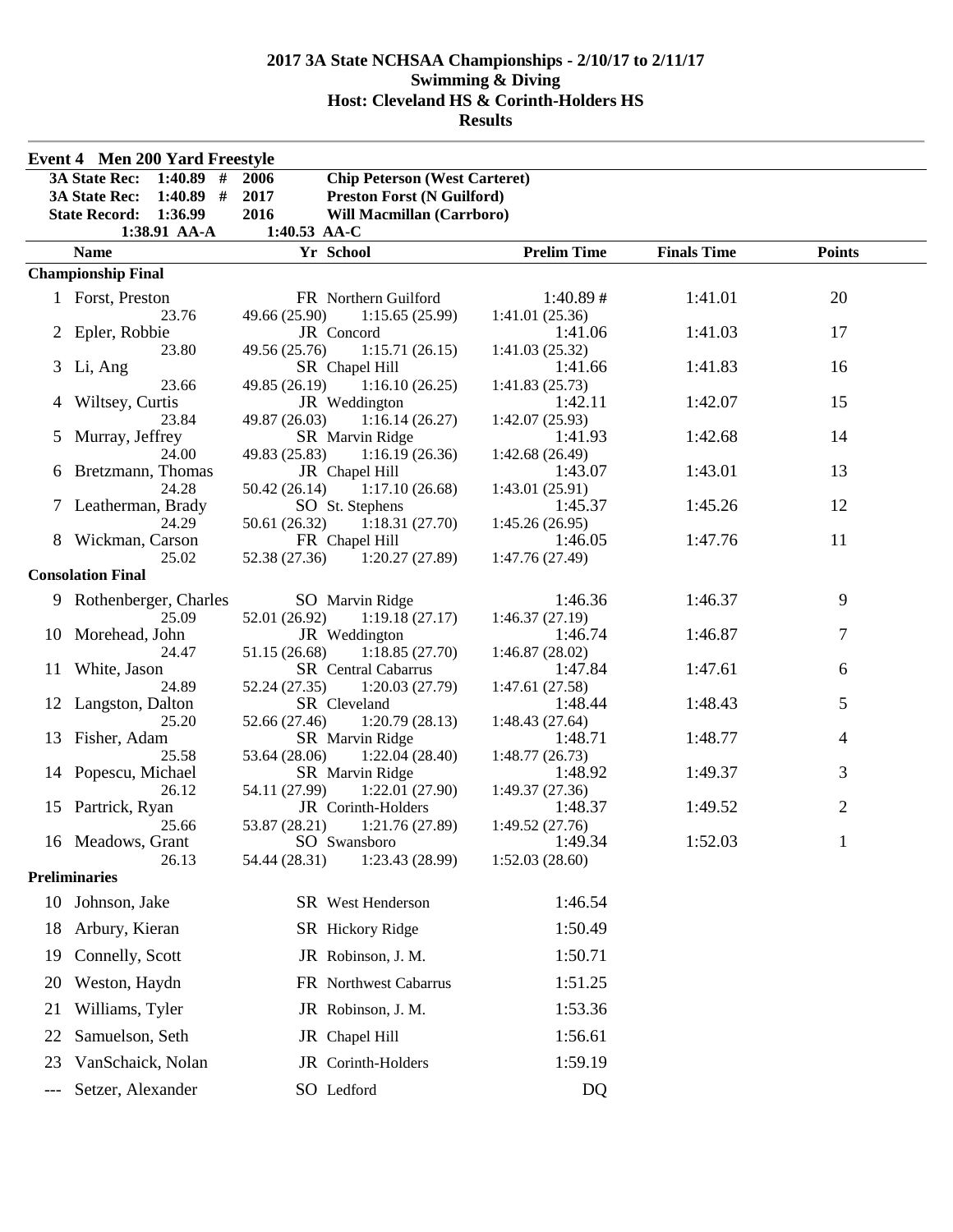| <b>Event 5 Women 200 Yard IM</b> |                                     |                                                           |                            |                    |                |  |  |
|----------------------------------|-------------------------------------|-----------------------------------------------------------|----------------------------|--------------------|----------------|--|--|
|                                  | <b>3A State Rec:</b><br>$1:58.85$ # | <b>Caroline Hauder (Marvin Ridge)</b><br>2016             |                            |                    |                |  |  |
|                                  | State Record: 1:58.77               | 2017<br><b>Julia Poole (Middle Creek)</b>                 |                            |                    |                |  |  |
|                                  | 2:02.21 AA-A                        | 2:04.42 AA-C                                              |                            |                    |                |  |  |
|                                  | <b>Name</b>                         | Yr School                                                 | <b>Prelim Time</b>         | <b>Finals Time</b> | <b>Points</b>  |  |  |
|                                  | <b>Championship Final</b>           |                                                           |                            |                    |                |  |  |
|                                  | 1 Hauder, Caroline                  | SR Marvin Ridge                                           | 2:03.70                    | 2:01.52            | $AA-A+$<br>20  |  |  |
|                                  | 26.34                               | 57.13 (30.79)<br>1:32.60(35.47)                           | 2:01.52 (28.92)            |                    |                |  |  |
|                                  | 2 Flickinger, Maddy                 | SO Weddington                                             | 2:06.14                    | 2:03.94            | $AA-C+$<br>17  |  |  |
|                                  | 27.21                               | 57.47 (30.26)<br>1:33.74(36.27)                           | 2:03.94(30.20)             |                    |                |  |  |
| 3                                | Cherkez, Sophia                     | SR St. Stephens                                           | 2:06.89                    | 2:05.58            | 16             |  |  |
|                                  | 27.40                               | 58.90 (31.50)<br>1:36.55(37.65)                           | 2:05.58(29.03)             |                    |                |  |  |
| 4                                | Shepherd, Sarah Helen               | SR Northwood                                              | 2:06.99                    | 2:07.71            | 15             |  |  |
|                                  | 28.38                               | 1:00.40(32.02)<br>1:37.64(37.24)                          | 2:07.71 (30.07)            |                    |                |  |  |
| 5                                | Knaven, Uma<br>28.90                | SR Chapel Hill<br>1:01.57(32.67)                          | 2:09.92                    | 2:09.82            | 14             |  |  |
| 6                                | Shores, Maly                        | 1:39.26(37.69)<br>SR Hickory                              | 2:09.82 (30.56)<br>2:12.30 | 2:11.83            | 13             |  |  |
|                                  | 28.77                               | 1:01.28(32.51)<br>1:41.07(39.79)                          | 2:11.83(30.76)             |                    |                |  |  |
| 7                                | Gaskey, Isabella                    | FR Central Cabarrus                                       | 2:12.57                    | 2:12.09            | 12             |  |  |
|                                  | 28.55                               | 1:02.39(33.84)<br>1:40.64(38.25)                          | 2:12.09(31.45)             |                    |                |  |  |
|                                  | 8 Rothenberger, Mary Agnes          | SR Marvin Ridge                                           | 2:12.85                    | 2:14.49            | 11             |  |  |
|                                  | 28.86                               | 1:03.30(34.44)<br>1:42.23(38.93)                          | 2:14.49(32.26)             |                    |                |  |  |
|                                  | <b>Consolation Final</b>            |                                                           |                            |                    |                |  |  |
|                                  | 9 Gilliland, Virginia               | JR Western Guilford                                       | 2:13.58                    | 2:11.73            | 9              |  |  |
|                                  | 29.08                               | 1:01.98(32.90)<br>1:40.33(38.35)                          | 2:11.73(31.40)             |                    |                |  |  |
|                                  | 10 Mumford, Susan                   | FR Marvin Ridge                                           | 2:13.69                    | 2:13.20            | 7              |  |  |
|                                  | 28.67                               | 1:01.04(32.37)<br>1:41.51(40.47)                          | 2:13.20(31.69)             |                    |                |  |  |
| 11                               | Minnick, Bailey                     | SR Cox Mill                                               | 2:13.63                    | 2:14.27            | 6              |  |  |
|                                  | 28.89                               | 1:01.78(32.89)<br>1:42.12(40.34)                          | 2:14.27(32.15)             |                    |                |  |  |
|                                  | Strickland, Rachel                  | SO Corinth-Holders                                        | 2:15.68                    | 2:14.81            | 5              |  |  |
|                                  | 29.29                               | 1:43.87(41.14)<br>1:02.73(33.44)                          | 2:14.81 (30.94)            |                    |                |  |  |
| 13                               | Schoppa, Abby<br>29.93              | FR Northern Guilford<br>1:03.90(33.97)<br>1:43.09 (39.19) | 2:15.14                    | 2:15.28            | 4              |  |  |
|                                  | 14 Graham, Emerson                  | JR Marvin Ridge                                           | 2:15.28(32.19)<br>2:18.24  | 2:16.73            | 3              |  |  |
|                                  | 29.23                               | 1:04.45 (35.22)<br>1:44.24 (39.79)                        | 2:16.73(32.49)             |                    |                |  |  |
|                                  | 15 Krumanocker, Kelsey              | SR St. Stephens                                           | 2:17.09                    | 2:16.90            | $\overline{2}$ |  |  |
|                                  | 30.54                               | 1:04.23(33.69)<br>1:44.61(40.38)                          | 2:16.90(32.29)             |                    |                |  |  |
|                                  | 16 Graham, Rachel                   | JR Northern Guilford                                      | 2:16.17                    | 2:17.12            | 1              |  |  |
|                                  | 29.54                               | 1:04.62(35.08)<br>1:44.95(40.33)                          | 2:17.12(32.17)             |                    |                |  |  |
|                                  | <b>Preliminaries</b>                |                                                           |                            |                    |                |  |  |
| 17                               | Burge, Alison                       | JR Western Alamance                                       | 2:19.72                    |                    |                |  |  |
| 18                               | Holland, McKenna                    | JR Hickory Ridge                                          | 2:19.86                    |                    |                |  |  |
| 19                               | Blandford, Callie                   | SO Corinth-Holders                                        | 2:20.11                    |                    |                |  |  |
| 20                               | McGhee, Augusta                     | JR Cedar Ridge                                            | 2:21.65                    |                    |                |  |  |
| 21                               | Federico, Alexa                     | <b>SO</b> Central Cabarrus                                | 2:22.54                    |                    |                |  |  |
| 22                               | Nunez, Katrina                      | SO Chapel Hill                                            | 2:26.35                    |                    |                |  |  |
| 23                               | Geib, Anna                          | SO Orange                                                 | 2:26.57                    |                    |                |  |  |
| 24                               | Carter, Alexis                      | FR Corinth-Holders                                        | 2:29.11                    |                    |                |  |  |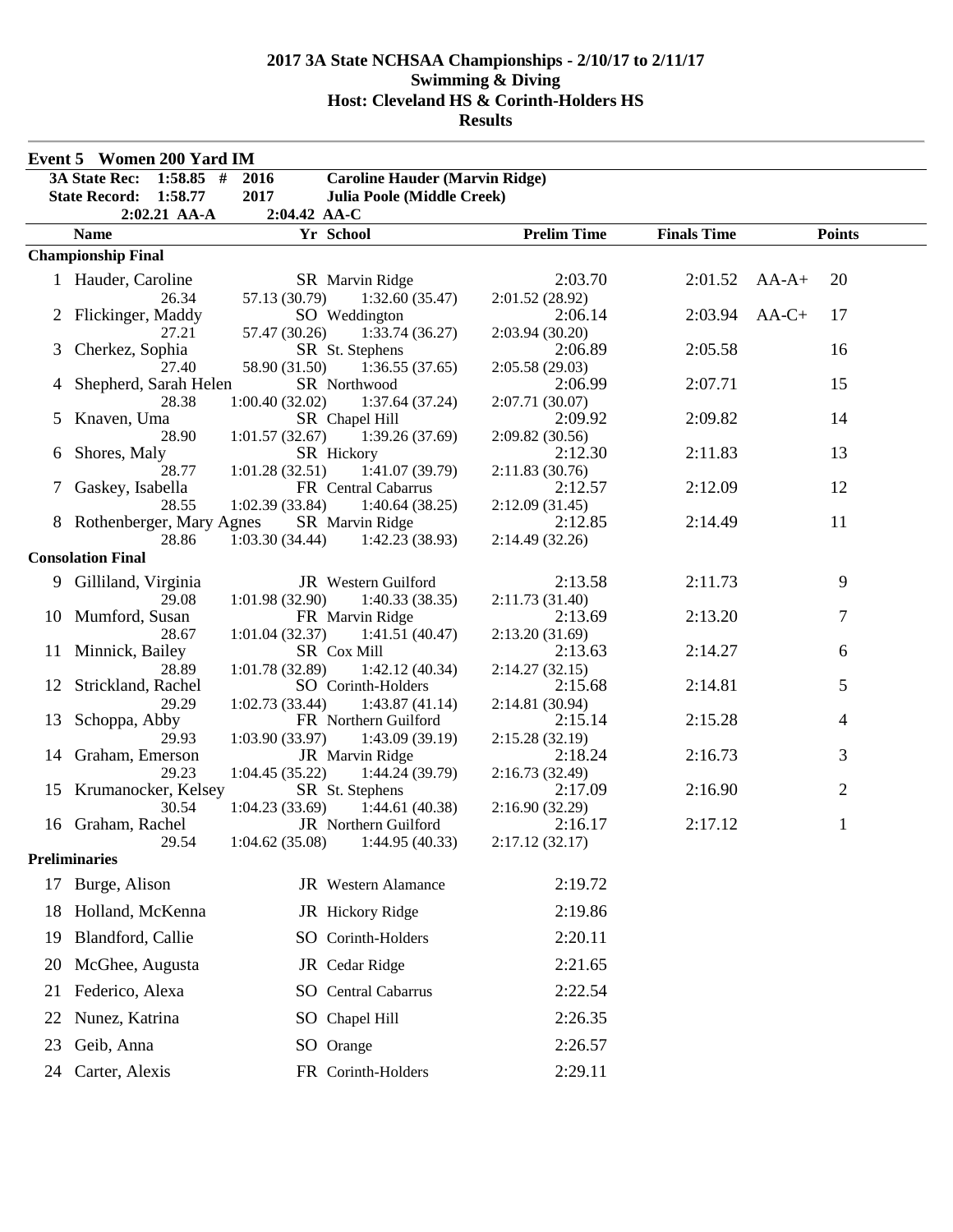|    | Event 6 Men 200 Yard IM   |                                                                 |                           |                    |                       |
|----|---------------------------|-----------------------------------------------------------------|---------------------------|--------------------|-----------------------|
|    | 3A State Rec: 1:50.72 #   | 2016<br><b>Connor Blandford(Cor.-Holders)</b>                   |                           |                    |                       |
|    | State Record: 1:48.26     | 2009<br>Matt Houser (Rose, J. H.)                               |                           |                    |                       |
|    | 1:50.01 AA-A              | 1:52.28 AA-C                                                    |                           |                    |                       |
|    | <b>Name</b>               | Yr School                                                       | <b>Prelim Time</b>        | <b>Finals Time</b> | <b>Points</b>         |
|    | <b>Championship Final</b> |                                                                 |                           |                    |                       |
|    | 1 Ren, Jordan             | JR Chapel Hill                                                  | 1:54.05                   |                    | 20<br>$1:51.90$ AA-C+ |
|    | 25.00                     | 1:25.73(32.05)<br>53.68 (28.68)                                 | 1:51.90(26.17)            |                    |                       |
|    | Evans, Kyle               | SR Robinson, J. M.                                              | 1:54.03                   | 1:55.51            | 17                    |
|    | 24.90                     | 54.77 (29.87)<br>1:28.37(33.60)                                 | 1:55.51(27.14)            |                    |                       |
|    | Lower, Christian          | JR Corinth-Holders                                              | 1:56.73                   | 1:56.14            | 16                    |
|    | 24.54                     | 53.79 (29.25)<br>1:28.94(35.15)                                 | 1:56.14(27.20)            |                    |                       |
|    | Werden, Jacob             | SR Chapel Hill                                                  | 1:57.94                   | 1:56.87            | 15                    |
|    | 25.40                     | 1:29.64(33.73)<br>55.91 (30.51)                                 | 1:56.87(27.23)            | 1:58.91            | 14                    |
| 5  | Enriquez, Edward<br>26.37 | <b>SO</b> Northwest Cabarrus<br>57.59 (31.22)<br>1:30.10(32.51) | 1:57.37<br>1:58.91(28.81) |                    |                       |
| 6  | Bowersox, Tyler           | SR South Brunswick                                              | 1:59.81                   | 1:59.87            | 13                    |
|    | 25.12                     | 56.73 (31.61)<br>1:30.44(33.71)                                 | 1:59.87(29.43)            |                    |                       |
|    | Darguzas, John            | JR Tuscola                                                      | 2:01.26                   | 2:01.18            | 12                    |
|    | 24.97                     | 1:31.83()                                                       | 2:01.18(29.35)            |                    |                       |
|    | Zucker, Colson            | JR South Iredell                                                | 1:52.07                   | DQ                 |                       |
|    | 24.23                     | 53.55 (29.32) 1:24.43 (30.88)                                   | DQ (27.68)                |                    |                       |
|    | <b>Consolation Final</b>  |                                                                 |                           |                    |                       |
|    | 9 Stier, Dalton           | JR Sun Valley                                                   | 2:01.30                   | 2:00.46            | 9                     |
|    | 25.90                     | 56.21 (30.31)<br>1:32.49(36.28)                                 | 2:00.46(27.97)            |                    |                       |
|    | 10 Brauer, Beau           | JR Chapel Hill                                                  | 2:02.05                   | 2:00.73            | $\tau$                |
|    | 25.85                     | 56.00 (30.15)<br>1:32.42(36.42)                                 | 2:00.73(28.31)            |                    |                       |
|    | 11 Lucky, Andrew          | FR Concord                                                      | 2:07.21                   | 2:03.21            | 6                     |
|    | 27.44                     | 58.33 (30.89)<br>1:34.71(36.38)                                 | 2:03.21(28.50)            |                    |                       |
|    | 12 Lalumondier, Jeremy    | JR Northern Guilford                                            | 2:05.78                   | 2:05.43            | 5                     |
| 13 | 27.31<br>Griffey, Alex    | 1:36.16(35.04)<br>1:01.12(33.81)<br>FR Weddington               | 2:05.43(29.27)<br>2:07.82 | 2:06.49            | $\overline{4}$        |
|    | 27.24                     | 58.79 (31.55)<br>1:37.22(38.43)                                 | 2:06.49(29.27)            |                    |                       |
| 14 | Sharma, Agrim             | SR Marvin Ridge                                                 | 2:09.56                   | 2:06.67            | 3                     |
|    | 26.71                     | 58.34 (31.63)<br>1:37.42(39.08)                                 | 2:06.67(29.25)            |                    |                       |
|    | 15 Vess, John             | FR Reynolds, A.C.                                               | 2:07.64                   | 2:07.70            | $\overline{2}$        |
|    | 27.85                     | 1:00.03(32.18)<br>1:37.50(37.47)                                | 2:07.70(30.20)            |                    |                       |
|    | 16 Jimison, Noah          | FR Orange                                                       | 2:09.93                   | 2:10.10            | 1                     |
|    | 27.93                     | 1:02.03(34.10)<br>1:40.47 (38.44)                               | 2:10.10(29.63)            |                    |                       |
|    | <b>Preliminaries</b>      |                                                                 |                           |                    |                       |
| 17 | Darrenkamp, Will          | FR Cox Mill                                                     | 2:10.47                   |                    |                       |
| 18 | Dalton, Ryan              | SR South Brunswick                                              | 2:10.88                   |                    |                       |
| 19 | Guerriero, Nicholas       | JR Crest                                                        | 2:11.86                   |                    |                       |
| 20 | Maddrey, Ethan            | FR Hunt                                                         | 2:12.53                   |                    |                       |
| 21 | Talbert, Joshua           | FR St. Stephens                                                 | 2:13.45                   |                    |                       |
| 22 | Li, David                 | SO Sanford, Terry                                               | 2:18.07                   |                    |                       |
| 23 | Kocher, Michael           | SR Cox Mill                                                     | 2:19.22                   |                    |                       |
| 24 | Snow, Ryan                | SR Ledford                                                      | 2:19.38                   |                    |                       |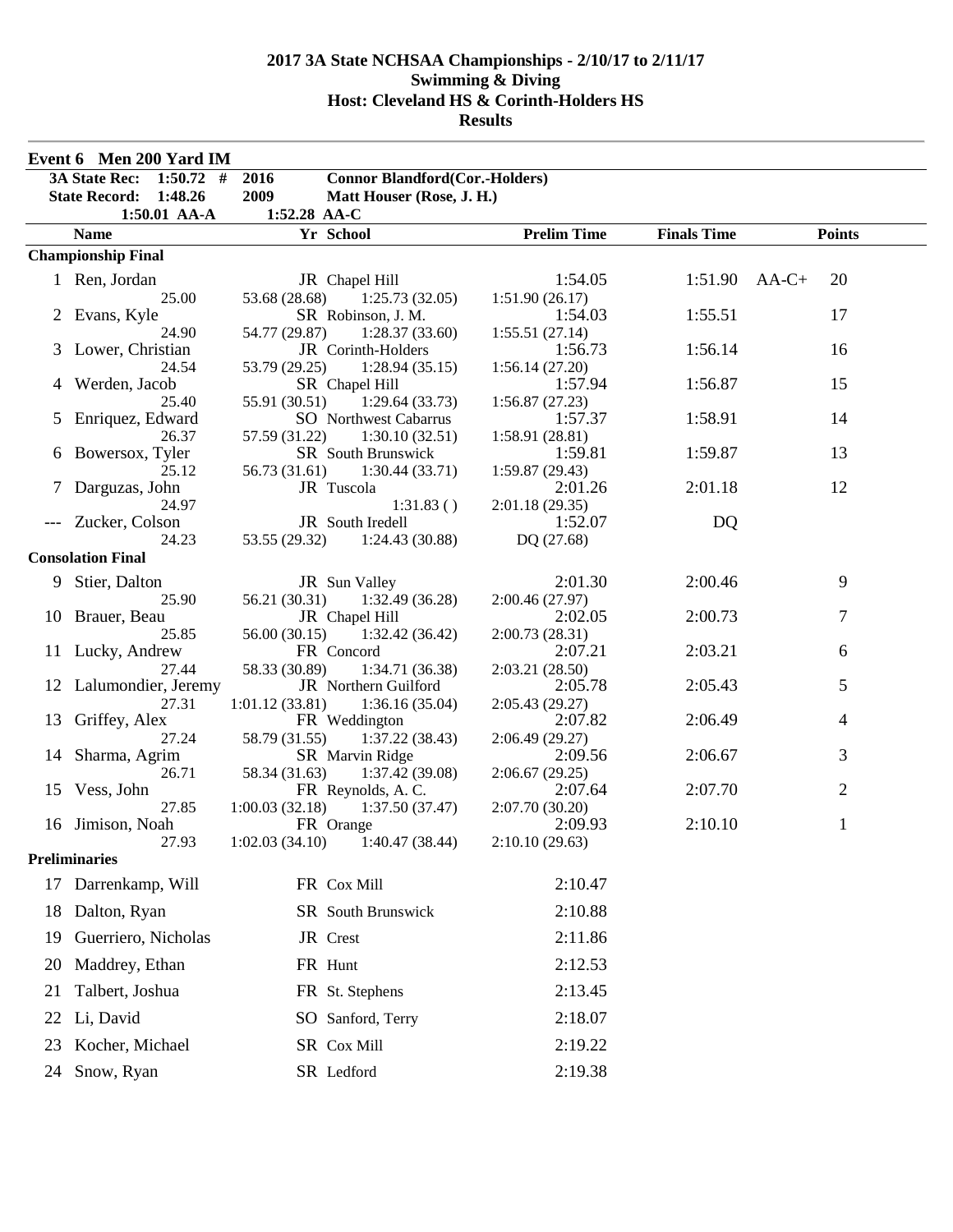|              | <b>Event 7 Women 50 Yard Freestyle</b>      |      |                                                    |                    |                    |                |
|--------------|---------------------------------------------|------|----------------------------------------------------|--------------------|--------------------|----------------|
|              | <b>3A State Rec:</b><br>22.92<br>#          | 2013 | <b>Nora McCullagh (Char Catholic)</b>              |                    |                    |                |
|              | <b>State Record:</b><br>22.60<br>23.27 AA-A | 2017 | <b>Grace Countie(Leesville Road)</b><br>23.68 AA-C |                    |                    |                |
|              | <b>Name</b>                                 |      | Yr School                                          | <b>Prelim Time</b> | <b>Finals Time</b> | <b>Points</b>  |
|              | <b>Championship Final</b>                   |      |                                                    |                    |                    |                |
| $\mathbf{1}$ | Corbi, Katie                                |      | SO Weddington                                      | 23.97              | 23.78              | 20             |
| 2            | Rogers, Cathleen                            |      | SR Cox Mill                                        | 24.14              | 23.81              | 17             |
| 3            | Hutchins, Alicia                            |      | SO North Gaston                                    | 24.66              | 24.43              | 16             |
| 4            | Davenport, Corinne                          |      | FR Western Alamance                                | 24.87              | 24.80              | 15             |
| *5           | Nemitz, Adalaya                             |      | JR Cuthbertson                                     | 25.07              | 24.93              | 13.50          |
| $*5$         | Whitaker, Peyton                            |      | SO Corinth-Holders                                 | 24.65              | 24.93              | 13.50          |
| 7            | Beohler, Anna                               |      | JR Concord                                         | 24.87              | 24.94              | 12             |
| 8            | Epler, Katherine                            |      | JR Concord                                         | 25.20              | 25.20              | 11             |
|              | <b>Consolation Final</b>                    |      |                                                    |                    |                    |                |
| 9            | Daly, Caroline                              |      | JR Northern Guilford                               | 25.55              | 25.16              | 9              |
| 10           | Posse, Madeline                             |      | SO Northwood                                       | 25.23              | 25.20              | 7              |
| 11           | Popella, Delaney                            |      | SO Topsail                                         | 25.45              | 25.29              | 6              |
| 12           | Rex, Kennedy                                |      | SO Corinth-Holders                                 | 25.46              | 25.33              | 5              |
| 13           | Ferner, Lauren                              |      | SR Hickory                                         | 25.44              | 25.38              | 4              |
| 14           | Tessin, Madeline                            |      | FR Marvin Ridge                                    | 25.26              | 25.40              | 3              |
| 15           | Baum, Ashley                                |      | SR Marvin Ridge                                    | 25.31              | 25.50              | $\overline{2}$ |
|              | 16 Jones, Jazmin                            |      | FR Eastern Wayne                                   | 25.62              | 25.71              | $\mathbf{1}$   |
|              | <b>Preliminaries</b>                        |      |                                                    |                    |                    |                |
| 17           | Knox, Shae                                  |      | JR Concord                                         | 25.69              |                    |                |
| 18           | Rountree, Madelaine                         |      | SO Northern Guilford                               | 25.83              |                    |                |
| 19           | Dean, Courtney                              |      | SR Sun Valley                                      | 25.90              |                    |                |
| 20           | Trusky, Emily                               |      | JR Chapel Hill                                     | 25.98              |                    |                |
| 21           | Davis, Kaylee                               |      | SR Cleveland                                       | 26.31              |                    |                |
| 22           | Hicks, Sarah                                |      | SO Nash Central                                    | 26.56              |                    |                |
| 23           | Sparks, Virginia                            |      | SR Concord                                         | 26.66              |                    |                |
|              | Marshall, Kate                              |      | SR Marvin Ridge                                    | D <sub>Q</sub>     |                    |                |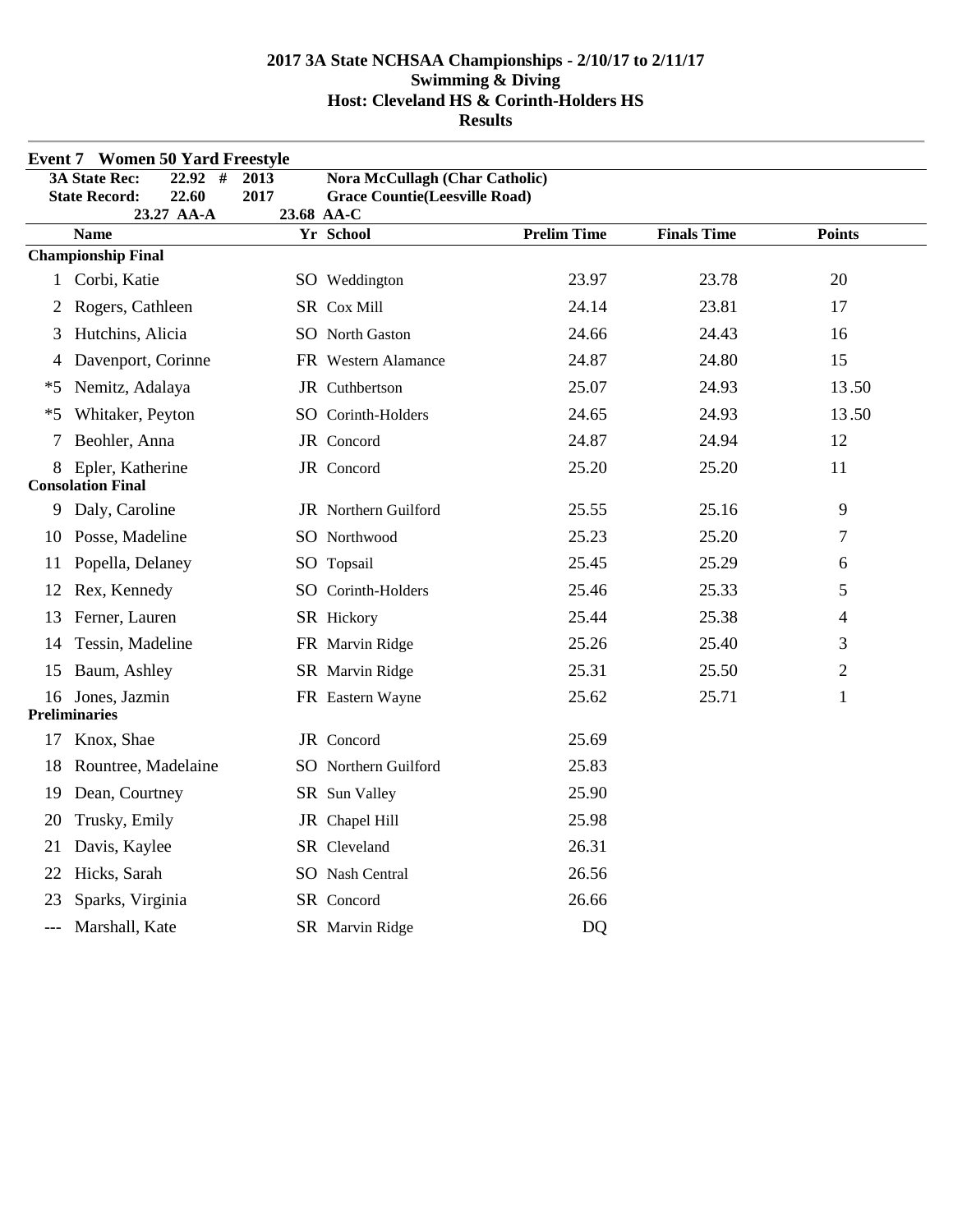|       | <b>Event 8 Men 50 Yard Freestyle</b>             |      |                                                   |                    |                    |               |
|-------|--------------------------------------------------|------|---------------------------------------------------|--------------------|--------------------|---------------|
|       | $\overline{\#}$<br><b>3A State Rec:</b><br>20.44 | 1990 | <b>Chris Compton (T.W. Andrews)</b>               |                    |                    |               |
|       | 20.44<br><b>State Record:</b><br>20.69 AA-A      | 1990 | <b>Chris Compton (T.W. Andrews)</b><br>21.00 AA-C |                    |                    |               |
|       | <b>Name</b>                                      |      | Yr School                                         | <b>Prelim Time</b> | <b>Finals Time</b> | <b>Points</b> |
|       | <b>Championship Final</b>                        |      |                                                   |                    |                    |               |
|       | 1 Henderson, Noah                                |      | <b>SO</b> Western Alamance                        | 21.11              | 20.76              | $AA-C+$<br>20 |
| 2     | Poelke, Boyd                                     |      | FR Marvin Ridge                                   | 21.72              | 21.35              | 17            |
| 3     | Chastain, Zech                                   |      | SR Aycock, C. B.                                  | 21.76              | 21.77              | 16            |
| 4     | Anderson, Will                                   |      | SR North Gaston                                   | 21.69              | 21.88              | 15            |
| 5     | MacDonald, Mason                                 |      | JR Tuscola                                        | 22.19              | 21.90              | 14            |
| 6     | McLeary, Shane                                   |      | SR Union Pines                                    | 21.98              | 21.91              | 13            |
| 7     | Scott, Ben                                       |      | JR Orange                                         | 21.89              | 21.94              | 12            |
|       | Wachendorfer, Jonathan                           |      | JR Northern Guilford                              | 22.00              | 22.23              | 11            |
|       | <b>Consolation Final</b>                         |      |                                                   |                    |                    |               |
| 9     | Fischer, Christian                               |      |                                                   | 22.26              | 22.26              | 9             |
| $*10$ | Snider, Ben                                      |      | SO Northern Guilford                              | 22.49              | 22.45              | 6.50          |
| $*10$ | Stablein, Josh                                   |      | SO Marvin Ridge                                   | 22.20              | 22.45              | 6.50          |
| 12    | Weston, Jacob                                    |      | <b>SR</b> Northwest Cabarrus                      | 22.89              | 22.69              | 5             |
| 13    | Lu, Zizhou                                       |      | SO Gray's Creek                                   | 22.73              | 22.74              | 4             |
| 14    | Helms, Brice                                     |      | JR Piedmont                                       | 22.85              | 22.95              | 3             |
| 15    | Dickinson, Austin                                |      | SO South Iredell                                  | 22.92              | 23.08              | 2             |
|       | 16 Stokes, Jacob                                 |      | SR Corinth-Holders                                | 22.95              | 23.19              | 1             |
|       | <b>Preliminaries</b>                             |      |                                                   |                    |                    |               |
| 17    | Skinner, Malcolm                                 |      | JR Cox Mill                                       | 23.02              |                    |               |
| 18    | Lupo, Bailey                                     |      | JR Cuthbertson                                    | 23.09              |                    |               |
| 19    | Bell, Owen                                       |      | <b>SO</b> South Brunswick                         | 23.17              |                    |               |
| 20    | Anselmo, Chris                                   |      | SR South Brunswick                                | 23.19              |                    |               |
| 21    | Mefford, Zach                                    |      | SR Cleveland                                      | 23.31              |                    |               |
| 22    | Moore, Alexander                                 |      | SR Chapel Hill                                    | 23.35              |                    |               |
| 23    | Shen, Matthew                                    |      | JR Marvin Ridge                                   | 23.53              |                    |               |
|       | 24 Jensen, Louis                                 |      | SR Cox Mill                                       | 23.71              |                    |               |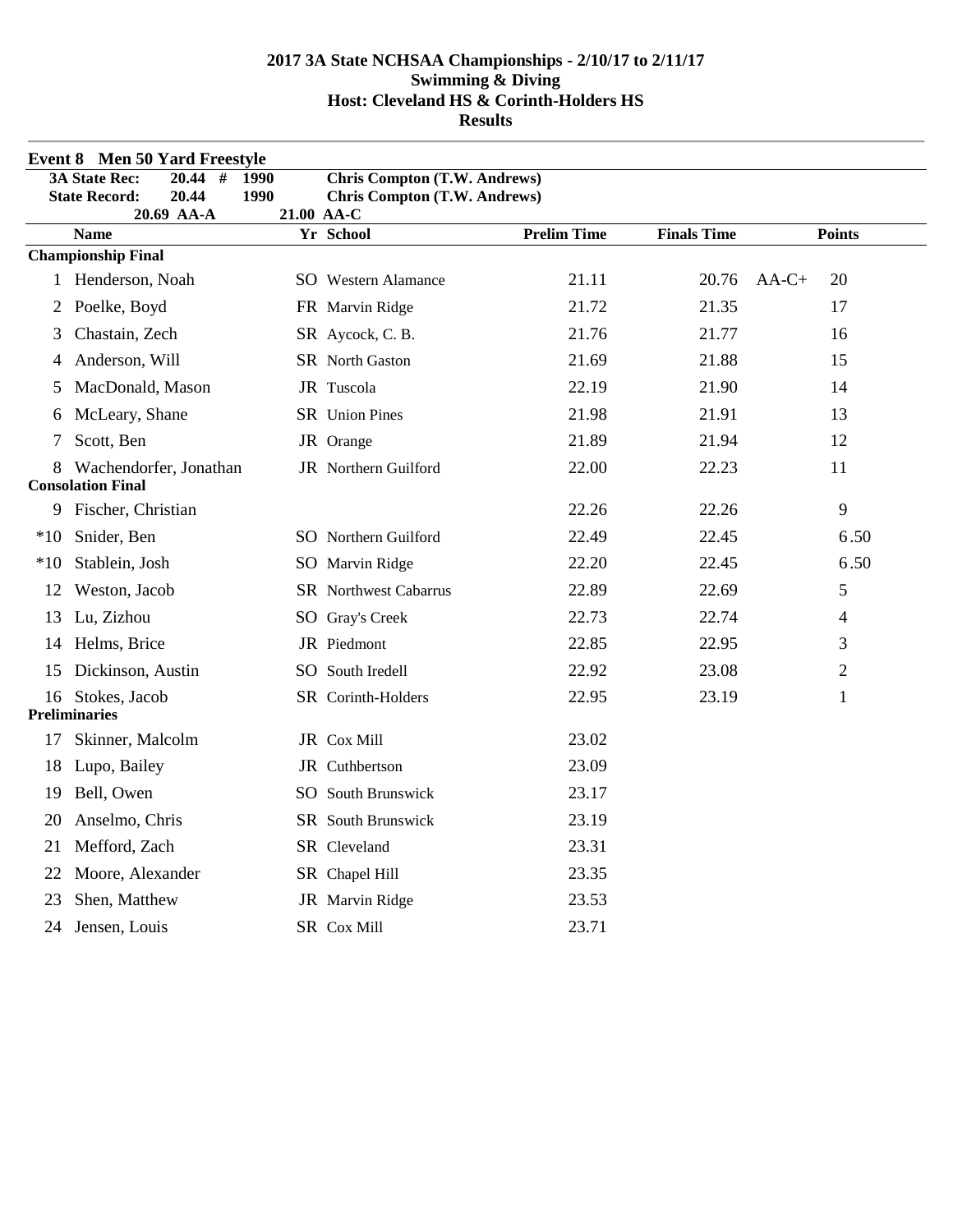|    | <b>Event 9</b> Women 1 mtr Diving   |      |                             |               |    |
|----|-------------------------------------|------|-----------------------------|---------------|----|
|    | <b>3A State Rec:</b><br>511.60<br># | 2015 | Nikki Canale (Marvin Ridge) |               |    |
|    | 511.60<br><b>State Record:</b>      | 2015 | Nikki Canale (Marvin Ridge) |               |    |
|    | Yr School<br><b>Name</b>            |      | <b>Finals Score</b>         | <b>Points</b> |    |
|    | Canale, Nikki                       |      | SR Marvin Ridge             | 492.90        | 20 |
| 2  | Knight, Kyndal                      |      | <b>JR</b> East Gaston       | 402.70        | 17 |
| 3  | Tate, Clara                         |      | FR Chapel Hill              | 366.70        | 16 |
| 4  | Huan, Cloris                        |      | FR Chapel Hill              | 288.55        | 15 |
| 5  | Whitehead, Addie                    |      | JR Marvin Ridge             | 283.95        | 14 |
| 6  | Hagar, Haven                        |      | SO Reynolds, A.C.           | 278.35        | 13 |
|    | Ridgeway, Lauren                    |      | SO Sun Valley               | 272.30        | 12 |
| 8  | Shaw, Delaney                       |      | JR Marvin Ridge             | 231.25        | 11 |
| 9  | Zatz, Sophia                        |      | JR Marvin Ridge             | 212.20        | 9  |
| 10 | Walden, Cheyenne                    |      | <b>SR</b> Western Guilford  | 141.90        | 7  |
|    | Scothorn, Rebecca                   |      | JR Asheville                | DQ            |    |

# **Event 10 Men 1 mtr Diving**

|    | <b>3A State Rec:</b><br>454.85<br>#           | 2008 | <b>Ben Lane (T.C. Roberson)</b>                   |                     |               |
|----|-----------------------------------------------|------|---------------------------------------------------|---------------------|---------------|
|    | <b>State Record:</b><br>637.30<br><b>Name</b> | 2008 | <b>Nick McCroy(East Chapel Hill)</b><br>Yr School | <b>Finals Score</b> | <b>Points</b> |
|    |                                               |      |                                                   |                     |               |
|    | O'Brien, Patrick                              |      | <b>SO</b> Cox Mill                                | 413.15              | 20            |
|    | Watling, Connor                               |      | FR South Iredell                                  | 376.60              | 17            |
| 3  | Williams, Gareth                              |      | <b>SO</b> Northern Guilford                       | 356.10              | 16            |
| 4  | Sparshott, Jake                               |      | SR Topsail                                        | 261.60              | 15            |
| 5  | Willett, Braydon                              |      | <b>SR</b> Sun Valley                              | 219.90              | 14            |
| 6  | Hawkins, Jacob                                |      | <b>SR</b> East Gaston                             | 210.90              | 13            |
|    | Knight, Alexander                             |      | SO Chapel Hill                                    | 196.05              | 12            |
| 8  | Charette, Connor                              |      | SO Marvin Ridge                                   | 177.20              | 11            |
| 9  | Erotokritou, Mario                            |      | SR Marvin Ridge                                   | 164.05              | 9             |
| 10 | Button, Tate                                  |      | JR Weddington                                     | 117.40              | 7             |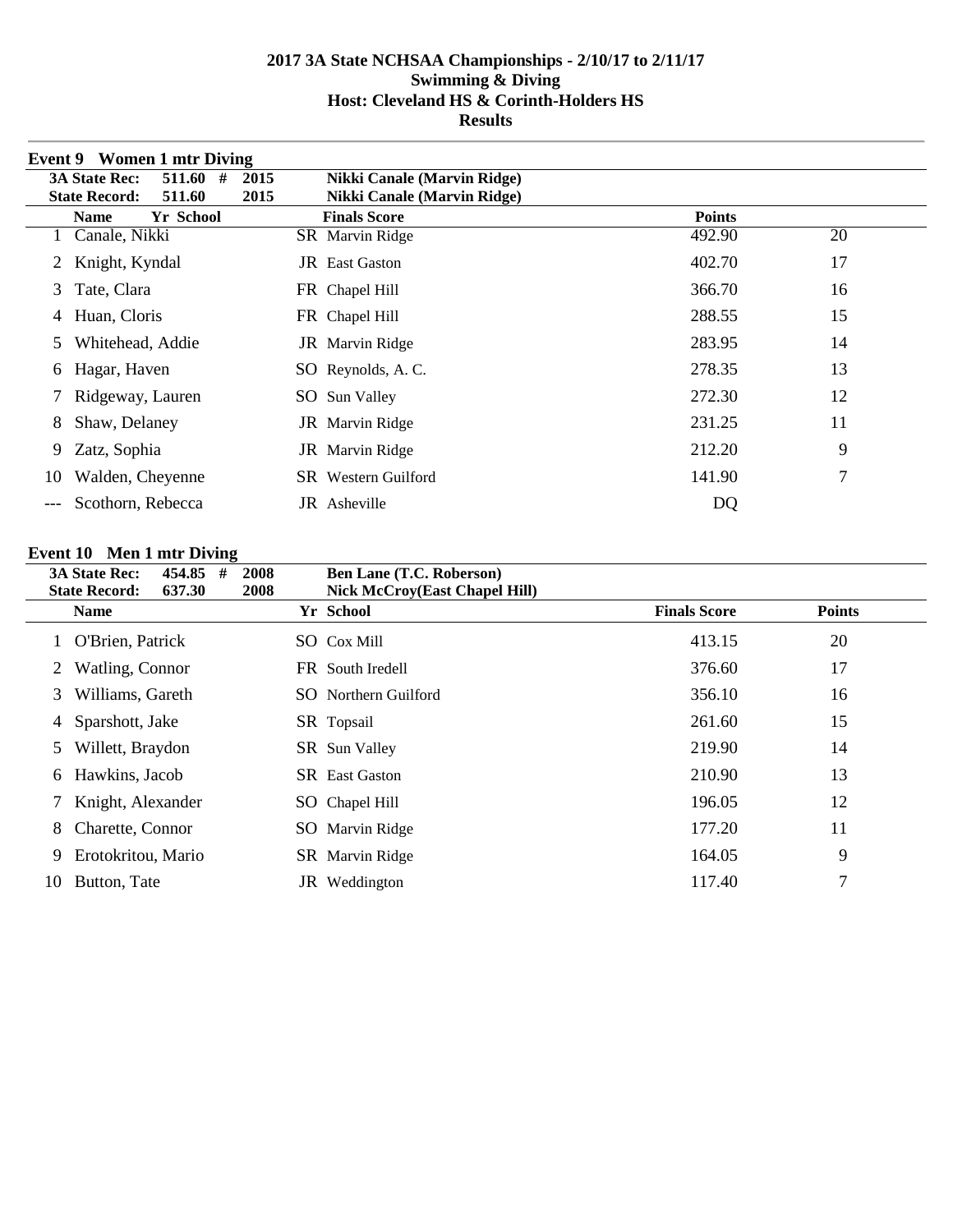| <b>Event 11 Women 100 Yard Butterfly</b> |                                             |                                               |                    |                    |                |
|------------------------------------------|---------------------------------------------|-----------------------------------------------|--------------------|--------------------|----------------|
|                                          | <b>3A State Rec:</b><br>$54.69$ #           | Elsa Welshofer (Char. Catholic<br>2013        |                    |                    |                |
|                                          | 53.23<br><b>State Record:</b><br>54.65 AA-A | 2016<br><b>Alyssa Marsh (Pine Lake Prep)</b>  |                    |                    |                |
|                                          | <b>Name</b>                                 | 55.90 AA-C<br>Yr School                       | <b>Prelim Time</b> | <b>Finals Time</b> | <b>Points</b>  |
|                                          | <b>Championship Final</b>                   |                                               |                    |                    |                |
|                                          | 1 VanNote, Ellie                            | SO Marvin Ridge                               | 56.35              | 55.22              | $AA-C+$<br>20  |
| 2                                        | 25.85<br>Rogers, Cathleen<br>26.51          | 55.22 (29.37)<br>SR Cox Mill<br>56.22 (29.71) | 57.02              | 56.22              | 17             |
| 3                                        | Holland, Madison<br>27.11                   | SR Cox Mill<br>57.80 (30.69)                  | 57.73              | 57.80              | 16             |
| 4                                        | Lechner, Ashleigh<br>27.12                  | JR Asheville<br>58.13 (31.01)                 | 58.19              | 58.13              | 15             |
| 5                                        | Everhart, Sydney<br>27.47                   | JR Weddington<br>58.36 (30.89)                | 59.09              | 58.36              | 14             |
| 6                                        | Davenport, Corinne<br>27.27                 | FR Western Alamance<br>58.63 (31.36)          | 58.68              | 58.63              | 13             |
| 7                                        | Adcock, Elena<br>28.20                      | SR Concord<br>59.38 (31.18)                   | 59.72              | 59.38              | 12             |
|                                          | Bowers, Anne<br>28.81                       | SR Asheville<br>1:00.59 (31.78)               | 59.87              | 1:00.59            | 11             |
|                                          | <b>Consolation Final</b>                    |                                               |                    |                    |                |
|                                          | 9 Rivers, Katie<br>27.92                    | SR Marvin Ridge<br>59.64 (31.72)              | 1:00.09            | 59.64              | 9              |
|                                          | 10 White, McKenzie<br>27.65                 | JR South Brunswick<br>1:00.12(32.47)          | 1:01.21            | 1:00.12            | 7              |
| 11                                       | Littauer, Rebekah<br>28.50                  | JR West Henderson<br>1:00.23(31.73)           | 1:00.32            | 1:00.23            | 6              |
| 12                                       | Blandford, Callie<br>29.03                  | SO Corinth-Holders<br>1:00.69(31.66)          | 1:01.20            | 1:00.69            | 5              |
| 13                                       | Calder, Lexi<br>28.41                       | FR Marvin Ridge<br>1:01.28(32.87)             | 1:01.42            | 1:01.28            | 4              |
| 14                                       | Burge, Alison<br>28.40                      | JR Western Alamance<br>1:01.39 (32.99)        | 1:01.81            | 1:01.39            | 3              |
| 15                                       | King, Samantha<br>28.83                     | JR Sun Valley<br>1:01.65(32.82)               | 1:01.66            | 1:01.65            | $\overline{2}$ |
| 16                                       | Jones, Acacia<br>28.78                      | FR Corinth-Holders<br>1:01.77 (32.99)         | 1:01.52            | 1:01.77            | $\mathbf{1}$   |
|                                          | <b>Preliminaries</b>                        |                                               |                    |                    |                |
| 17                                       | Grajzar, Madison                            | FR Western Alamance                           | 1:04.31            |                    |                |
| 18                                       | Loynes, Anna                                | JR West Carteret                              | 1:04.37            |                    |                |
| 19                                       | Paschall, Meghan                            | <b>SO</b> West Carteret                       | 1:05.95            |                    |                |
| 20                                       | Jones, Amanda                               | SO Orange                                     | 1:06.32            |                    |                |
| 21                                       | McCormick, Hadley                           | SO Chapel Hill                                | 1:07.05            |                    |                |
| 22                                       | Shorter, Olivia                             | SO Carson, Jesse                              | 1:07.94            |                    |                |
| 23                                       | Groppi, Federica                            | JR Chapel Hill                                | 1:08.95            |                    |                |
| 24                                       | Beauregard, Morgan                          | SR Hickory Ridge                              | 1:12.50            |                    |                |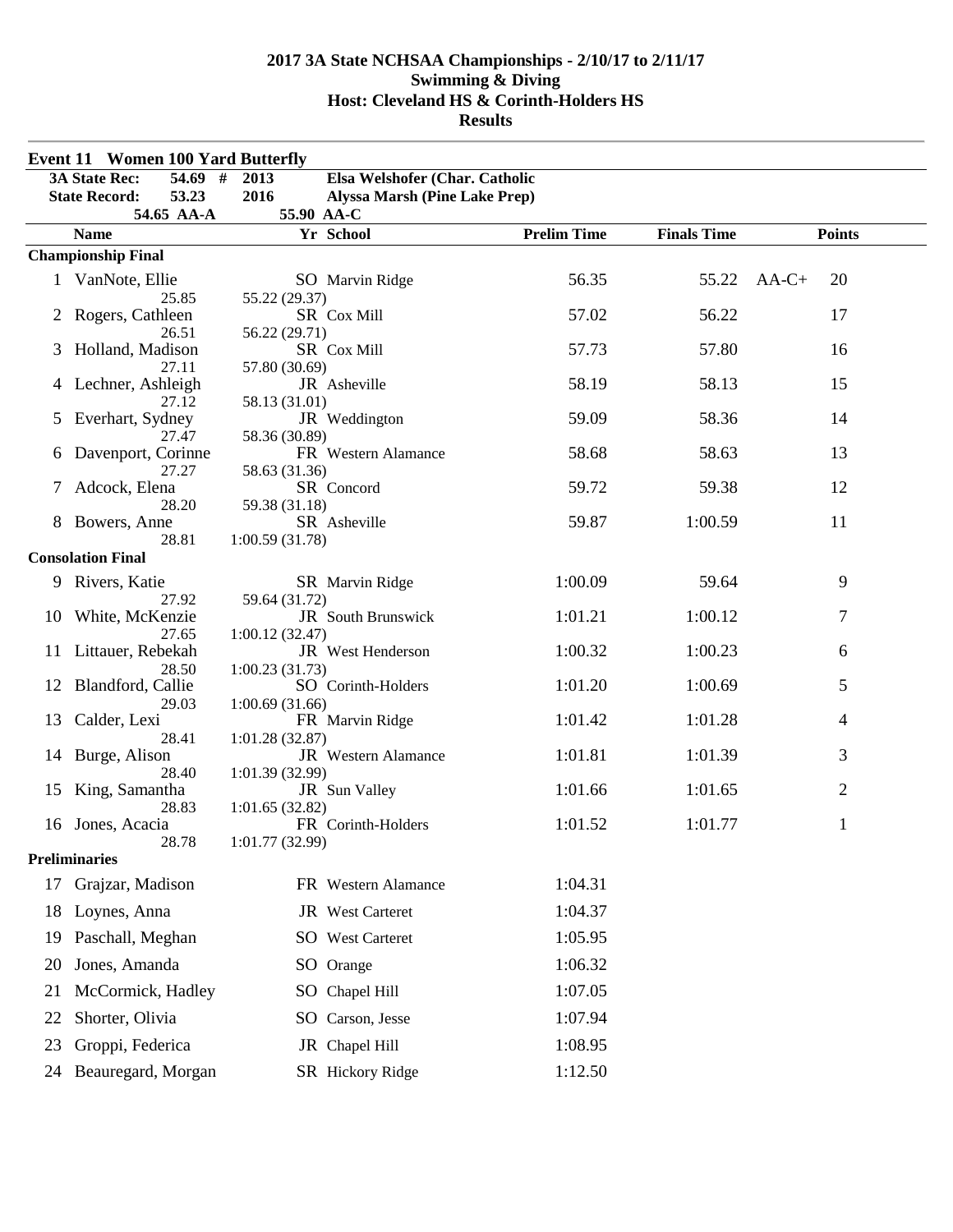|       | <b>Event 12 Men 100 Yard Butterfly</b> |                                             |                    |                    |                |
|-------|----------------------------------------|---------------------------------------------|--------------------|--------------------|----------------|
|       | <b>3A State Rec:</b><br>48.49 #        | <b>Eugene Godsoe (SE Guilford)</b><br>2006  |                    |                    |                |
|       | 47.33<br><b>State Record:</b>          | 2006<br><b>Ricky Berens (S Mecklenburg)</b> |                    |                    |                |
|       | 49.23 AA-A                             | 50.16 AA-C                                  |                    |                    |                |
|       | <b>Name</b>                            | Yr School                                   | <b>Prelim Time</b> | <b>Finals Time</b> | <b>Points</b>  |
|       | <b>Championship Final</b>              |                                             |                    |                    |                |
|       | 1 Henderson, Noah<br>22.38             | <b>SO</b> Western Alamance<br>48.96 (26.58) | 49.65              | 48.96              | $AA-A+$<br>20  |
|       | Dwyer, Peter<br>23.61                  | SR Marvin Ridge<br>50.43 (26.82)            | 50.17              | 50.43              | 17             |
|       | Poelke, Boyd<br>23.35                  | FR Marvin Ridge<br>50.54 (27.19)            | 51.47              | 50.54              | 16             |
|       | Evans, Kyle<br>24.65                   | SR Robinson, J. M.<br>52.10 (27.45)         | 52.59              | 52.10              | 15             |
| 5     | Scott, Ben<br>24.49                    | JR Orange<br>52.41 (27.92)                  | 52.86              | 52.41              | 14             |
| 6     | Moore, Joseph<br>24.59                 | FR South Iredell<br>52.95 (28.36)           | 52.73              | 52.95              | 13             |
|       | 7 Lower, Christian                     | JR Corinth-Holders                          | 52.69              | 53.24              | 12             |
|       | 24.92<br>8 Langston, Dalton            | 53.24 (28.32)<br>SR Cleveland               | 53.17              | 53.41              | 11             |
|       | 24.96<br><b>Consolation Final</b>      | 53.41 (28.45)                               |                    |                    |                |
|       | 9 Fisher, Adam<br>25.35                | SR Marvin Ridge<br>53.51 (28.16)            | 54.14              | 53.51              | 9              |
| 10    | Murray, Tyler<br>24.80                 | SR Jacksonville<br>53.67 (28.87)            | 54.36              | 53.67              | 7              |
| 11    | Williams, Tyler<br>25.34               | JR Robinson, J. M.<br>53.73 (28.39)         | 53.91              | 53.73              | 6              |
| 12    | Darguzas, John<br>25.23                | JR Tuscola<br>53.89 (28.66)                 | 54.43              | 53.89              | 5              |
| 13    | Wiltsey, Kevin<br>25.16                | FR Weddington<br>54.20 (29.04)              | 54.95              | 54.20              | $\overline{4}$ |
| 14    | Batson, Adam<br>25.31                  | JR Chapel Hill<br>54.35 (29.04)             | 53.98              | 54.35              | 3              |
| 15    | Stier, Dalton<br>26.03                 | JR Sun Valley<br>54.49 (28.46)              | 54.79              | 54.49              | $\overline{c}$ |
| 16    | Charette, Connor<br>25.64              | SO Marvin Ridge<br>54.89 (29.25)            | 54.86              | 54.89              | 1              |
|       | <b>Preliminaries</b>                   |                                             |                    |                    |                |
| 17    | Hill, Bryan                            | JR Northern Guilford                        | 55.36              |                    |                |
| 18    | Setzer, Alexander                      | SO Ledford                                  | 55.70              |                    |                |
| 19    | Blackard, Brody                        | SO McMichael                                | 56.83              |                    |                |
| 20    | Anselmo, Matt                          | SO South Brunswick                          | 56.88              |                    |                |
| 21    | Jernigan, Tanner                       | SO Hunt                                     | 57.86              |                    |                |
| 22    | Dietz, Alexander                       | JR Cedar Ridge                              | 58.95              |                    |                |
| $---$ | Snider, Ben                            | SO Northern Guilford                        | DQ                 |                    |                |
| ---   | Jensen, Louis                          | SR Cox Mill                                 | <b>DFS</b>         |                    |                |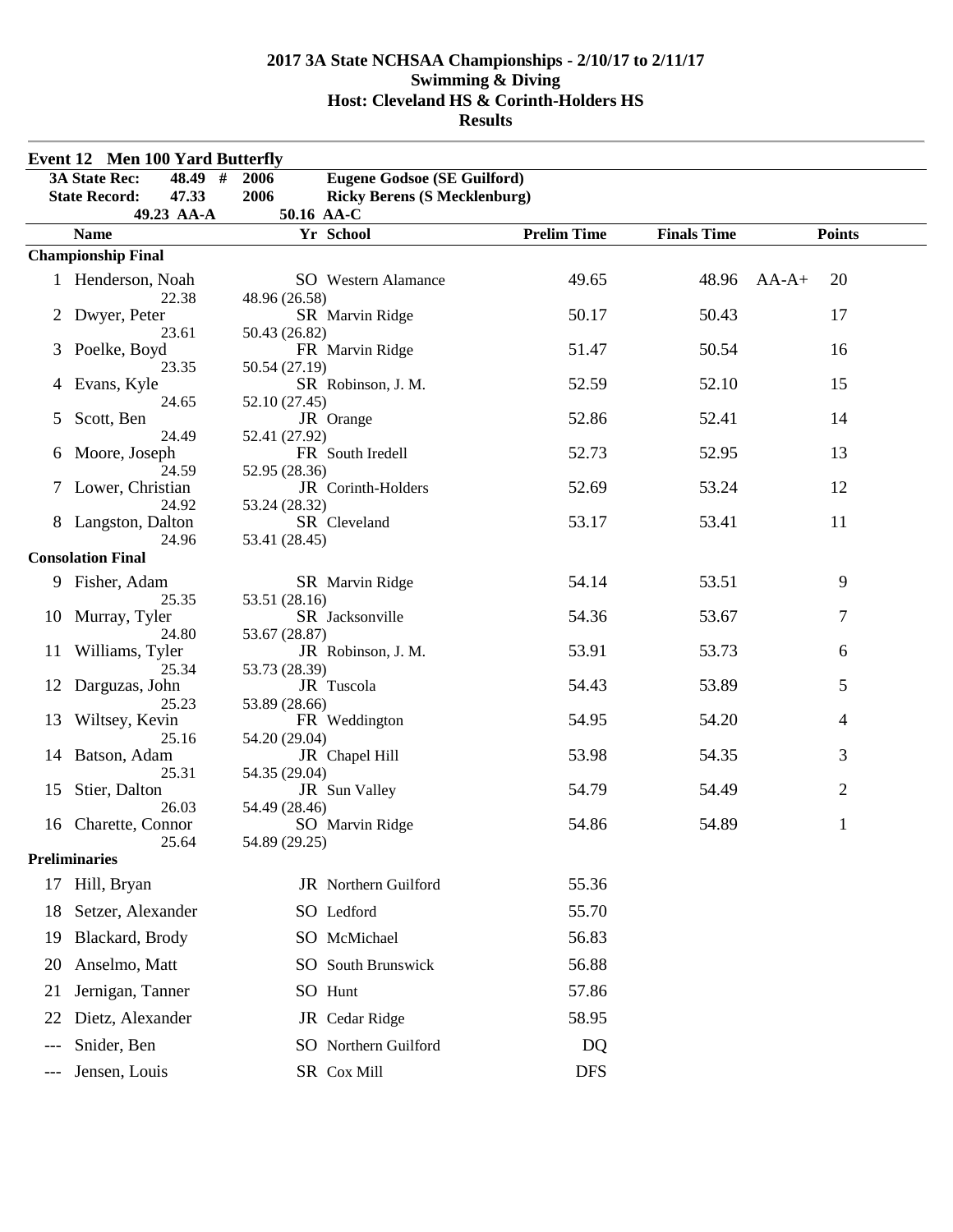|    | Event 13 Women 100 Yard Freestyle |                                                   |                    |                    |                |
|----|-----------------------------------|---------------------------------------------------|--------------------|--------------------|----------------|
|    | $50.02$ #<br><b>3A State Rec:</b> | <b>Lauren Rhodes (Char. Catholic)</b><br>2013     |                    |                    |                |
|    | <b>State Record:</b><br>49.68     | 2014<br>Emily Allen (Hough, W.A.)                 |                    |                    |                |
|    | 50.50 AA-A                        | 51.27 AA-C                                        |                    |                    |                |
|    | <b>Name</b>                       | Yr School                                         | <b>Prelim Time</b> | <b>Finals Time</b> | <b>Points</b>  |
|    | <b>Championship Final</b>         |                                                   |                    |                    |                |
|    | 1 Corbi, Katie<br>24.81           | SO Weddington<br>51.21 (26.40)                    | 51.89              | 51.21              | $AA-C+$<br>20  |
|    | Durak, Anna                       | JR Hickory                                        | 52.56              | 51.26              | $AA-C+$<br>17  |
| 3  | 24.74<br>Whitaker, Peyton         | 51.26 (26.52)<br>SO Corinth-Holders               | 53.53              | 53.55              | 16             |
| 4  | 25.99<br>Daly, Caroline           | 53.55 (27.56)<br>JR Northern Guilford             | 54.61              | 54.10              | 15             |
| 5  | 26.11<br>Tocci, Marissa<br>26.05  | 54.10 (27.99)<br>SO Chapel Hill                   | 55.54              | 54.40              | 14             |
| 6  | Tolchin, Kelsey<br>25.94          | 54.40 (28.35)<br>FR Weddington<br>54.93 (28.99)   | 54.41              | 54.93              | 13             |
| 7  | Losey, Erica                      | <b>SO</b> Central Cabarrus                        | 54.90              | 54.95              | 12             |
|    | 26.15<br>Geada, Sydney<br>26.88   | 54.95 (28.80)<br>SO Marvin Ridge<br>55.07 (28.19) | 55.06              | 55.07              | 11             |
|    | <b>Consolation Final</b>          |                                                   |                    |                    |                |
|    | 9 Epler, Katherine                | JR Concord                                        | 55.83              | 55.18              | 9              |
| 10 | 26.59<br>Marshall, Kate           | 55.18 (28.59)<br>SR Marvin Ridge                  | 55.67              | 55.47              | $\tau$         |
| 11 | 26.56<br>Gaur, Ambika             | 55.47 (28.91)<br>FR Chapel Hill                   | 56.39              | 55.48              | 6              |
| 12 | 26.89<br>Rex, Kennedy             | 55.48 (28.59)<br>SO Corinth-Holders               | 56.36              | 56.11              | 5              |
| 13 | 26.52<br>Ames, Poppy              | 56.11 (29.59)<br>FR Chapel Hill                   | 57.31              | 57.04              | $\overline{4}$ |
| 14 | 27.04<br>Baum, Ashley             | 57.04 (30.00)<br>SR Marvin Ridge                  | 56.90              | 57.06              | 3              |
| 15 | 27.07<br>Bowers, Anne             | 57.06 (29.99)<br>SR Asheville                     | 57.21              | 59.05              | $\overline{2}$ |
|    | 28.65<br>Marshall, Lauren         | 59.05 (30.40)<br>JR Topsail                       | 55.72              | DQ                 |                |
|    | 26.95<br><b>Preliminaries</b>     | DQ (28.59)                                        |                    |                    |                |
|    |                                   |                                                   |                    |                    |                |
| 17 | Jones, Jazmin                     | FR Eastern Wayne                                  | 57.64              |                    |                |
| 18 | McDowell, Allison                 | FR Sun Valley                                     | 57.81              |                    |                |
| 19 | Halbach, Allyson                  | FR Concord                                        | 57.88              |                    |                |
| 20 | Barbour, Hannah                   | JR Central Cabarrus                               | 58.21              |                    |                |
| 21 | Bryant, Sophie                    | SR Hickory Ridge                                  | 58.27              |                    |                |
| 22 | Swiss, Danielle                   | SR Topsail                                        | 58.44              |                    |                |
| 23 | Burge, Laurin                     | FR Western Alamance                               | 58.50              |                    |                |
| 24 | Jaynes, Allyson                   | FR Hickory Ridge                                  | 59.34              |                    |                |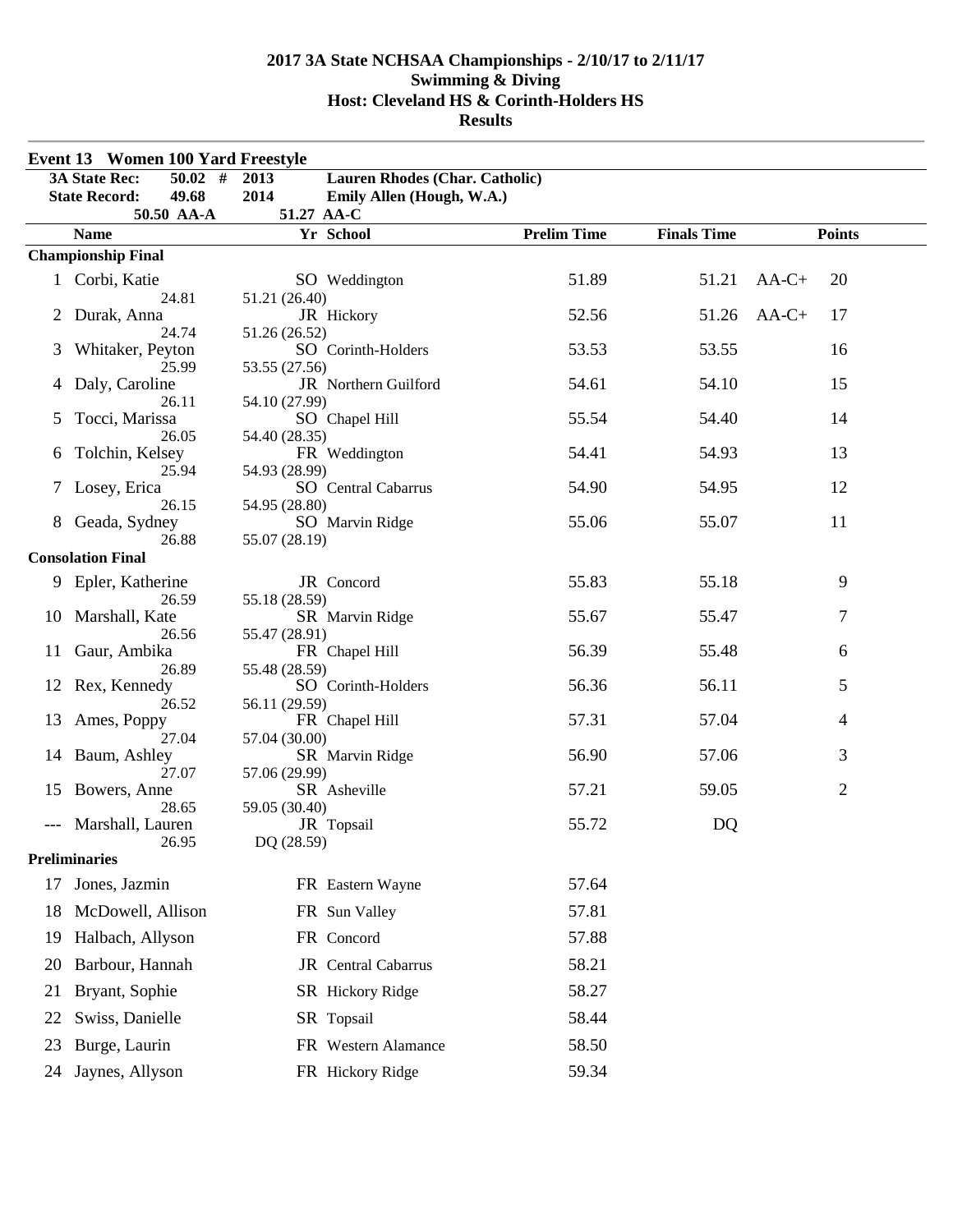|    | <b>Event 14 Men 100 Yard Freestyle</b>   |                                             |                    |                    |               |  |
|----|------------------------------------------|---------------------------------------------|--------------------|--------------------|---------------|--|
|    | <b>3A State Rec:</b><br>#<br>45.47       | <b>Chris Compton (T.W. Andrews)</b><br>1990 |                    |                    |               |  |
|    | <b>State Record:</b><br>44.64            | 2017<br><b>Jack Messenger (Broughton)</b>   |                    |                    |               |  |
|    | 45.14 AA-A                               | 45.86 AA-C<br>Yr School                     | <b>Prelim Time</b> | <b>Finals Time</b> | <b>Points</b> |  |
|    | <b>Name</b><br><b>Championship Final</b> |                                             |                    |                    |               |  |
|    |                                          |                                             |                    |                    |               |  |
|    | 1 Epler, Robbie<br>22.57                 | JR Concord<br>46.35 (23.78)                 | 47.06              | 46.35              | 20            |  |
|    | Murray, Jeffrey                          | SR Marvin Ridge                             | 46.71              | 46.75              | 17            |  |
|    | 22.27                                    | 46.75 (24.48)                               |                    |                    |               |  |
| 3  | Leatherman, Brady                        | SO St. Stephens                             | 47.56              | 46.89              | 16            |  |
|    | 22.65                                    | 46.89 (24.24)                               |                    |                    |               |  |
| 4  | Forst, Preston<br>22.69                  | FR Northern Guilford<br>46.96 (24.27)       | 46.64              | 46.96              | 15            |  |
| 5  | Utesch, Nate                             | SR Marvin Ridge                             | 48.38              | 48.21              | 14            |  |
|    | 23.38                                    | 48.21 (24.83)                               |                    |                    |               |  |
| 6  | Wachendorfer, Jonathan                   | JR Northern Guilford                        | 47.99              | 48.44              | 13            |  |
|    | 23.18<br>MacDonald, Mason                | 48.44 (25.26)<br>JR Tuscola                 | 48.22              | 48.55              | 12            |  |
|    | 23.23                                    | 48.55 (25.32)                               |                    |                    |               |  |
|    | Langston, Mitchell                       | SO Cleveland                                | 48.73              | 48.91              | 11            |  |
|    | 23.72                                    | 48.91 (25.19)                               |                    |                    |               |  |
|    | <b>Consolation Final</b>                 |                                             |                    |                    |               |  |
| 9  | Ritchie, George                          | JR Concord                                  | 49.01              | 48.87              | 9             |  |
|    | 23.36                                    | 48.87 (25.51)                               |                    |                    |               |  |
| 10 | Lu, Zizhou<br>23.83                      | SO Gray's Creek<br>49.22 (25.39)            | 49.58              | 49.22              | 7             |  |
| 11 | Fischer, Christian                       |                                             | 49.20              | 49.82              | 6             |  |
|    | 23.96                                    | 49.82 (25.86)                               |                    |                    |               |  |
| 12 | Shimberg, Cole                           | SR Hickory Ridge                            | 50.97              | 50.10              | 5             |  |
|    | 24.24                                    | 50.10 (25.86)                               | 49.99              | 50.17              | 4             |  |
| 13 | Stablein, Josh<br>24.53                  | SO Marvin Ridge<br>50.17 (25.64)            |                    |                    |               |  |
| 14 | Meadows, Grant                           | SO Swansboro                                | 50.94              | 50.57              | 3             |  |
|    | 24.06                                    | 50.57 (26.51)                               |                    |                    |               |  |
| 15 | Montague, Collin                         | JR Orange                                   | 50.82              | 50.70              | 2             |  |
|    | 24.23<br>16 Arbury, Kieran               | 50.70 (26.47)<br>SR Hickory Ridge           | 50.26              | 51.00              | $\mathbf{1}$  |  |
|    | 24.48                                    | 51.00 (26.52)                               |                    |                    |               |  |
|    | <b>Preliminaries</b>                     |                                             |                    |                    |               |  |
| 17 | Anselmo, Chris                           | SR South Brunswick                          | 51.09              |                    |               |  |
| 18 | Sharma, Agrim                            | SR Marvin Ridge                             | 51.25              |                    |               |  |
|    |                                          |                                             |                    |                    |               |  |
| 19 | McLeary, Shane                           | SR Union Pines                              | 51.39              |                    |               |  |
| 20 | Helms, Brice                             | JR Piedmont                                 | 51.45              |                    |               |  |
| 21 | Walker, Gabe                             | SO Orange                                   | 51.98              |                    |               |  |
| 22 | Guerriero, Nicholas                      | JR Crest                                    | 52.49              |                    |               |  |
| 23 | Moore, Alexander                         | SR Chapel Hill                              | 53.11              |                    |               |  |
|    | 24 Murray, Tyler                         | SR Jacksonville                             | 53.28              |                    |               |  |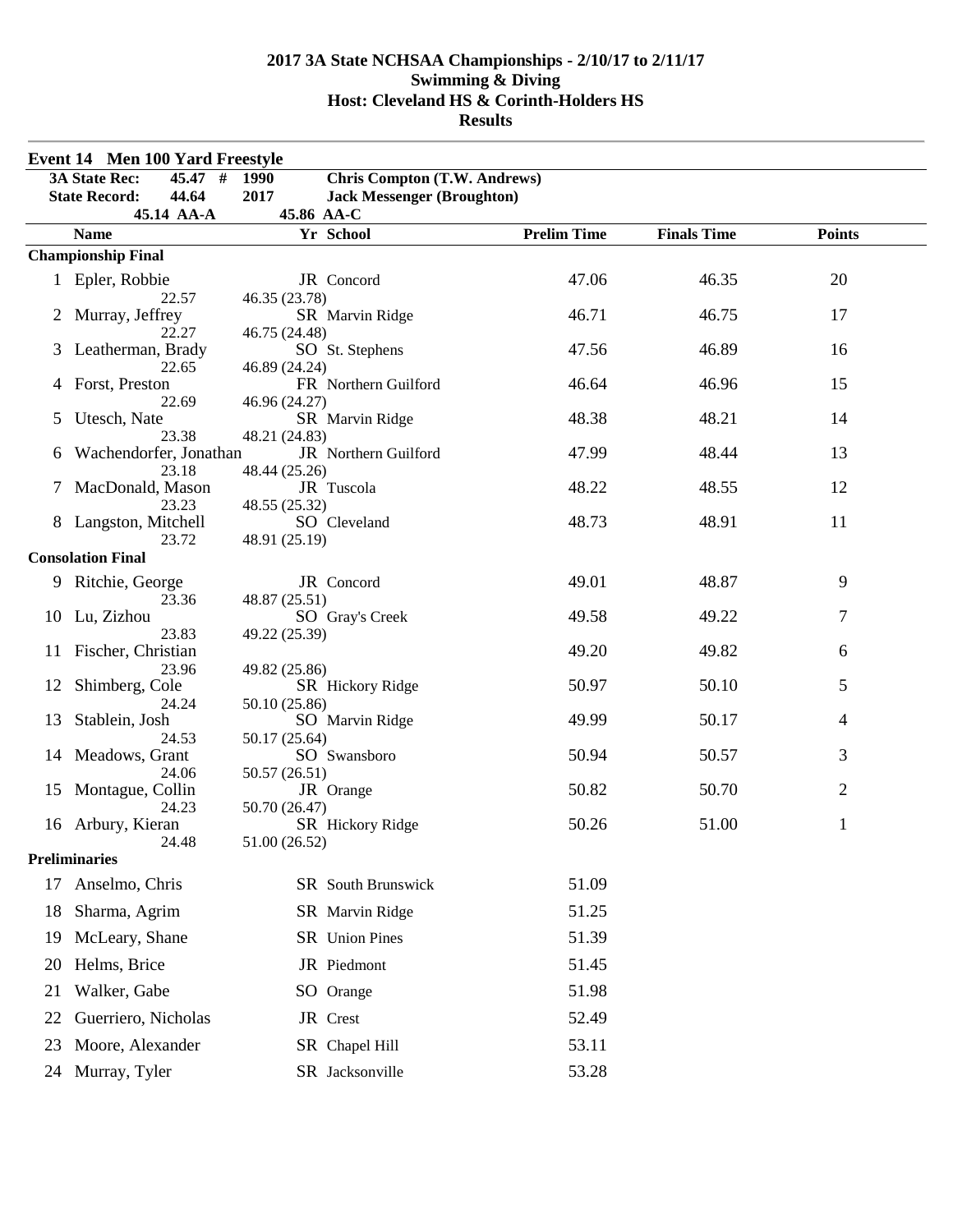|    | <b>Event 15 Women 500 Yard Freestyle</b> |                 |                                    |                 |                    |               |
|----|------------------------------------------|-----------------|------------------------------------|-----------------|--------------------|---------------|
|    | <b>3A State Rec:</b><br>$4:50.11$ #      | 2015            | <b>Emmaline Peterson (Hickory)</b> |                 |                    |               |
|    | <b>State Record:</b><br>4:40.98          | 2014            | <b>Hannah Moore (Green Hope)</b>   |                 |                    |               |
|    | 4:52.43 AA-A                             | 4:57.48 AA-C    |                                    |                 |                    |               |
|    | <b>Name</b>                              | Yr School       |                                    |                 | <b>Finals Time</b> | <b>Points</b> |
|    |                                          |                 |                                    |                 | $4:49.84# AA-A+$   | 20            |
|    | 1 Peterson, Emmaline<br>26.59            | SR Hickory      |                                    |                 |                    |               |
|    |                                          | 54.72 (28.13)   | 1:23.68(28.96)                     | 1:52.89(29.21)  |                    |               |
|    | 2:22.16 (29.27)                          | 2:51.56(29.40)  | 3:21.17(29.61)                     | 3:50.76 (29.59) |                    |               |
|    | 4:20.68(29.92)                           | 4:49.84 (29.16) |                                    |                 |                    |               |
| 2  | Cherkez, Sophia                          |                 | SR St. Stephens                    |                 | 4:55.31<br>$AA-C+$ | 17            |
|    | 26.73                                    | 55.86 (29.13)   | 1:25.29(29.43)                     | 1:55.06(29.77)  |                    |               |
|    | 2:24.95 (29.89)                          | 2:55.10(30.15)  | 3:25.33(30.23)                     | 3:55.74(30.41)  |                    |               |
|    | 4:25.71 (29.97)                          | 4:55.31(29.60)  |                                    |                 |                    |               |
| 3  | Shores, Maly                             | SR Hickory      |                                    |                 | 5:05.99            | 16            |
|    | 27.78                                    | 57.60 (29.82)   | 1:28.30(30.70)                     | 1:59.23(30.93)  |                    |               |
|    | 2:30.30(31.07)                           | 3:01.69 (31.39) | 3:33.06 (31.37)                    | 4:04.56(31.50)  |                    |               |
|    | 4:35.71(31.15)                           | 5:05.99 (30.28) |                                    |                 |                    |               |
|    | 4 Turcanu, Nina                          |                 | SO St. Stephens                    |                 | 5:06.20            | 15            |
|    | 28.15                                    | 58.17 (30.02)   | 1:28.69(30.52)                     | 1:59.44(30.75)  |                    |               |
|    | 2:30.37(30.93)                           | 3:01.89 (31.52) | 3:33.21 (31.32)                    | 4:04.54 (31.33) |                    |               |
|    | 4:35.52 (30.98)                          | 5:06.20(30.68)  |                                    |                 |                    |               |
| 5  | Kloetzer, Hannah                         |                 | SR Cedar Ridge                     |                 | 5:10.80            | 14            |
|    | 28.57                                    | 59.34 (30.77)   | 1:30.39(31.05)                     | 2:01.65(31.26)  |                    |               |
|    | 2:32.72 (31.07)                          | 3:04.06(31.34)  | 3:35.70(31.64)                     | 4:07.33(31.63)  |                    |               |
|    | 4:39.33(32.00)                           | 5:10.80 (31.47) |                                    |                 |                    |               |
| 6  | Knaven, Uma                              |                 | SR Chapel Hill                     |                 | 5:10.97            | 13            |
|    | 28.36                                    | 58.81 (30.45)   | 1:30.00(31.19)                     | 2:01.35(31.35)  |                    |               |
|    | 2:32.98(31.63)                           | 3:04.69(31.71)  | 3:36.53(31.84)                     | 4:08.30(31.77)  |                    |               |
|    | 4:40.10(31.80)                           | 5:10.97 (30.87) |                                    |                 |                    |               |
| 7  | Haynes, Sydney                           |                 | JR Marvin Ridge                    |                 | 5:12.67            | 12            |
|    | 28.11                                    | 58.93 (30.82)   | 1:30.69(31.76)                     | 2:02.09(31.40)  |                    |               |
|    | 2:33.29(31.20)                           | 3:04.77 (31.48) | 3:36.29(31.52)                     | 4:08.31(32.02)  |                    |               |
|    | 4:40.36(32.05)                           | 5:12.67 (32.31) |                                    |                 |                    |               |
| 8  | Helfert, Sarah                           |                 | SR St. Stephens                    |                 | 5:17.80            | 11            |
|    | 28.79                                    | 1:00.23(31.44)  | 1:32.02(31.79)                     | 2:04.18(32.16)  |                    |               |
|    | 2:36.28(32.10)                           | 3:08.84 (32.56) | 3:40.72 (31.88)                    | 4:13.17(32.45)  |                    |               |
|    | 4:45.65(32.48)                           | 5:17.80(32.15)  |                                    |                 |                    |               |
| 9  | Mack, Izzy                               | JR Asheville    |                                    |                 | 5:19.06            | 9             |
|    | 28.44                                    | 59.29 (30.85)   | 1:31.04(31.75)                     | 2:02.92 (31.88) |                    |               |
|    | 2:35.37(32.45)                           | 3:07.83(32.46)  | 3:40.55(32.72)                     | 4:13.81 (33.26) |                    |               |
|    | 4:46.53(32.72)                           | 5:19.06 (32.53) |                                    |                 |                    |               |
|    | 10 Rivers, Katie                         |                 | SR Marvin Ridge                    |                 | 5:22.60            | 7             |
|    | 28.50                                    | 59.42 (30.92)   | 1:31.29(31.87)                     | 2:03.90(32.61)  |                    |               |
|    | 2:36.42(32.52)                           | 3:09.45 (33.03) | 3:42.72 (33.27)                    | 4:15.99 (33.27) |                    |               |
|    | 4:49.14(33.15)                           | 5:22.60(33.46)  |                                    |                 |                    |               |
| 11 | Posse, Madeline                          |                 | SO Northwood                       |                 | 5:24.62            | 6             |
|    | 28.83                                    | 1:00.16(31.33)  | 1:32.58(32.42)                     | 2:05.82 (33.24) |                    |               |
|    | 2:39.16 (33.34)                          | 3:12.82(33.66)  | 3:46.59(33.77)                     | 4:20.51 (33.92) |                    |               |
|    | 4:52.87(32.36)                           | 5:24.62 (31.75) |                                    |                 |                    |               |
|    | 12 Rose, Mia                             |                 | FR Chapel Hill                     |                 | 5:25.27            | 5             |
|    | 29.67                                    | 1:01.59(31.92)  | 1:33.94(32.35)                     | 2:06.89(32.95)  |                    |               |
|    | 2:40.18 (33.29)                          | 3:13.31(33.13)  | 3:46.61(33.30)                     | 4:19.73(33.12)  |                    |               |
|    | 4:52.85(33.12)                           | 5:25.27 (32.42) |                                    |                 |                    |               |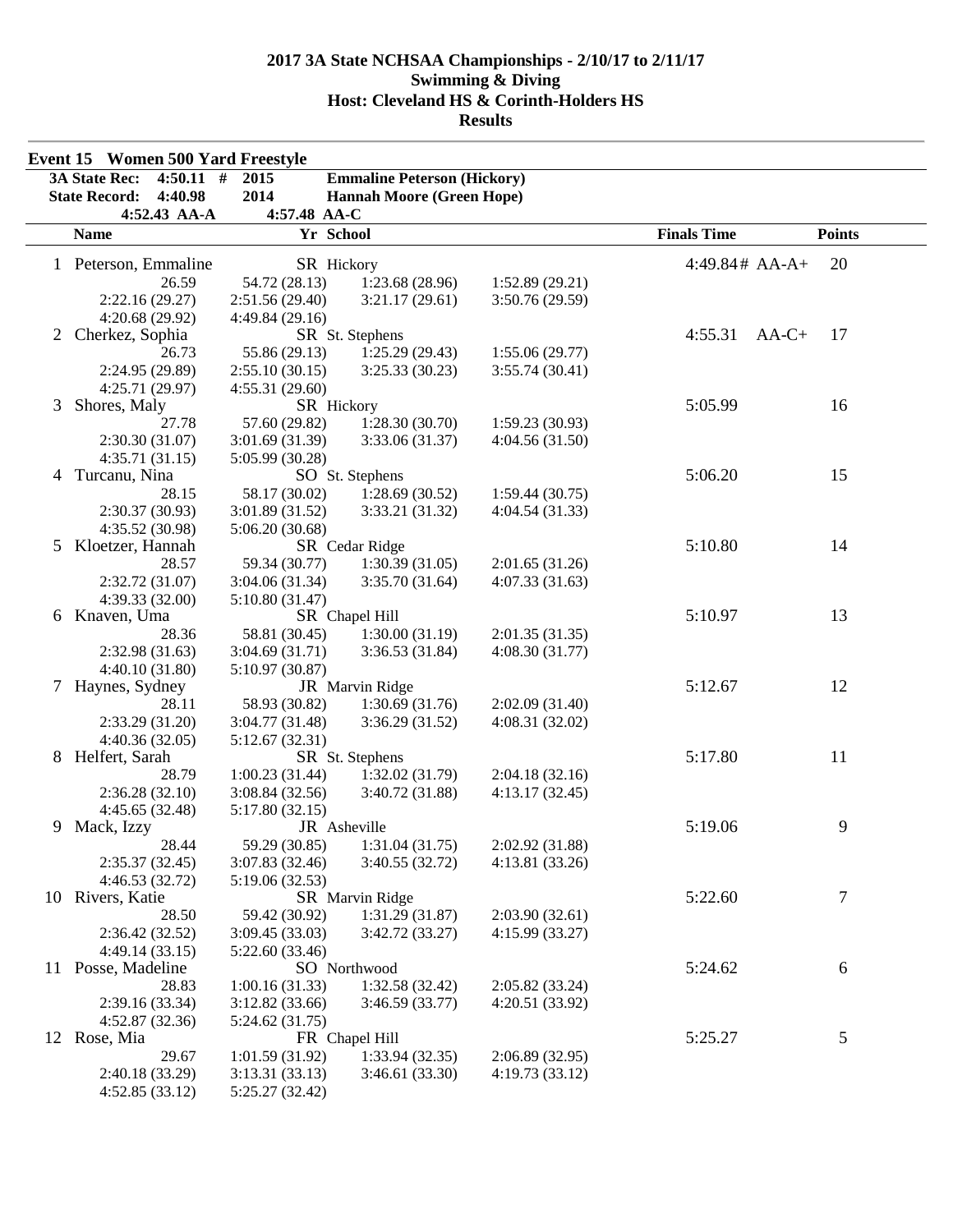|    | (Event 15 Women 500 Yard Freestyle) |                 |                      |                 |                    |                |  |
|----|-------------------------------------|-----------------|----------------------|-----------------|--------------------|----------------|--|
|    | <b>Name</b>                         | Yr School       |                      |                 | <b>Finals Time</b> | <b>Points</b>  |  |
|    | 13 Volz, Julia                      |                 | JR Hickory Ridge     |                 | 5:31.25            | $\overline{4}$ |  |
|    | 29.55                               | 1:01.88(32.33)  | 1:35.36 (33.48)      | 2:09.06 (33.70) |                    |                |  |
|    | 2:42.94 (33.88)                     | 3:16.93(33.99)  | 3:50.82 (33.89)      | 4:24.90 (34.08) |                    |                |  |
|    | 4:58.82 (33.92)                     | 5:31.25 (32.43) |                      |                 |                    |                |  |
|    | 14 McGhee, Augusta                  |                 | JR Cedar Ridge       |                 | 5:35.21            | 3              |  |
|    | 29.30                               | 1:02.10(32.80)  | 1:35.43(33.33)       | 2:09.31 (33.88) |                    |                |  |
|    | 2:43.23 (33.92)                     | 3:17.60(34.37)  | 3:51.94 (34.34)      | 4:26.72 (34.78) |                    |                |  |
|    | 5:01.29 (34.57)                     | 5:35.21 (33.92) |                      |                 |                    |                |  |
|    | 15 Partrick, Meghan                 |                 | FR Corinth-Holders   |                 | 5:38.32            | $\mathbf{2}$   |  |
|    |                                     |                 |                      |                 |                    |                |  |
|    | 30.59                               | 1:04.01(33.42)  | 1:38.01 (34.00)      | 2:12.17(34.16)  |                    |                |  |
|    | 2:46.62 (34.45)                     | 3:21.29(34.67)  | 3:55.91 (34.62)      | 4:30.58(34.67)  |                    |                |  |
|    | 5:04.88 (34.30)                     | 5:38.32 (33.44) |                      |                 |                    |                |  |
|    | 16 Nunez, Katrina                   |                 | SO Chapel Hill       |                 | 5:42.01            | 1              |  |
|    | 30.18                               | 1:02.97 (32.79) | 1:36.96 (33.99)      | 2:11.54 (34.58) |                    |                |  |
|    | 2:46.36 (34.82)                     | 3:21.43 (35.07) | 3:56.45(35.02)       | 4:31.84 (35.39) |                    |                |  |
|    | 5:07.77 (35.93)                     | 5:42.01 (34.24) |                      |                 |                    |                |  |
| 17 | Meacham, Faith                      | SR Williams     |                      |                 | 5:49.22            |                |  |
|    | 31.10                               | 1:05.94(34.84)  | 1:41.25(35.31)       | 2:17.00(35.75)  |                    |                |  |
|    | 2:52.20(35.20)                      | 3:27.64(35.44)  | 4:03.48 (35.84)      | 4:38.98 (35.50) |                    |                |  |
|    | 5:14.24 (35.26)                     | 5:49.22 (34.98) |                      |                 |                    |                |  |
| 18 | Stevens, Abigail                    |                 | FR Western Guilford  |                 | 5:54.73            |                |  |
|    | 31.44                               | 1:06.43 (34.99) | 1:42.02(35.59)       | 2:18.26(36.24)  |                    |                |  |
|    | 2:54.38 (36.12)                     | 3:30.52(36.14)  | 4:06.76(36.24)       | 4:43.14 (36.38) |                    |                |  |
|    | 5:19.17(36.03)                      | 5:54.73 (35.56) |                      |                 |                    |                |  |
| 19 | Greer, Cayla                        | FR Cox Mill     |                      |                 | 5:57.53            |                |  |
|    | 32.47                               | 1:07.61(35.14)  | 1:43.20(35.59)       | 2:19.50(36.30)  |                    |                |  |
|    | 2:55.61(36.11)                      | 3:32.79 (37.18) | 4:09.66(36.87)       | 4:45.90 (36.24) |                    |                |  |
|    | 5:22.48 (36.58)                     | 5:57.53 (35.05) |                      |                 |                    |                |  |
| 20 | Holt, Abby                          | FR Cox Mill     |                      |                 | 5:59.66            |                |  |
|    | 31.49                               | 1:06.22(34.73)  | 1:42.47(36.25)       | 2:19.44 (36.97) |                    |                |  |
|    | 2:56.69(37.25)                      | 3:34.40 (37.71) | 4:12.26(37.86)       | 4:50.00(37.74)  |                    |                |  |
|    | 5:26.85(36.85)                      | 5:59.66 (32.81) |                      |                 |                    |                |  |
| 21 | Brinkley, Erin                      | JR Cox Mill     |                      |                 | 6:00.50            |                |  |
|    | 31.12                               | 1:05.66(34.54)  | 1:41.41(35.75)       | 2:18.01(36.60)  |                    |                |  |
|    | 2:53.98 (35.97)                     | 3:31.18 (37.20) | 4:08.71(37.53)       | 4:46.75 (38.04) |                    |                |  |
|    | 5:24.13 (37.38)                     | 6:00.50(36.37)  |                      |                 |                    |                |  |
|    | 22 Wachendorfer, Ella               |                 | SO Northern Guilford |                 | 6:01.44            |                |  |
|    | 32.04                               | 1:07.41(35.37)  | 1:44.08(36.67)       | 2:19.34(35.26)  |                    |                |  |
|    | 2:56.23 (36.89)                     | 3:33.73 (37.50) | 4:10.83(37.10)       | 4:48.42 (37.59) |                    |                |  |
|    | 5:25.23(36.81)                      | 6:01.44(36.21)  |                      |                 |                    |                |  |
| 23 | Davenport, Parker                   |                 | FR Union Pines       |                 | 6:11.85            |                |  |
|    | 31.61                               | 1:07.59 (35.98) | 1:44.45(36.86)       | 2:21.97 (37.52) |                    |                |  |
|    | 3:00.79 (38.82)                     | 3:39.24(38.45)  | 4:17.87(38.63)       | 4:55.56 (37.69) |                    |                |  |
|    | 5:34.72 (39.16)                     | 6:11.85(37.13)  |                      |                 |                    |                |  |
|    | Bauer, Paige                        |                 | SO Corinth-Holders   |                 | <b>DFS</b>         |                |  |
|    |                                     |                 |                      |                 |                    |                |  |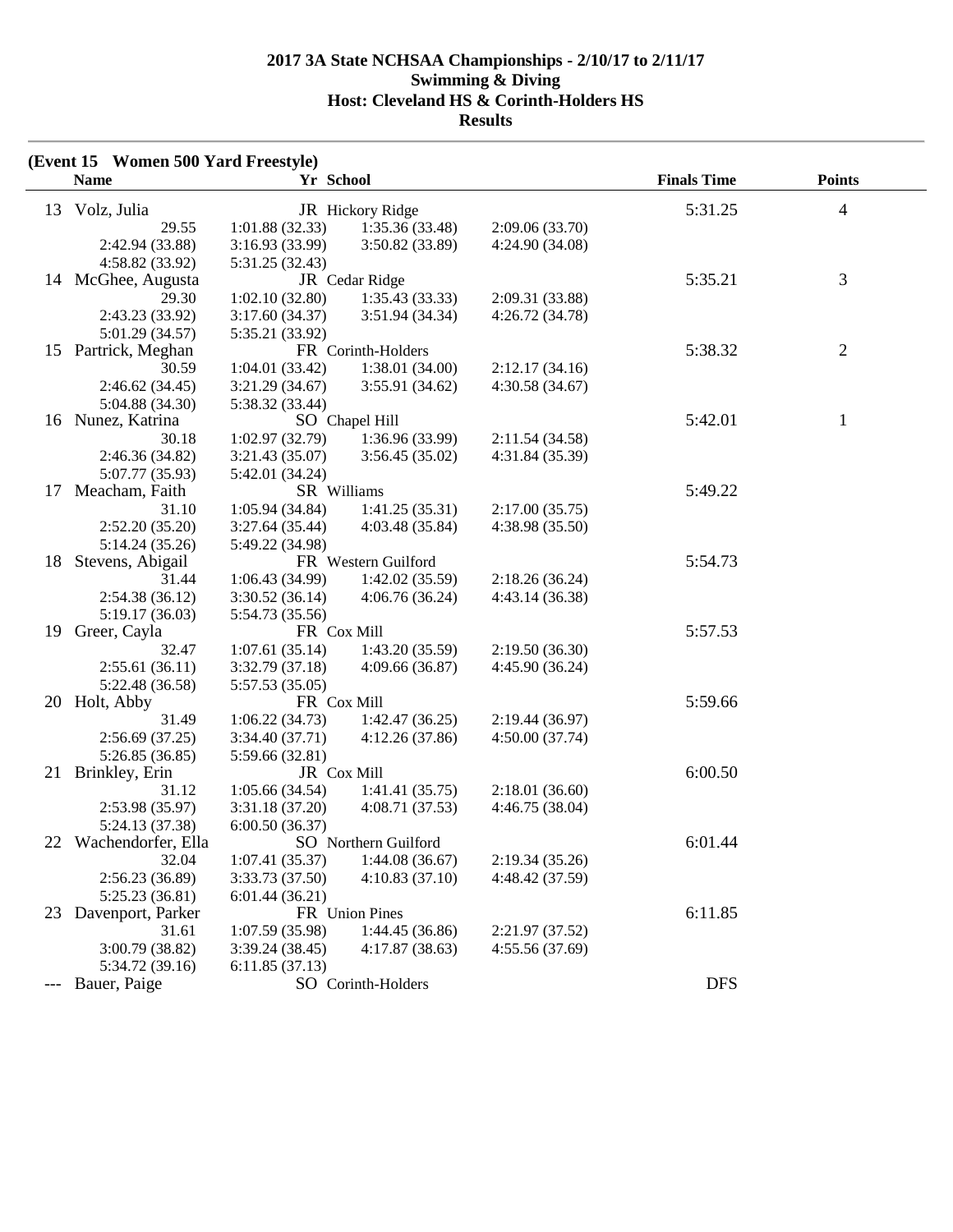|                | Event 16 Men 500 Yard Freestyle     |                 |                                      |                 |                    |               |
|----------------|-------------------------------------|-----------------|--------------------------------------|-----------------|--------------------|---------------|
|                | <b>3A State Rec:</b><br>$4:29.73$ # | 2006            | <b>Chip Peterson (West Carteret)</b> |                 |                    |               |
|                | 4:25.52<br><b>State Record:</b>     | 2006            | <b>Charlie Houchin (Enloe)</b>       |                 |                    |               |
|                | 4:29.69 AA-A                        | 4:34.26 AA-C    |                                      |                 |                    |               |
|                | <b>Name</b>                         | Yr School       |                                      |                 | <b>Finals Time</b> | <b>Points</b> |
|                | 1 Bretzmann, Thomas                 |                 | JR Chapel Hill                       |                 | 4:31.90            | 20<br>$AA-C+$ |
|                | 24.85                               | 51.85 (27.00)   | 1:19.57(27.72)                       | 1:47.52(27.95)  |                    |               |
|                | 2:14.67(27.15)                      | 2:42.13 (27.46) | 3:09.76(27.63)                       | 3:37.57(27.81)  |                    |               |
|                |                                     |                 |                                      |                 |                    |               |
| 2              | 4:05.01(27.44)                      | 4:31.90 (26.89) |                                      |                 | 4:33.83            | $AA-C+$<br>17 |
|                | Wiltsey, Curtis<br>24.67            |                 | JR Weddington<br>1:19.24(27.61)      | 1:47.20 (27.96) |                    |               |
|                |                                     | 51.63 (26.96)   |                                      |                 |                    |               |
|                | 2:14.93(27.73)                      | 2:42.56 (27.63) | 3:10.24(27.68)                       | 3:38.12 (27.88) |                    |               |
| 3              | 4:05.87(27.75)<br>Werden, Jacob     | 4:33.83 (27.96) | SR Chapel Hill                       |                 | 4:39.98            | 16            |
|                | 25.63                               | 53.49 (27.86)   | 1:21.83(28.34)                       | 1:50.54(28.71)  |                    |               |
|                | 2:18.95(28.41)                      | 2:47.13(28.18)  | 3:15.39(28.26)                       | 3:43.75 (28.36) |                    |               |
|                | 4:12.09(28.34)                      | 4:39.98 (27.89) |                                      |                 |                    |               |
| $\overline{4}$ | White, Jason                        |                 | SR Central Cabarrus                  |                 | 4:40.04            | 15            |
|                | 24.91                               | 52.17 (27.26)   | 1:20.34(28.17)                       | 1:48.36(28.02)  |                    |               |
|                | 2:16.46(28.10)                      | 2:45.04 (28.58) | 3:14.15(29.11)                       | 3:43.29 (29.14) |                    |               |
|                | 4:12.00(28.71)                      | 4:40.04 (28.04) |                                      |                 |                    |               |
| 5              | Rothenberger, Charles               |                 | SO Marvin Ridge                      |                 | 4:45.58            | 14            |
|                | 25.46                               | 52.75 (27.29)   | 1:20.77(28.02)                       | 1:48.89 (28.12) |                    |               |
|                | 2:17.24(28.35)                      | 2:46.27(29.03)  | 3:15.60(29.33)                       | 3:45.32 (29.72) |                    |               |
|                | 4:15.85(30.53)                      | 4:45.58 (29.73) |                                      |                 |                    |               |
| 6              | Anderson, Will                      |                 | SR North Gaston                      |                 | 4:46.88            | 13            |
|                | 25.76                               | 53.68 (27.92)   | 1:22.43(28.75)                       | 1:51.46(29.03)  |                    |               |
|                | 2:21.08(29.62)                      | 2:50.45 (29.37) | 3:20.00(29.55)                       | 3:49.74 (29.74) |                    |               |
|                | 4:18.87(29.13)                      | 4:46.88(28.01)  |                                      |                 |                    |               |
| 7              | Morehead, John                      |                 | JR Weddington                        |                 | 4:47.01            | 12            |
|                | 25.48                               | 53.50 (28.02)   | 1:22.13(28.63)                       | 1:50.82(28.69)  |                    |               |
|                | 2:20.07(29.25)                      | 2:49.60 (29.53) | 3:19.21(29.61)                       | 3:49.16 (29.95) |                    |               |
|                | 4:18.59(29.43)                      | 4:47.01 (28.42) |                                      |                 |                    |               |
| 8              | Wickman, Carson                     |                 | FR Chapel Hill                       |                 | 4:47.03            | 11            |
|                | 25.92                               | 54.26 (28.34)   | 1:23.19(28.93)                       | 1:52.47 (29.28) |                    |               |
|                | 2:21.83(29.36)                      | 2:51.57(29.74)  | 3:20.84(29.27)                       | 3:50.13 (29.29) |                    |               |
|                | 4:19.13(29.00)                      | 4:47.03 (27.90) |                                      |                 |                    |               |
| 9              | Popescu, Michael                    |                 | SR Marvin Ridge                      |                 | 4:50.75            | 9             |
|                | 25.69                               | 53.93 (28.24)   | 1:22.50(28.57)                       | 1:51.49 (28.99) |                    |               |
|                | 2:21.09(29.60)                      | 2:51.02 (29.93) | 3:21.09(30.07)                       | 3:51.54(30.45)  |                    |               |
|                | 4:22.08(30.54)                      | 4:50.75(28.67)  |                                      |                 |                    |               |
|                | 10 Brauer, Beau                     |                 | JR Chapel Hill                       |                 | 4:50.79            | 7             |
|                | 26.08                               | 54.53 (28.45)   | 1:23.73(29.20)                       | 1:53.19(29.46)  |                    |               |
|                | 2:22.96(29.77)                      | 2:53.06(30.10)  | 3:23.07(30.01)                       | 3:53.05 (29.98) |                    |               |
|                | 4:22.92 (29.87)                     | 4:50.79 (27.87) |                                      |                 |                    |               |
| 11             | Burgess, Matthew                    |                 | JR St. Stephens                      |                 | 4:58.29            | 6             |
|                | 26.73                               | 55.49 (28.76)   | 1:24.77(29.28)                       | 1:54.69(29.92)  |                    |               |
|                | 2:25.01 (30.32)                     | 2:55.80(30.79)  | 3:26.44(30.64)                       | 3:57.48 (31.04) |                    |               |
|                | 4:28.40(30.92)                      | 4:58.29 (29.89) |                                      |                 |                    |               |
| 12             | Jimison, Noah                       | FR Orange       |                                      |                 | 5:01.14            | 5             |
|                | 27.23                               | 57.12 (29.89)   | 1:27.06(29.94)                       | 1:57.40(30.34)  |                    |               |
|                | 2:27.84 (30.44)                     | 2:58.41 (30.57) | 3:29.38(30.97)                       | 4:00.38(31.00)  |                    |               |
|                | 4:31.33 (30.95)                     | 5:01.14(29.81)  |                                      |                 |                    |               |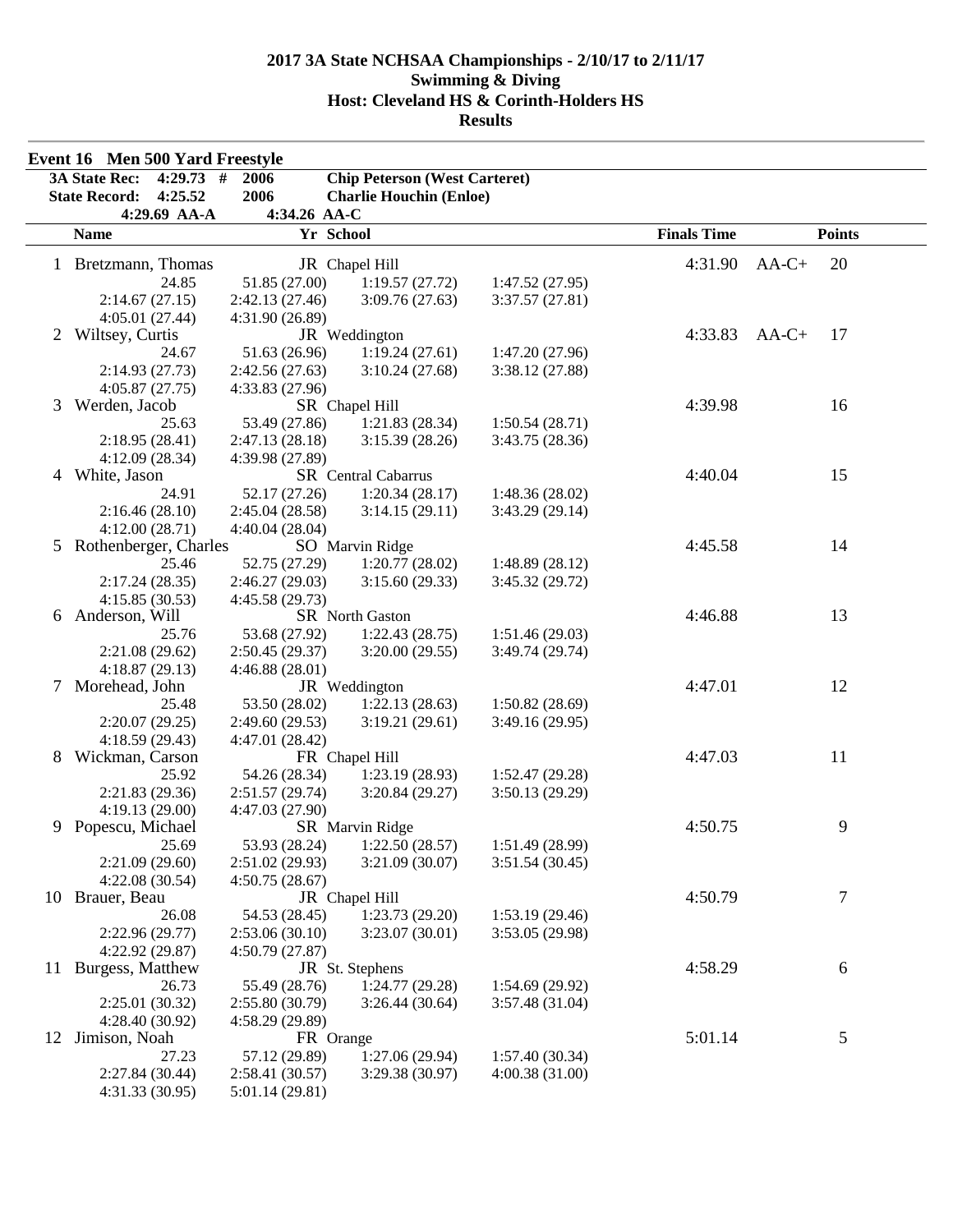|    | (Event 16 Men 500 Yard Freestyle) |                 |                       |                 |                    |                |
|----|-----------------------------------|-----------------|-----------------------|-----------------|--------------------|----------------|
|    | <b>Name</b>                       | Yr School       |                       |                 | <b>Finals Time</b> | <b>Points</b>  |
|    | 13 Talbert, Joshua                |                 | FR St. Stephens       |                 | 5:01.29            | $\overline{4}$ |
|    | 26.30                             | 56.45 (30.15)   | 1:27.10(30.65)        | 1:58.28(31.18)  |                    |                |
|    | 2:28.86 (30.58)                   | 2:59.38 (30.52) | 3:30.24(30.86)        | 4:00.93(30.69)  |                    |                |
|    | 4:32.10(31.17)                    | 5:01.29 (29.19) |                       |                 |                    |                |
|    | 14 Partrick, Ryan                 |                 | JR Corinth-Holders    |                 | 5:04.08            | 3              |
|    | 26.73                             | 56.18 (29.45)   | 1:27.18(31.00)        | 1:58.36(31.18)  |                    |                |
|    | 2:29.04 (30.68)                   | 3:00.34(31.30)  | 3:31.32 (30.98)       | 4:02.60(31.28)  |                    |                |
|    | 4:33.77(31.17)                    | 5:04.08(30.31)  |                       |                 |                    |                |
| 15 | Snowdon, Zack                     |                 | SO Weddington         |                 | 5:06.49            | $\overline{c}$ |
|    | 26.95                             | 56.60 (29.65)   | 1:26.96(30.36)        | 1:57.72(30.76)  |                    |                |
|    | 2:28.74 (31.02)                   | 2:59.98 (31.24) | 3:31.76 (31.78)       | 4:03.61(31.85)  |                    |                |
|    | 4:35.42 (31.81)                   | 5:06.49(31.07)  |                       |                 |                    |                |
| 16 | Gribble, Henry                    |                 | FR Northwest Cabarrus |                 | 5:08.00            | $\mathbf{1}$   |
|    | 26.85                             | 57.49 (30.64)   | 1:29.04(31.55)        | 2:00.15(31.11)  |                    |                |
|    | 2:31.56 (31.41)                   | 3:03.31 (31.75) | 3:35.41(32.10)        | 4:07.51(32.10)  |                    |                |
|    | 4:38.45 (30.94)                   | 5:08.00 (29.55) |                       |                 |                    |                |
| 17 | Partrick, Michael                 |                 | FR Corinth-Holders    |                 | 5:10.87            |                |
|    | 27.39                             | 58.16 (30.77)   | 1:29.88(31.72)        | 2:01.73(31.85)  |                    |                |
|    | 2:33.59 (31.86)                   | 3:05.69(32.10)  | 3:37.85(32.16)        | 4:09.50(31.65)  |                    |                |
|    | 4:40.90 (31.40)                   | 5:10.87 (29.97) |                       |                 |                    |                |
| 18 | Maddrey, Ethan                    | FR Hunt         |                       |                 | 5:12.48            |                |
|    | 27.62                             | 58.18 (30.56)   | 1:29.20(31.02)        | 2:00.86(31.66)  |                    |                |
|    | 2:32.92 (32.06)                   | 3:05.39 (32.47) | 3:37.74(32.35)        | 4:09.94 (32.20) |                    |                |
|    | 4:42.09(32.15)                    | 5:12.48 (30.39) |                       |                 |                    |                |
| 19 | Rice, Logan                       | JR Ledford      |                       |                 | 5:22.84            |                |
|    | 27.32                             | 58.16 (30.84)   | 1:29.67(31.51)        | 2:02.12(32.45)  |                    |                |
|    | 2:34.91 (32.79)                   | 3:07.90 (32.99) | 3:41.50(33.60)        | 4:15.35(33.85)  |                    |                |
|    | 4:49.58 (34.23)                   | 5:22.84 (33.26) |                       |                 |                    |                |
|    | 20 Horn, Michael                  | JR Cox Mill     |                       |                 | 5:27.74            |                |
|    | 29.21                             | 1:02.62(33.41)  | 1:36.10(33.48)        | 2:09.45(33.35)  |                    |                |
|    | 2:42.55 (33.10)                   | 3:16.74(34.19)  | 3:49.93(33.19)        | 4:22.64(32.71)  |                    |                |
|    | 4:55.55(32.91)                    | 5:27.74 (32.19) |                       |                 |                    |                |
| 21 | Anderson, Keaton                  |                 | JR Hickory Ridge      |                 | 5:32.48            |                |
|    | 28.32                             | 59.59 (31.27)   | 1:32.55(32.96)        | 2:05.76(33.21)  |                    |                |
|    | 2:40.51 (34.75)                   | 3:14.97(34.46)  | 3:50.01(35.04)        | 4:25.39 (35.38) |                    |                |
|    | 5:00.80(35.41)                    | 5:32.48 (31.68) |                       |                 |                    |                |
|    | 22 Akan, Obadele                  |                 | SO Northern Guilford  |                 | 5:32.89            |                |
|    | 28.23                             | 1:00.19(31.96)  | 1:34.02(33.83)        | 2:08.08(34.06)  |                    |                |
|    | 2:42.32 (34.24)                   | 3:16.96(34.64)  | 3:51.82(34.86)        | 4:26.75 (34.93) |                    |                |
|    | 5:01.22 (34.47)                   | 5:32.89 (31.67) |                       |                 |                    |                |
| 23 | Walser, Aidan                     |                 | JR Central Davidson   |                 | 5:42.44            |                |
|    | 28.94                             | 1:01.23(32.29)  | 1:34.79(33.56)        | 2:09.32 (34.53) |                    |                |
|    | 2:44.74 (35.42)                   | 3:20.77(36.03)  | 3:57.35(36.58)        | 4:33.89 (36.54) |                    |                |
|    | 5:09.24(35.35)                    | 5:42.44 (33.20) |                       |                 |                    |                |
|    | 24 Dumoulin, Ethan                | JR Ledford      |                       |                 | 5:52.14            |                |
|    | 31.12                             | 1:05.25(34.13)  | 1:40.20(34.95)        | 2:15.37(35.17)  |                    |                |
|    | 2:51.21(35.84)                    | 3:27.22(36.01)  | 4:03.48(36.26)        | 4:39.54(36.06)  |                    |                |
|    | 5:16.14(36.60)                    | 5:52.14(36.00)  |                       |                 |                    |                |
|    |                                   |                 |                       |                 |                    |                |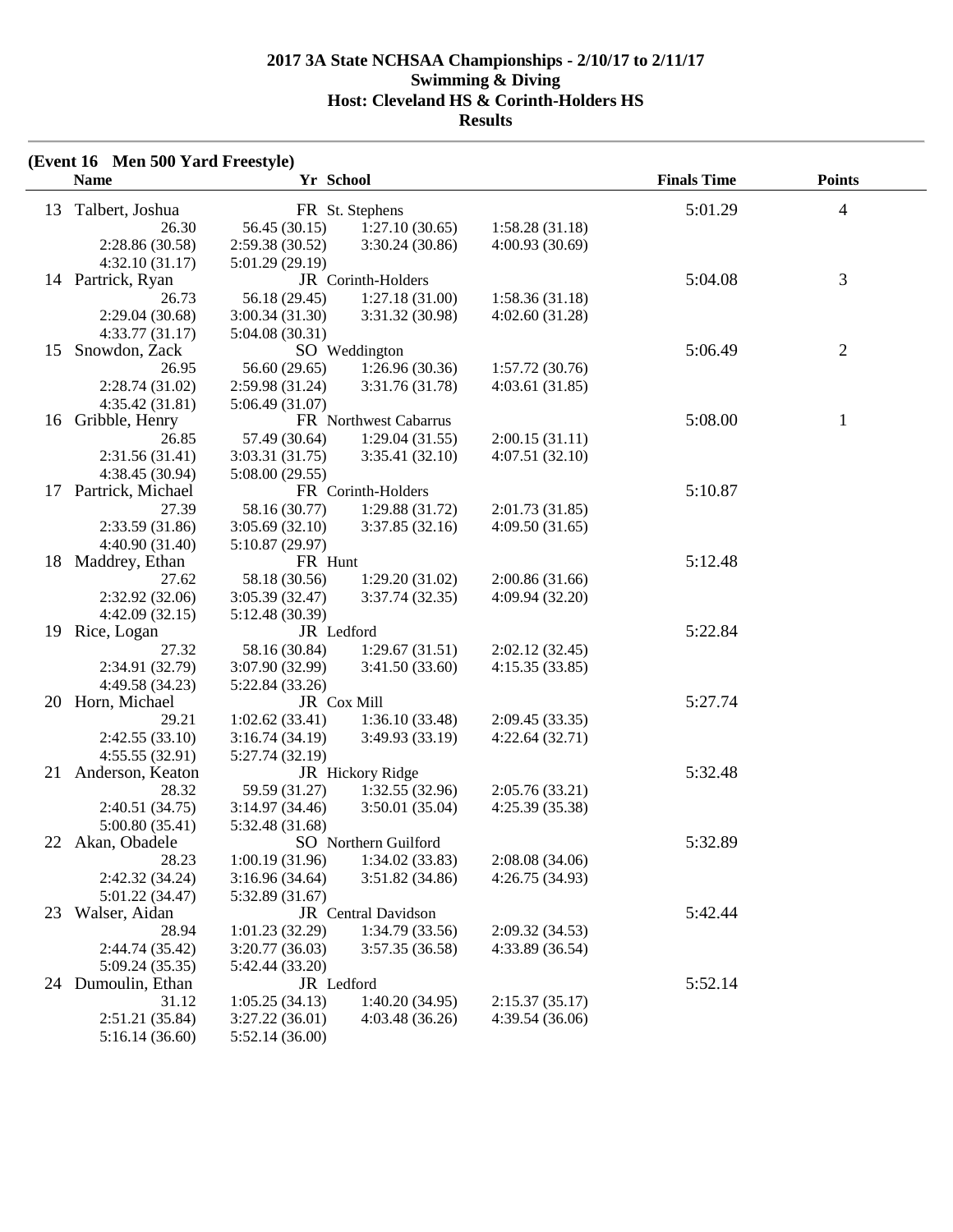|    | <b>Event 17 Women 200 Yard Freestyle Relay</b> |                                                                                 |                                    |                                  |                |
|----|------------------------------------------------|---------------------------------------------------------------------------------|------------------------------------|----------------------------------|----------------|
|    | 1:35.00#<br><b>3A State Rec:</b>               | <b>Charlotte Catholic</b><br>2013                                               |                                    |                                  |                |
|    | <b>State Record:</b><br>1:33.22                | 2014<br><b>Charlotte Catholic</b>                                               |                                    |                                  |                |
|    | 1:35.85 AA-A                                   | 1:37.39 AA-C                                                                    |                                    |                                  |                |
|    | <b>Team</b>                                    | <b>Relay</b>                                                                    | <b>Prelim Time</b>                 | <b>Finals Time</b>               | <b>Points</b>  |
|    | <b>Championship Final</b>                      |                                                                                 |                                    |                                  |                |
|    | 1 Hickory                                      |                                                                                 | 1:40.54                            | 1:38.91                          | 40             |
|    | 1) Shores, Maly SR                             | 2) Ferner, Lauren SR                                                            | 3) Peterson, Emmaline SR           | 4) Durak, Anna JR                |                |
|    | 25.61                                          | 50.21 (24.60) 1:14.95 (24.74)                                                   | 1:38.91 (23.96)                    |                                  |                |
| 2  | Weddington                                     |                                                                                 | 1:40.22                            | 1:39.38                          | 34             |
|    | 1) Tolchin, Kaylea SR                          | 2) Kudela, Amelia FR                                                            | 3) Tolchin, Kelsey FR              | 4) Corbi, Katie SO               |                |
|    | 25.56                                          | 50.78 (25.22)<br>1:15.85(25.07)                                                 | 1:39.38(23.53)                     |                                  |                |
| 3  | Marvin Ridge                                   |                                                                                 | 1:41.02                            | 1:39.81                          | 32             |
|    | 1) VanNote, Ellie SO                           | 2) Baum, Ashley SR                                                              | 3) Marshall, Kate SR               | 4) Tessin, Madeline FR           |                |
|    | 24.66<br>4 Cox Mill                            | 50.22 (25.56)<br>1:15.24(25.02)                                                 | 1:39.81(24.57)<br>1:40.91          | 1:39.82                          | 30             |
|    | 1) Holland, Madison SR                         | 2) Minnick, Bailey SR                                                           | 3) Greenhall, Madison SR           | 4) Rogers, Cathleen SR           |                |
|    | 25.09                                          | 50.52 (25.43)<br>1:15.93(25.41)                                                 | 1:39.82 (23.89)                    |                                  |                |
| 5  | Northern Guilford                              |                                                                                 | 1:41.75                            | 1:39.90                          | 28             |
|    | 1) Graham, Rachel JR                           | 2) Schoppa, Abby FR                                                             | 3) Daly, Caroline JR               | 4) Glebus, Rebecca JR            |                |
|    | 25.60                                          | 50.91 (25.31)<br>1:15.56(24.65)                                                 | 1:39.90(24.34)                     |                                  |                |
| 6  | Concord                                        |                                                                                 | 1:40.16                            | 1:40.04                          | 26             |
|    | 1) Beohler, Anna JR                            | 2) Adcock, Elena SR                                                             | 3) Epler, Katherine JR             | 4) Knox, Shae JR                 |                |
|    | 24.96                                          | 50.20 (25.24)<br>1:15.03(24.83)                                                 | 1:40.04(25.01)                     |                                  |                |
| 7  | Chapel Hill                                    |                                                                                 | 1:44.03                            | 1:43.23                          | 24             |
|    | 1) Ames, Poppy FR                              | 2) Gaur, Ambika FR                                                              | 3) Trusky, Emily JR                | 4) Tocci, Marissa SO             |                |
| 8  | 25.81<br>Corinth-Holders                       | 52.17 (26.36)<br>1:18.25(26.08)                                                 | 1:43.23 (24.98)<br>1:44.68         | 1:43.74                          | 22             |
|    | 1) Rex, Kennedy SO                             | 2) Tyler, Peyton JR                                                             | 3) Jones, Acacia FR                | 4) Blandford, Callie SO          |                |
|    | 25.89                                          | 52.40 (26.51)<br>1:18.10(25.70)                                                 | 1:43.74(25.64)                     |                                  |                |
|    | <b>Consolation Final</b>                       |                                                                                 |                                    |                                  |                |
| 9  | <b>Sun Valley</b>                              |                                                                                 | 1:45.67                            | 1:44.22                          | 18             |
|    | 1) Dean, Courtney SR                           | 2) Durham, Eliza Grace SO                                                       | 3) King, Samantha JR               | 4) McDowell, Allison FR          |                |
|    | 25.93                                          | 52.19 (26.26)<br>1:18.70(26.51)                                                 | 1:44.22(25.52)                     |                                  |                |
|    | 10 Hickory Ridge                               |                                                                                 | 1:45.93                            | 1:46.42                          | 14             |
|    | 1) Bryant, Sophie SR                           | 2) Holland, McKenna JR                                                          | 3) Volz, Julia JR                  | 4) Campany, Hannah SO            |                |
|    | 26.74                                          | 53.05 (26.31)<br>1:20.18(27.13)                                                 | 1:46.42(26.24)                     |                                  |                |
| 11 | South Point                                    |                                                                                 | 1:48.11                            | 1:47.20                          | 12             |
|    | 1) Henninger, Rachel SR                        | 2) McAlister, Victoria SR                                                       | 3) Walker, Mary FR                 | 4) Blanchard, Allison SO         |                |
|    | 27.32                                          | 1:21.51(25.80)<br>55.71 (28.39)                                                 | 1:47.20(25.69)                     |                                  |                |
|    | 12 Topsail                                     |                                                                                 | 1:48.50                            | 1:47.50                          | 10             |
|    | 1) Swiss, Danielle SR<br>27.24                 | 2) MacCullen, MacKenna SR 3) Martin, Liza SO<br>55.01 (27.77)<br>1:22.17(27.16) | 1:47.50(25.33)                     | 4) Popella, Delaney SO           |                |
| 13 | South Brunswick                                |                                                                                 | 1:48.52                            | 1:47.92                          | 8              |
|    | 1) Rudd, Bailey SR                             | 2) Scharf, Hannah JR                                                            | 3) Pieper, Hannah SR               | 4) White, McKenzie JR            |                |
|    | 27.40                                          | 54.28 (26.88)<br>1:22.50(28.22)                                                 | 1:47.92 (25.42)                    |                                  |                |
|    | 14 West Carteret                               |                                                                                 | 1:48.86                            | 1:48.02                          | 6              |
|    | 1) Paschall, Meghan SO                         | 2) Prosser, Sarah FR                                                            | 3) Munagorri, Veronica SR          | 4) Loynes, Anna JR               |                |
|    | 26.55                                          | 54.82 (28.27)<br>1:21.97(27.15)                                                 | 1:48.02(26.05)                     |                                  |                |
| 15 | South Iredell                                  |                                                                                 | 1:49.04                            | 1:48.11                          | 4              |
|    | 1) Folstad, Kenzie JR                          | 2) Busse, Megan SR                                                              | 3) Fortin, Nicole JR               | 4) Snyder, Rachel SO             |                |
|    | 27.36                                          | 55.17 (27.81)<br>1:21.79(26.62)                                                 | 1:48.11(26.32)                     |                                  |                |
|    | 16 Cuthbertson<br>1) Ross, Kaley FR            | 2) Sweeter, Caroline JR                                                         | 1:47.92<br>3) Hobensack, Ashley SR | 1:49.48<br>4) Nemitz, Adalaya JR | $\overline{c}$ |
|    | 27.60                                          | 56.12 (28.52)<br>1:24.14(28.02)                                                 | 1:49.48(25.34)                     |                                  |                |
|    |                                                |                                                                                 |                                    |                                  |                |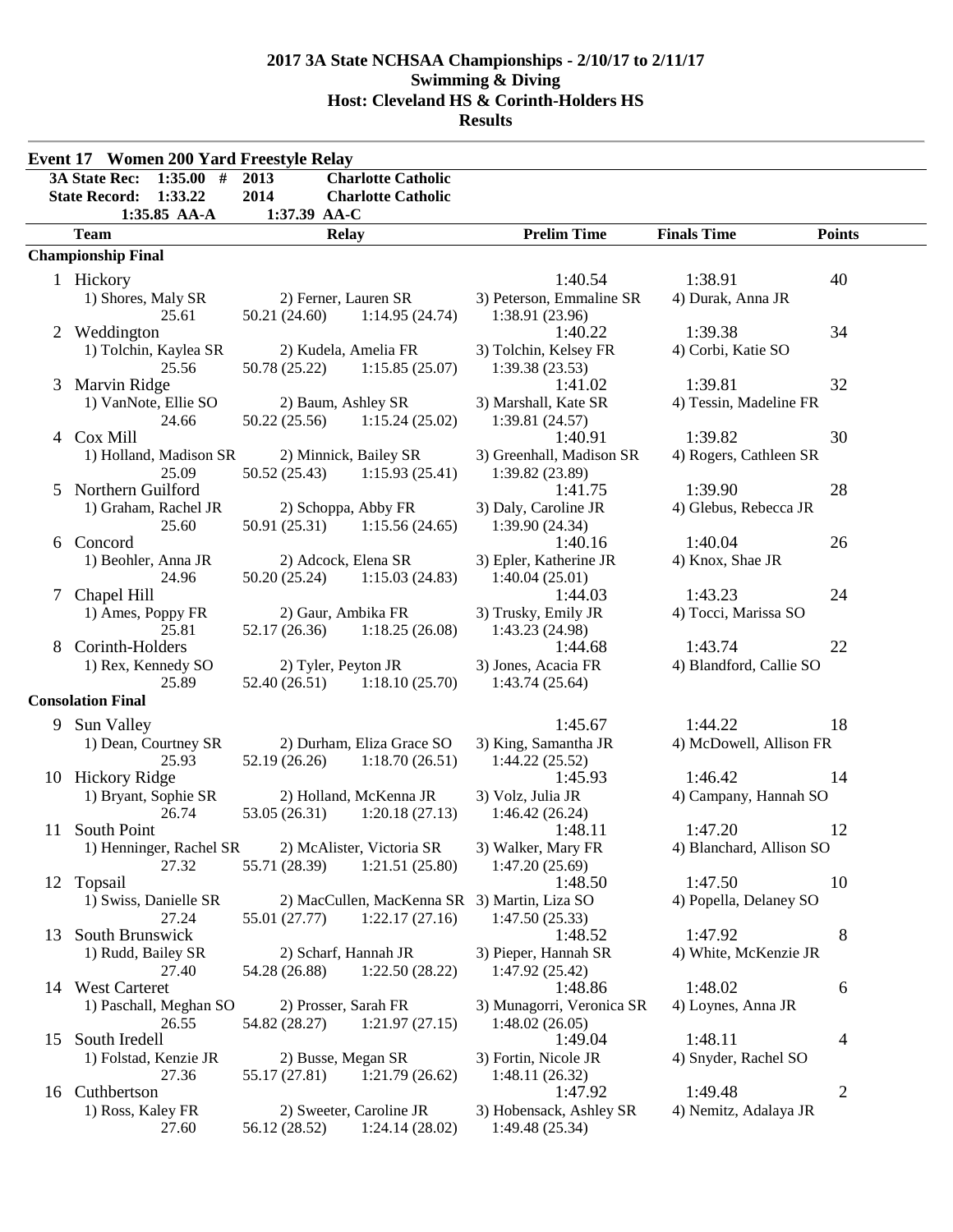#### **Preliminaries**

| 17  | Kings Mountain           |                          | 1:49.60                |                                                         |
|-----|--------------------------|--------------------------|------------------------|---------------------------------------------------------|
|     | 1) Wang, Aly SO          | 2) Hazen, Rileigh FR     | 3) Hamrick, Kassidy SR | 4) Strenger, Ashley JR                                  |
| 18. | <b>Union Pines</b>       |                          | 1:50.50                |                                                         |
|     | 1) Saunders, Emma SO     | 2) Nelms, Hayley FR      | 3) Dumas, Taylor JR    | 4) Schmitz, Madison JR                                  |
| 19. | Northwood                |                          | 1:51.16                |                                                         |
|     | 1) Walsh, Katelyn FR     | 2) Wardrop, Mary SR      |                        | 3) Montgomery, Amanda Lee JR4) Shepherd, Hannah Gail SR |
|     | 20 Central Davidson      |                          | 1:52.34                |                                                         |
|     | 1) Beck, Kacie SR        | 2) Mize, Mallory JR      | 3) Allred, Hatley FR   | 4) McCarn, Logan SR                                     |
| 21  | Robinson, J. M.          |                          | 1:53.23                |                                                         |
|     | 1) Stevenson, Rebecca JR | 2) Mangan, Rebecca SR    | 3) Peace, Madison SR   | 4) Brown, Chloe SO                                      |
|     | 22 Rocky Mount           |                          | 1:53.91                |                                                         |
|     | 1) Moss, Katherine SO    | 2) Johnson, Elizabeth FR | 3) Seaman, Sydney JR   | 4) Lavely, Jenna FR                                     |
| 23  | Nash Central             |                          | 1:54.74                |                                                         |
|     | 1) Hicks, Sarah SO       | 2) Winstead, Marley FR   | 3) Lamm, Sarah JR      | 4) Sharpe, Kaley SR                                     |
| 24  | Williams                 |                          | 1:55.48                |                                                         |
|     | 1) Gilgo, Grace          | 2) Meacham, Faith SR     | 3) Williams, Hannah SR | 4) Gagnon, Walker JR                                    |

# **Event 18 Men 200 Yard Freestyle Relay**

|   | <b>3A State Rec:</b>      | $1:27.34$ #            | 2017                                           | <b>Marvin Ridge</b>             |                             |                       |               |
|---|---------------------------|------------------------|------------------------------------------------|---------------------------------|-----------------------------|-----------------------|---------------|
|   | <b>State Record:</b>      | 1:23.66                | 2014                                           | Rose, J. H.                     |                             |                       |               |
|   |                           | 1:24.95 AA-A           | 1:26.28 AA-C                                   |                                 |                             |                       |               |
|   | <b>Team</b>               |                        |                                                | <b>Relay</b>                    | <b>Prelim Time</b>          | <b>Finals Time</b>    | <b>Points</b> |
|   | <b>Championship Final</b> |                        |                                                |                                 |                             |                       |               |
|   | 1 Marvin Ridge            |                        |                                                |                                 | 1:27.34                     | 1:26.46#              | 40            |
|   |                           | 1) Murray, Jeffrey SR  |                                                | 2) Dwyer, Peter SR              | 3) Rothenberger, Charles SO | 4) Poelke, Boyd FR    |               |
|   |                           | 21.62                  | 43.18 (21.56)                                  | 1:05.43(22.25)                  | 1:26.46(21.03)              |                       |               |
|   | Northern Guilford         |                        |                                                |                                 | 1:27.57                     | 1:26.93#              | 34            |
|   |                           |                        | 1) Wachendorfer, Jonathan JR 2) Hill, Bryan JR |                                 | 3) Snider, Ben SO           | 4) Forst, Preston FR  |               |
|   |                           | 22.27                  |                                                | $44.08(21.81)$ $1:06.15(22.07)$ | 1:26.93(20.78)              |                       |               |
| 3 | Chapel Hill               |                        |                                                |                                 | 1:29.66                     | 1:29.54               | 32            |
|   | 1) Ren, Jordan JR         |                        |                                                | 2) Wickman, Carson FR           | 3) Bretzmann, Thomas JR     | 4) Werden, Jacob SR   |               |
|   |                           | 22.22                  | 44.89 (22.67)                                  | 1:06.98(22.09)                  | 1:29.54(22.56)              |                       |               |
| 4 | South Brunswick           |                        |                                                |                                 | 1:32.10                     | 1:29.56               | 30            |
|   |                           | 1) Anselmo, Chris SR   |                                                | 2) Anselmo, Matt SO             | 3) Bell, Owen SO            | 4) Bowersox, Tyler SR |               |
|   |                           | 22.41                  |                                                | $45.57(23.16)$ $1:08.17(22.60)$ | 1:29.56(21.39)              |                       |               |
| 5 | Concord                   |                        |                                                |                                 | 1:31.54                     | 1:30.12               | 28            |
|   | 1) Power, Matt JR         |                        |                                                | 2) Lucky, Andrew FR             | 3) Ritchie, George JR       | 4) Epler, Robbie JR   |               |
|   |                           | 23.80                  |                                                | 47.48 (23.68) 1:09.30 (21.82)   | 1:30.12(20.82)              |                       |               |
| 6 | Cox Mill                  |                        |                                                |                                 | 1:31.87                     | 1:31.05               | 26            |
|   |                           | 1) Almaraz, Alex SR    | 2) Holt, Max JR                                |                                 | 3) Skinner, Malcolm JR      | 4) Jensen, Louis SR   |               |
|   |                           | 23.38                  | 46.89 (23.51)                                  | 1:09.27(22.38)                  | 1:31.05(21.78)              |                       |               |
|   | Corinth-Holders           |                        |                                                |                                 | 1:32.82                     | 1:32.72               | 24            |
|   |                           | 1) Lower, Christian JR |                                                | 2) Palmer, Ethan JR             | 3) Partrick, Ryan JR        | 4) Stokes, Jacob SR   |               |
|   |                           | 22.40                  | 45.87 (23.47)                                  | 1:09.94(24.07)                  | 1:32.72(22.78)              |                       |               |
| 8 | Robinson, J. M.           |                        |                                                |                                 | 1:32.81                     | 1:33.12               | 22            |
|   | 1) Tesh, Aaron SR         |                        |                                                | 2) Williams, Tyler JR           | 3) Connelly, Scott JR       | 4) Evans, Kyle SR     |               |
|   |                           | 24.24                  | 47.46 (23.22)                                  | 1:11.06(23.60)                  | 1:33.12(22.06)              |                       |               |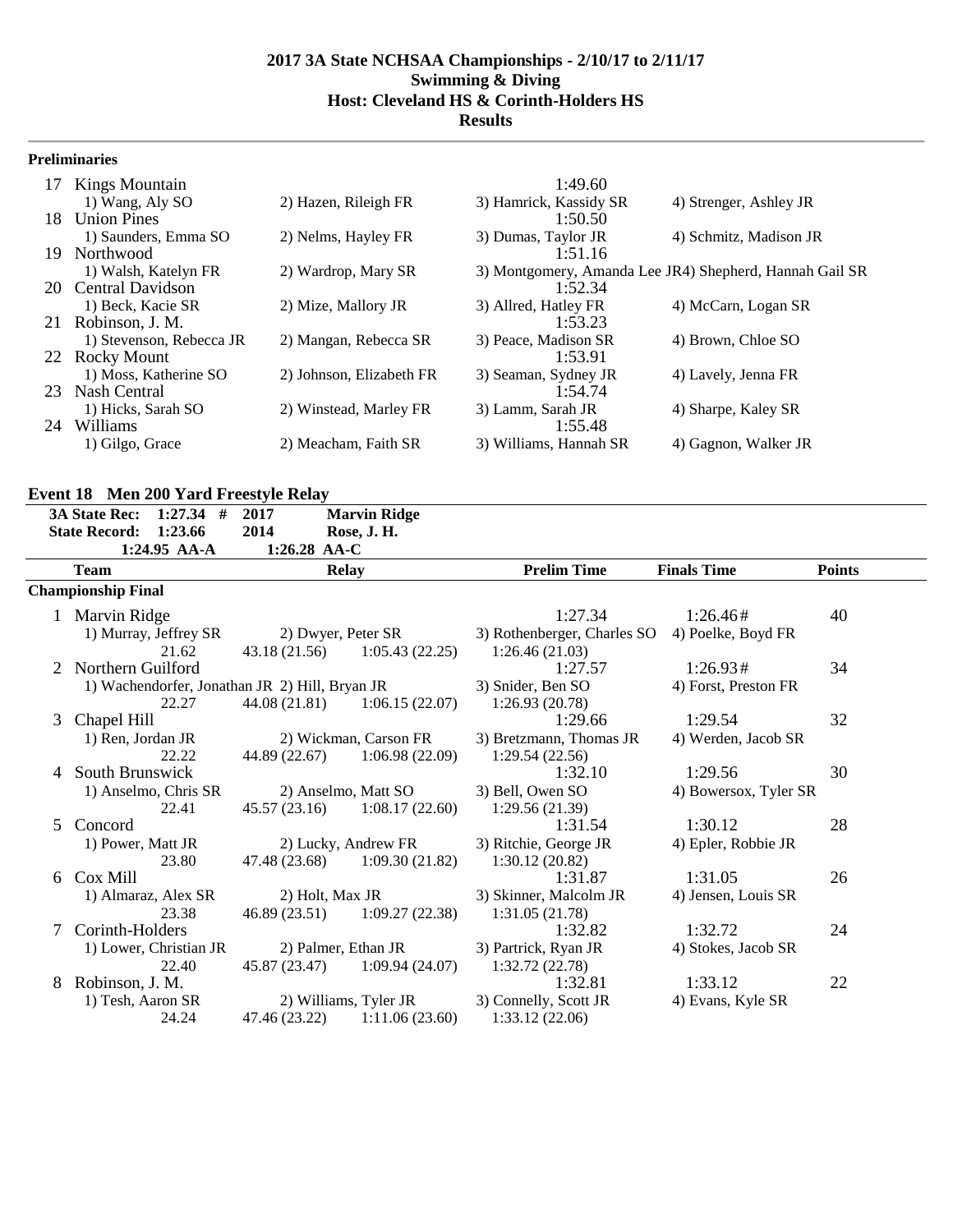#### **Consolation Final**

| 9  | Tuscola                 |                        |                                 | 1:33.20                   | 1:32.85                  | 18             |
|----|-------------------------|------------------------|---------------------------------|---------------------------|--------------------------|----------------|
|    | 1) Wenzel, Stephen JR   | 2) Gomez, Eric JR      |                                 | 3) Darguzas, John JR      | 4) MacDonald, Mason JR   |                |
|    | 23.49                   |                        | $47.25(23.76)$ 1:10.66 (23.41)  | 1:32.85(22.19)            |                          |                |
|    | 10 Northwest Cabarrus   |                        |                                 | 1:34.04                   | 1:32.96                  | 14             |
|    | 1) Enriquez, Edward SO  |                        | 2) Gribble, Henry FR            | 3) Weston, Haydn FR       | 4) Weston, Jacob SR      |                |
|    | 23.37                   |                        | 47.25 (23.88) 1:10.07 (22.82)   | 1:32.96(22.89)            |                          |                |
| 11 | Orange                  |                        |                                 | 1:33.29                   | 1:33.25                  | 12             |
|    | 1) Montague, Collin JR  | 2) Walker, Gabe SO     |                                 | 3) Sikes, Thomas FR       | 4) Scott, Ben JR         |                |
|    | 23.11                   |                        | 47.05 (23.94) 1:11.76 (24.71)   | 1:33.25(21.49)            |                          |                |
|    | 12 Cleveland            |                        |                                 | 1:33.49                   | 1:33.62                  | 10             |
|    | 1) Langston, Dalton SR  | 2) Davis, Christian JR |                                 | 3) Mefford, Zach SR       | 4) Langston, Mitchell SO |                |
|    | 23.11                   |                        | 48.22 (25.11) 1:11.84 (23.62)   | 1:33.62(21.78)            |                          |                |
| 13 | Cuthbertson             |                        |                                 | 1:35.04                   | 1:34.28                  | 8              |
|    | 1) Mayer, Gage JR       |                        | 2) McPherson, Troy SO           | 3) Szczepkowski, James SR | 4) Lupo, Bailey JR       |                |
|    | 23.43                   |                        | 47.34 (23.91) 1:11.57 (24.23)   | 1:34.28(22.71)            |                          |                |
| 14 | Swansboro               |                        |                                 | 1:35.24                   | 1:35.79                  | 6              |
|    | 1) Rivera, Christian JR | 2) Slone, Ian SR       |                                 | 3) Siggers, Josh SR       | 4) Meadows, Grant SO     |                |
|    | 23.48                   |                        | $49.10(25.62)$ $1:12.92(23.82)$ | 1:35.79(22.87)            |                          |                |
|    | 15 North Gaston         |                        |                                 | 1:34.60                   | 1:35.92                  | 4              |
|    | 1) Hughes, Austin JR    |                        | 2) Anderson, Adam SO            | 3) Rushing, Carter JR     | 4) Anderson, Will SR     |                |
|    | 24.38                   |                        | 49.36 (24.98) 1:13.89 (24.53)   | 1:35.92(22.03)            |                          |                |
| 16 | South Iredell           |                        |                                 | 1:35.33                   | 1:36.90                  | $\overline{2}$ |
|    | 1) Dickinson, Austin SO | 2) Hoke, Brem SR       |                                 | 3) Jordan, Noah JR        | 4) Williams, Lindley SR  |                |
|    | 23.12                   | 48.51 (25.39)          | 1:13.32 (24.81)                 | 1:36.90(23.58)            |                          |                |
|    | <b>Preliminaries</b>    |                        |                                 |                           |                          |                |
|    |                         |                        |                                 |                           |                          |                |

# 17 Hickory Ridge 1:35.46<br>
1) Arbury, Kieran SR 2) Arbury, Keaton JR 3) Anderson, Keaton 18 Weddington 1) McCormick, Nathan SO 2) Snowdon, Zack SO 3) Wiltsey, Kevin FR 4) Raines, Connor FR 19 Sun Valley 1) Valentine, Alex JR 2) Wasovich, Ben JR 3) Boyle, Robert SO 4) Stier, Dalton JR 20 Central Cabarrus 1) Kunesh, Isaac SO 2) Thomas, Seth SO 3) Buck, Cameron JR 4) White, Jason SR 21 East Gaston 1) Knight, O'Brien JR 2) Hawkins, Jacob SR 3) Rhodes, Kyle JR 4) Jones, Chase JR 22 Union Pines<br>1) McLeary, Shane SR 2) Prevatte, Dalton SR 3) 1) McLeary, Shane SR 2) Prevatte, Dalton SR 3) Tranel, Keaton SO 4) Majuri, Luke SO 23 Hunt 1) Jernigan, Tanner SO 2) Taylor, Zac SO 3) Maddrey, Ethan FR 4) Tew, Nicholas 24 Northern Vance<br>
1) Falkner, Brooks SR 2) McKoon, Todd SR 3) 1) Falkner, Brooks SR 2) McKoon, Todd SR 3) Clifford, Spencer JR 4) Chiem, Charlie SR

| 1:32.85                  | 18 |
|--------------------------|----|
| 4) MacDonald, Mason JR   |    |
|                          |    |
| 1:32.96                  | 14 |
| 4) Weston, Jacob SR      |    |
|                          |    |
| 1:33.25                  | 12 |
| 4) Scott, Ben JR         |    |
|                          |    |
| 1:33.62                  | 10 |
| 4) Langston, Mitchell SO |    |
|                          |    |
| 1:34.28                  | 8  |
| 4) Lupo, Bailey JR       |    |
|                          |    |
| 1:35.79                  | 6  |
| 4) Meadows, Grant SO     |    |
|                          |    |
| 1:35.92                  | 4  |
| 4) Anderson, Will SR     |    |
|                          |    |
| 1:36.90                  | 2  |
| 4) Williams, Lindley SR  |    |
|                          |    |
|                          |    |

|                        | 1:35.46                           |                      |
|------------------------|-----------------------------------|----------------------|
| 2) Arbury, Keaton JR   | 3) Anderson, Keaton JR<br>1:35.60 | 4) Shimberg, Cole SR |
| 2) Snowdon, Zack SO    | 3) Wiltsey, Kevin FR<br>1:37.58   | 4) Raines, Connor FR |
| 2) Wasovich, Ben JR    | 3) Boyle, Robert SO<br>1:37.72    | 4) Stier, Dalton JR  |
| 2) Thomas, Seth SO     | 3) Buck, Cameron JR<br>1:37.82    | 4) White, Jason SR   |
| 2) Hawkins, Jacob SR   | 3) Rhodes, Kyle JR<br>1:38.89     | 4) Jones, Chase JR   |
| 2) Prevatte, Dalton SR | 3) Tranel, Keaton SO<br>1:39.01   | 4) Majuri, Luke SO   |
| 2) Taylor, Zac SO      | 3) Maddrey, Ethan FR<br>1:39.04   | 4) Tew, Nicholas     |
| 2) McKoon. Todd SR     | 3) Clifford, Spencer JR           | 4) Chiem. Charlie SR |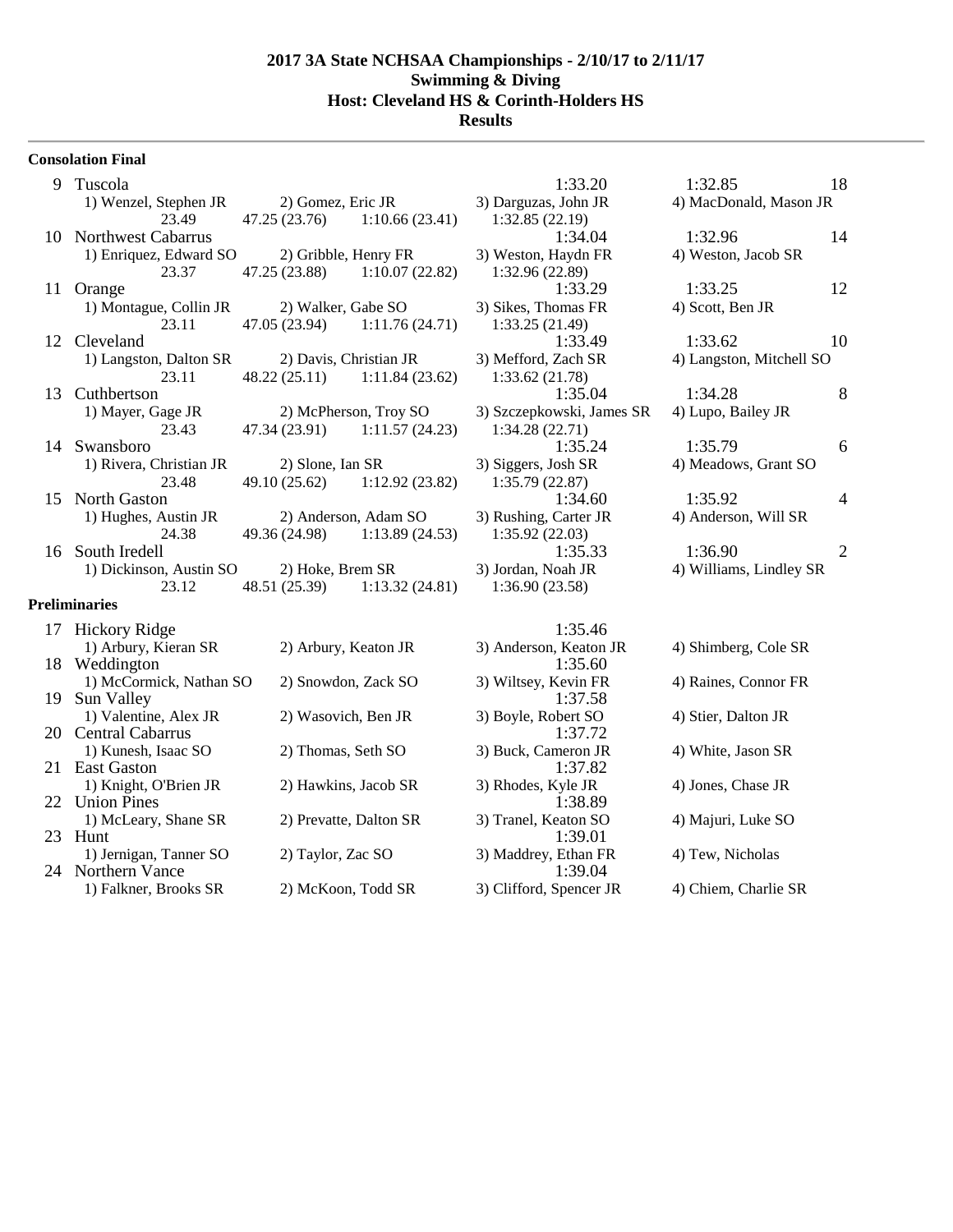|    | <b>Event 19 Women 100 Yard Backstroke</b> |                                               |                    |                    |                |  |
|----|-------------------------------------------|-----------------------------------------------|--------------------|--------------------|----------------|--|
|    | <b>3A State Rec:</b><br>55.09 #           | <b>Nora McCullagh (Char Catholic)</b><br>2013 |                    |                    |                |  |
|    | 53.59<br><b>State Record:</b>             | 2014<br>Nora McCullagh (Char Catholic)        |                    |                    |                |  |
|    | 55.18 AA-A                                | 56.39 AA-C                                    | <b>Prelim Time</b> | <b>Finals Time</b> | <b>Points</b>  |  |
|    | <b>Name</b>                               | Yr School                                     |                    |                    |                |  |
|    | <b>Championship Final</b>                 |                                               |                    |                    |                |  |
|    | 1 Flickinger, Maddy                       | SO Weddington                                 | 55.44              | $54.76#$ AA-A+     | 20             |  |
|    | 26.94<br>Holland, Madison                 | 54.76 (27.82)<br>SR Cox Mill                  | 57.01              | 55.86              | $AA-C+$<br>17  |  |
|    | 27.36                                     | 55.86 (28.50)                                 |                    |                    |                |  |
| 3  | Shepherd, Sarah Helen                     | SR Northwood                                  | 58.08              | 58.17              | 16             |  |
|    | 28.48                                     | 58.17 (29.69)                                 |                    |                    |                |  |
|    | Mumford, Susan                            | FR Marvin Ridge                               | 58.45              | 58.42              | 15             |  |
| 5  | 28.18<br>Minnick, Bailey                  | 58.42 (30.24)<br>SR Cox Mill                  | 58.95              | 58.64              | 14             |  |
|    | 28.77                                     | 58.64 (29.87)                                 |                    |                    |                |  |
| 6  | Strickland, Rachel                        | SO Corinth-Holders                            | 59.29              | 59.29              | 13             |  |
|    | 28.94                                     | 59.29 (30.35)                                 |                    |                    |                |  |
| 7  | Beohler, Anna                             | JR Concord                                    | 59.48              | 1:00.38            | 12             |  |
|    | 29.47                                     | 1:00.38(30.91)                                | 1:00.15            | 1:00.57            | 11             |  |
|    | Woody, Sophia<br>29.59                    | FR Asheville<br>1:00.57(30.98)                |                    |                    |                |  |
|    | <b>Consolation Final</b>                  |                                               |                    |                    |                |  |
| 9  | Tocci, Marissa                            | SO Chapel Hill                                | 1:01.91            | 1:00.44            | 9              |  |
|    | 29.64                                     | 1:00.44(30.80)                                |                    |                    |                |  |
| 10 | Scalise, Anna Beth                        | FR Marvin Ridge                               | 1:00.67            | 1:00.91            | 7              |  |
|    | 29.70                                     | 1:00.91(31.21)                                |                    |                    |                |  |
| 11 | White, McKenzie                           | JR South Brunswick                            | 1:01.57            | 1:01.11            | 6              |  |
|    | 29.61<br>12 Rountree, Madelaine           | 1:01.11(31.50)<br>SO Northern Guilford        | 1:00.35            | 1:01.15            | 5              |  |
|    | 29.82                                     | 1:01.15(31.33)                                |                    |                    |                |  |
| 13 | Kudela, Amelia                            | FR Weddington                                 | 1:01.81            | 1:01.28            | $\overline{4}$ |  |
|    | 29.98                                     | 1:01.28(31.30)                                |                    |                    |                |  |
| 14 | Corbi, Sarah                              | SR Weddington                                 | 1:00.94            | 1:01.64            | 3              |  |
|    | 30.11                                     | 1:01.64(31.53)                                | 1:02.03            | 1:02.36            | 2              |  |
|    | 15 Hashe, Cayla<br>29.66                  | SR Marvin Ridge<br>1:02.36(32.70)             |                    |                    |                |  |
|    | 16 Ford, Natalie                          | JR Marvin Ridge                               | 1:01.82            | 1:03.31            | $\mathbf{1}$   |  |
|    | 30.31                                     | 1:03.31 (33.00)                               |                    |                    |                |  |
|    | <b>Preliminaries</b>                      |                                               |                    |                    |                |  |
| 17 | Hoover, Madison                           | FR Topsail                                    | 1:02.17            |                    |                |  |
| 18 | Graham, Rachel                            | JR Northern Guilford                          | 1:02.25            |                    |                |  |
|    |                                           |                                               |                    |                    |                |  |
| 19 | Federico, Alexa                           | SO Central Cabarrus                           | 1:02.62            |                    |                |  |
| 20 | Marshall, Lauren                          | JR Topsail                                    | 1:03.82            |                    |                |  |
| 21 | Barbour, Hannah                           | JR Central Cabarrus                           | 1:04.49            |                    |                |  |
|    |                                           |                                               | 1:05.67            |                    |                |  |
| 22 | Gaur, Ambika                              | FR Chapel Hill                                |                    |                    |                |  |
| 23 | Groppi, Federica                          | JR Chapel Hill                                | 1:08.14            |                    |                |  |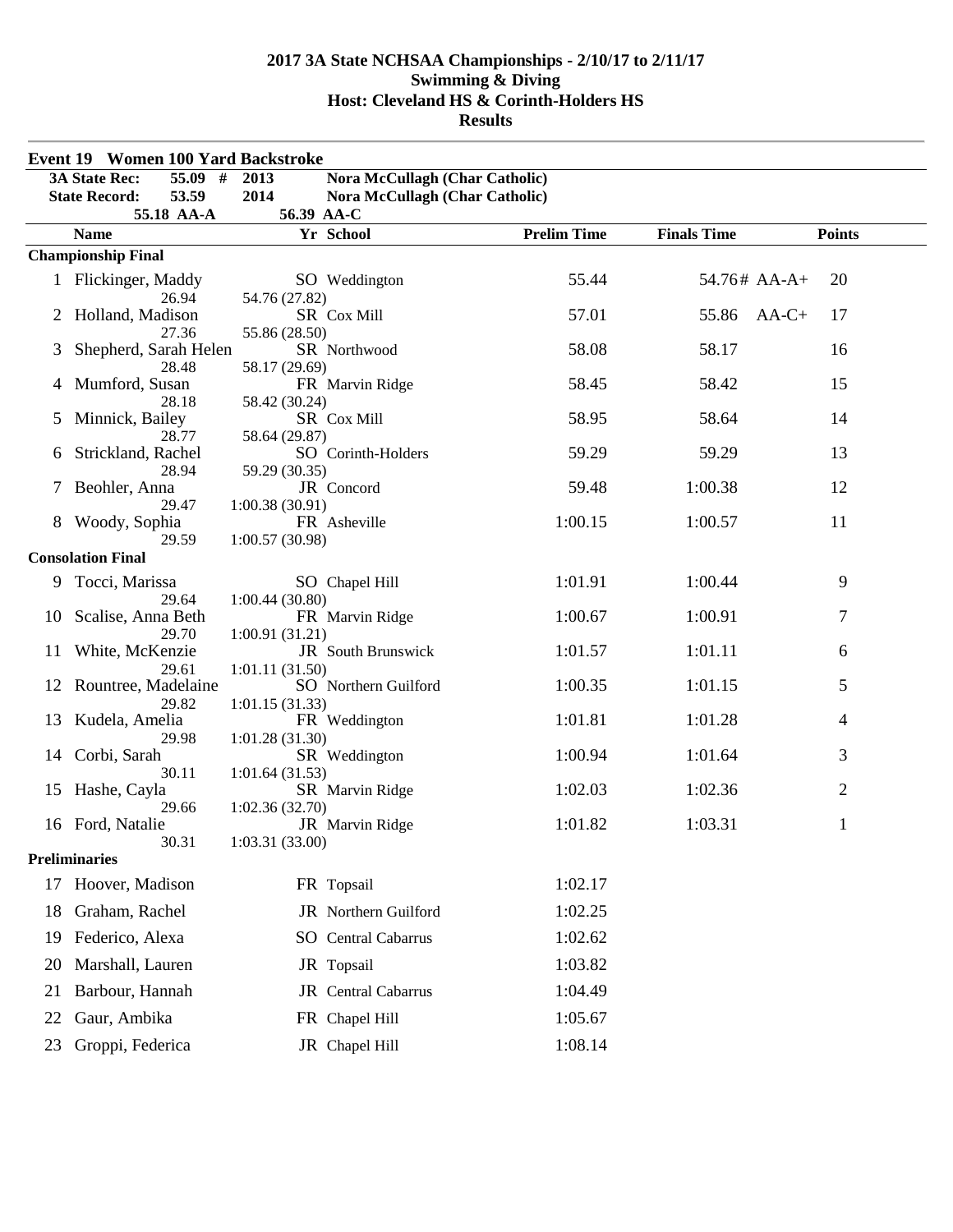|    | Event 20 Men 100 Yard Backstroke                                              |                                                                                          |                    |                    |               |
|----|-------------------------------------------------------------------------------|------------------------------------------------------------------------------------------|--------------------|--------------------|---------------|
|    | <b>3A State Rec:</b><br>48.78 $\overline{t}$<br>48.78<br><b>State Record:</b> | 2006<br><b>Eugene Godsoe (SE Guilford)</b><br>2006<br><b>Eugene Godsoe (SE Guilford)</b> |                    |                    |               |
|    | 49.74 AA-A                                                                    | 51.01 AA-C<br>Yr School                                                                  | <b>Prelim Time</b> | <b>Finals Time</b> | <b>Points</b> |
|    | <b>Name</b><br><b>Championship Final</b>                                      |                                                                                          |                    |                    |               |
|    | 1 Li, Ang                                                                     | SR Chapel Hill                                                                           | 50.72              | 50.24              | $AA-C+$<br>20 |
|    | 24.35<br>Chastain, Zech                                                       | 50.24 (25.89)<br>SR Aycock, C.B.                                                         | 51.79              | 51.19              | 17            |
| 3  | 24.69<br>Johnson, Jake                                                        | 51.19 (26.50)<br>SR West Henderson                                                       | 51.89              | 52.08              | 16            |
|    | 25.44<br>Langston, Mitchell                                                   | 52.08 (26.64)<br>SO Cleveland                                                            | 53.38              | 52.36              | 15            |
| 5  | 24.98<br>Dwyer, Peter                                                         | 52.36 (27.38)<br>SR Marvin Ridge                                                         | 53.77              | 52.44              | 14            |
| 6  | 25.45<br>Weston, Haydn                                                        | 52.44 (26.99)<br>FR Northwest Cabarrus                                                   | 55.80              | 55.03              | 13            |
| 7  | 26.97<br>Shen, Matthew                                                        | 55.03 (28.06)<br>JR Marvin Ridge                                                         | 55.08              | 55.04              | 12            |
|    | 26.71<br>8 Moore, Joseph                                                      | 55.04 (28.33)<br>FR South Iredell                                                        | 54.88              | 55.60              | 11            |
|    | 26.97<br><b>Consolation Final</b>                                             | 55.60 (28.63)                                                                            |                    |                    |               |
|    | 9 Lucky, Andrew                                                               | FR Concord                                                                               | 56.19              | 55.73              | 9             |
|    | 27.55<br>10 McCormick, Nathan                                                 | 55.73 (28.18)<br>SO Weddington                                                           | 58.46              | 56.80              | 7             |
|    | 27.49<br>11 Wiltsey, Kevin                                                    | 56.80 (29.31)<br>FR Weddington                                                           | 58.20              | 57.03              | 6             |
|    | 27.75<br>12 Batson, Adam                                                      | 57.03 (29.28)<br>JR Chapel Hill                                                          | 56.85              | 57.45              | 5             |
| 13 | 27.01<br>Gomez, Eric                                                          | 57.45 (30.44)<br>JR Tuscola                                                              | 59.20              | 57.52              | 4             |
|    | 28.43<br>14 Wenzel, Stephen                                                   | 57.52 (29.09)<br>JR Tuscola                                                              | 58.42              | 57.65              | 3             |
|    | 27.93<br>15 Walker, Gabe                                                      | 57.65 (29.72)<br>SO Orange                                                               | 58.45              | 58.59              | 2             |
|    | 28.55<br>16 Dalton, Ryan                                                      | 58.59 (30.04)<br>SR South Brunswick                                                      | 59.28              | 59.96              | 1             |
|    | 28.96<br><b>Preliminaries</b>                                                 | 59.96 (31.00)                                                                            |                    |                    |               |
| 17 | Norris, Langdon                                                               | JR Nash Central                                                                          | 1:01.20            |                    |               |
| 18 | Campbell, Drew                                                                | JR Chapel Hill                                                                           | 1:01.24            |                    |               |
| 19 | Cuff, Zeppelin                                                                | SR Central Davidson                                                                      | 1:01.43            |                    |               |
| 20 | Akan, Obadele                                                                 | SO Northern Guilford                                                                     | 1:02.23            |                    |               |
| 21 | Kocher, Michael                                                               | SR Cox Mill                                                                              | 1:03.12            |                    |               |
| 22 | Snow, Ryan                                                                    | SR Ledford                                                                               | 1:03.34            |                    |               |
| 23 | Palladino, Jacob                                                              | JR Cox Mill                                                                              | 1:04.97            |                    |               |
| 24 | Schulze, Luke                                                                 | SO Concord                                                                               | 1:05.57            |                    |               |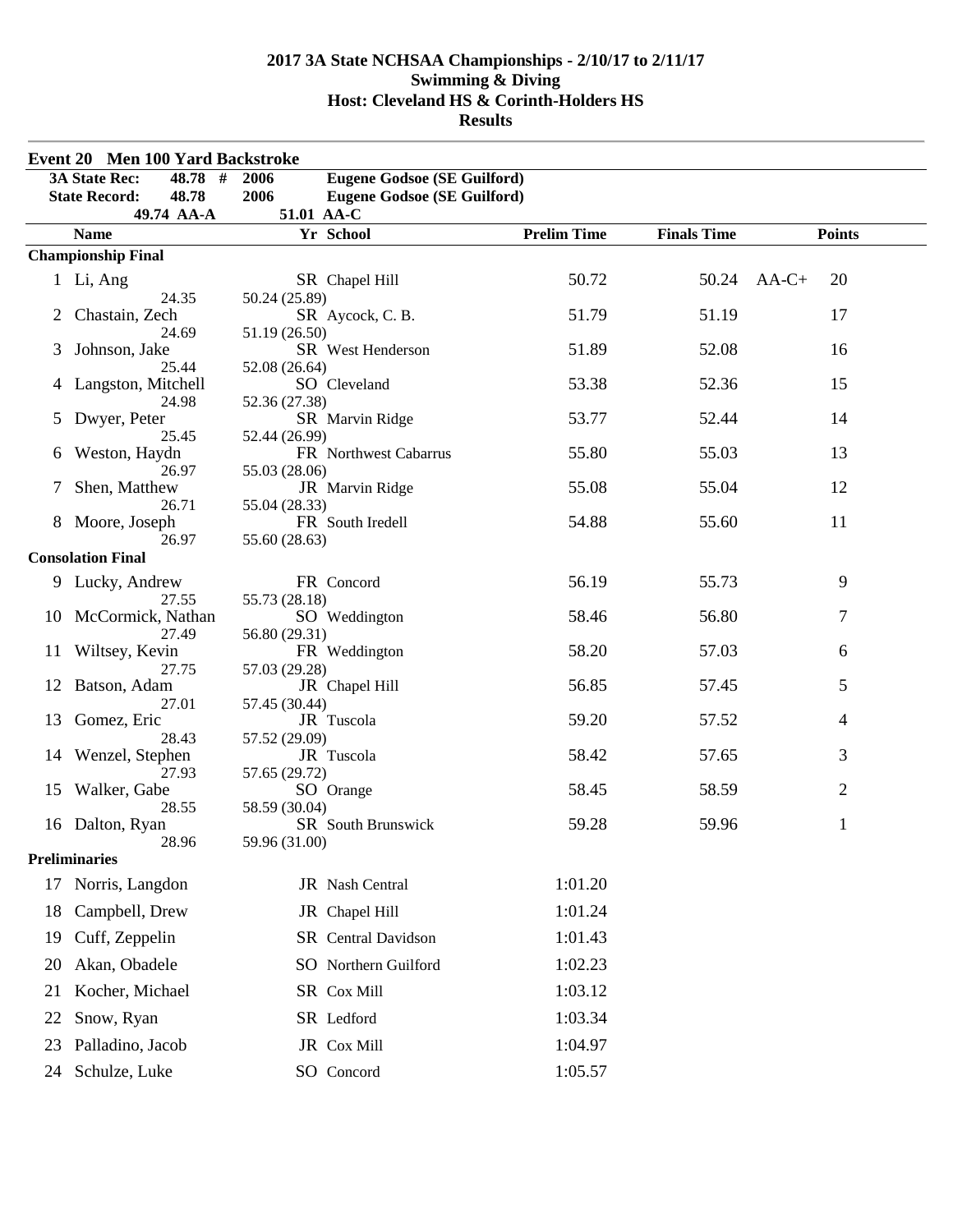|             | <b>Event 21 Women 100 Yard Breaststroke</b>     |                                   |                                       |                    |                    |               |
|-------------|-------------------------------------------------|-----------------------------------|---------------------------------------|--------------------|--------------------|---------------|
|             | <b>3A State Rec:</b><br>$1:03.19$ #             | 2016                              | <b>Caroline Hauder (Marvin Ridge)</b> |                    |                    |               |
|             | <b>State Record:</b><br>1:01.78<br>1:03.03 AA-A | 2017<br>1:04.56 AA-C              | Julia Poole (Middle Creek)            |                    |                    |               |
|             | <b>Name</b>                                     |                                   | Yr School                             | <b>Prelim Time</b> | <b>Finals Time</b> | <b>Points</b> |
|             | <b>Championship Final</b>                       |                                   |                                       |                    |                    |               |
|             | 1 Gilliland, Virginia<br>30.83                  | 1:05.89(35.06)                    | JR Western Guilford                   | 1:06.19            | 1:05.89            | 20            |
| 2           | Gaskey, Isabella<br>31.90                       | 1:06.60(34.70)                    | FR Central Cabarrus                   | 1:07.28            | 1:06.60            | 17            |
| 3           | Rothenberger, Mary Agnes<br>30.49               | 1:06.65(36.16)                    | SR Marvin Ridge                       | 1:05.74            | 1:06.65            | 16            |
|             | Cresci, Kenzie<br>31.65                         | 1:07.87(36.22)                    | FR South Iredell                      | 1:08.15            | 1:07.87            | 15            |
| $5^{\circ}$ | Payne, Victoria<br>32.39                        | 1:08.61(36.22)                    | SR North Buncombe                     | 1:08.56            | 1:08.61            | 14            |
| 6           | Schoppa, Abby                                   | 1:09.06(36.20)                    | FR Northern Guilford                  | 1:09.23            | 1:09.06            | 13            |
|             | 32.86<br>Hutchins, Alicia                       |                                   | SO North Gaston                       | 1:09.16            | 1:09.08            | 12            |
|             | 32.62<br>8 Munagorri, Veronica<br>32.44         | 1:09.08 (36.46)<br>1:09.67(37.23) | SR West Carteret                      | 1:09.20            | 1:09.67            | 11            |
|             | <b>Consolation Final</b>                        |                                   |                                       |                    |                    |               |
|             | 9 Reinhart, Gianna                              |                                   | FR Marvin Ridge                       | 1:09.86            | 1:08.79            | 9             |
| 10          | 32.81<br>Graham, Emerson                        | 1:08.79(35.98)                    | JR Marvin Ridge                       | 1:10.11            | 1:09.44            | 7             |
| 11          | 32.53<br>Koh, Hannah                            | 1:09.44(36.91)                    | FR Northern Guilford                  | 1:10.35            | 1:09.88            | 6             |
| 12          | 33.06<br>Nemitz, Adalaya                        | 1:09.88(36.82)                    | JR Cuthbertson                        | 1:10.52            | 1:10.82            | 5             |
| 13          | 33.24<br>Ford, Natalie                          | 1:10.82(37.58)                    | JR Marvin Ridge                       | 1:09.92            | 1:10.94            | 4             |
| 14          | 33.13<br>Acierno, Katherine                     | 1:10.94(37.81)                    | JR Chapel Hill                        | 1:12.46            | 1:13.00            | 3             |
| 15          | 33.95<br>Davis, Kaylee                          | 1:13.00(39.05)                    | SR Cleveland                          | 1:12.29            | 1:13.47            | 2             |
| 16          | 34.39<br>Jones, Natalie                         | 1:13.47 (39.08)                   | FR Chapel Hill                        | 1:12.69            | 1:13.54            | 1             |
|             | 34.46<br><b>Preliminaries</b>                   | 1:13.54(39.08)                    |                                       |                    |                    |               |
| 17          | Geib, Anna                                      |                                   | SO Orange                             | 1:12.83            |                    |               |
| 18          | Vancil, Anna                                    |                                   | SO Northern Guilford                  | 1:12.85            |                    |               |
| 19          | Lotfy, Christina                                |                                   | FR Concord                            | 1:13.18            |                    |               |
| 20          | Jones, Acacia                                   |                                   | FR Corinth-Holders                    | 1:13.42            |                    |               |
| 21          | Thompson, Mary Katherine                        |                                   | FR Western Guilford                   | 1:13.87            |                    |               |
| 22          | Holland, McKenna                                |                                   | JR Hickory Ridge                      | 1:14.25            |                    |               |
| 23          | Carter, Alexis                                  |                                   | FR Corinth-Holders                    | 1:14.47            |                    |               |
| 24          | Scharf, Hannah                                  |                                   | JR South Brunswick                    | 1:18.34            |                    |               |
|             |                                                 |                                   |                                       |                    |                    |               |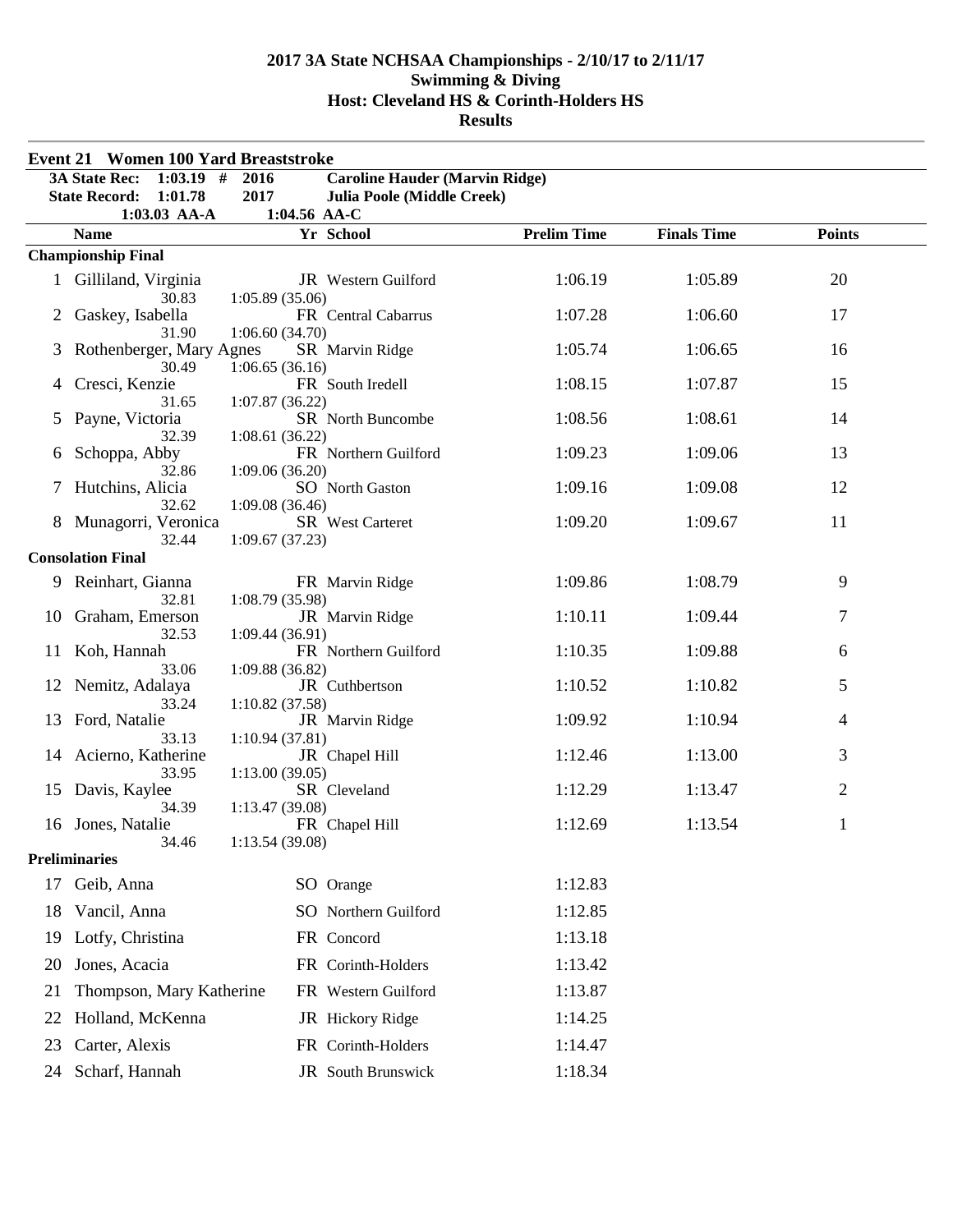|    | Event 22 Men 100 Yard Breaststroke           |                                              |                    |                    |                |
|----|----------------------------------------------|----------------------------------------------|--------------------|--------------------|----------------|
|    | <b>3A State Rec:</b><br>$\overline{56.10}$ # | <b>Colson Zucker (South Iredell)</b><br>2017 |                    |                    |                |
|    | <b>State Record:</b><br>54.47                | 2017<br>Will Chan (Hough, W.A.               |                    |                    |                |
|    | 56.09 AA-A                                   | 57.39 AA-C                                   |                    |                    |                |
|    | <b>Name</b>                                  | Yr School                                    | <b>Prelim Time</b> | <b>Finals Time</b> | <b>Points</b>  |
|    | <b>Championship Final</b>                    |                                              |                    |                    |                |
|    | 1 Zucker, Colson                             | JR South Iredell                             | 56.10              | 57.02              | 20<br>$AA-C+$  |
| 2  | 26.51<br>Ren, Jordan                         | 57.02 (30.51)<br>JR Chapel Hill              | 58.43              | 58.00              | 17             |
|    | 27.60                                        | 58.00 (30.40)                                |                    |                    |                |
| 3  | Bowersox, Tyler                              | SR South Brunswick                           | 58.79              | 58.53              | 16             |
|    | 27.41                                        | 58.53 (31.12)                                |                    |                    |                |
| 4  | Enriquez, Edward                             | <b>SO</b> Northwest Cabarrus                 | 58.24              | 58.78              | 15             |
| 5  | 27.57<br>Mayer, Gage                         | 58.78 (31.21)<br>JR Cuthbertson              | 58.95              | 59.25              | 14             |
|    | 28.19                                        | 59.25 (31.06)                                |                    |                    |                |
| 6  | Lalumondier, Jeremy                          | JR Northern Guilford                         | 59.80              | 1:00.26            | 13             |
|    | 28.04                                        | 1:00.26(32.22)                               |                    |                    |                |
| 7  | Utesch, Nate                                 | SR Marvin Ridge                              | 1:00.92            | 1:00.40            | 12             |
|    | 28.60<br>Ritchie, George                     | 1:00.40(31.80)<br>JR Concord                 | 1:00.79            | 1:00.70            | 11             |
|    | 28.31                                        | 1:00.70(32.39)                               |                    |                    |                |
|    | <b>Consolation Final</b>                     |                                              |                    |                    |                |
|    | 9 Weston, Jacob                              | <b>SR</b> Northwest Cabarrus                 | 1:02.84            | 1:01.31            | 9              |
|    | 29.24                                        | 1:01.31(32.07)                               |                    |                    |                |
| 10 | Anselmo, Matt                                | <b>SO</b> South Brunswick                    | 1:01.81            | 1:01.63            | $\tau$         |
|    | 29.08                                        | 1:01.63(32.55)                               |                    |                    |                |
| 11 | Montague, Collin<br>29.44                    | JR Orange                                    | 1:03.73            | 1:03.40            | 6              |
|    | 12 Pan, Ting                                 | 1:03.40(33.96)<br>SR Chapel Hill             | 1:02.94            | 1:03.99            | 5              |
|    | 30.15                                        | 1:03.99 (33.84)                              |                    |                    |                |
| 13 | Darrenkamp, Will                             | FR Cox Mill                                  | 1:03.72            | 1:04.42            | $\overline{4}$ |
|    | 30.38                                        | 1:04.42(34.04)                               |                    |                    |                |
| 14 | Tysinger, Payton<br>29.11                    | SR Central Davidson<br>1:04.65(35.54)        | 1:03.44            | 1:04.65            | 3              |
| 15 | Gupton, Carter                               | SR Cuthbertson                               | 1:04.60            | 1:04.68            | $\overline{2}$ |
|    | 30.57                                        | 1:04.68(34.11)                               |                    |                    |                |
| 16 | Vess, John                                   | FR Reynolds, A.C.                            | 1:05.19            | 1:04.94            | $\mathbf{1}$   |
|    | 30.39                                        | 1:04.94(34.55)                               |                    |                    |                |
|    | <b>Preliminaries</b>                         |                                              |                    |                    |                |
| 17 | Procopii, Stephan                            | SO St. Stephens                              | 1:05.21            |                    |                |
| 18 | Partrick, Michael                            | FR Corinth-Holders                           | 1:05.53            |                    |                |
| 19 | Harmon, Lucas                                | FR Ashbrook                                  | 1:05.87            |                    |                |
| 20 | Parkes, Noah                                 | SO Cox Mill                                  | 1:07.07            |                    |                |
| 21 | Kolomiyets, Israel                           | FR Reynolds, A.C.                            | 1:07.16            |                    |                |
| 22 | Page, Luke                                   | SR Fike                                      | 1:07.28            |                    |                |
| 23 | Skrobola, Ben                                | SR Rockingham County                         | 1:07.98            |                    |                |
| 24 | Johnson, Teddy                               | JR South Brunswick                           | 1:10.34            |                    |                |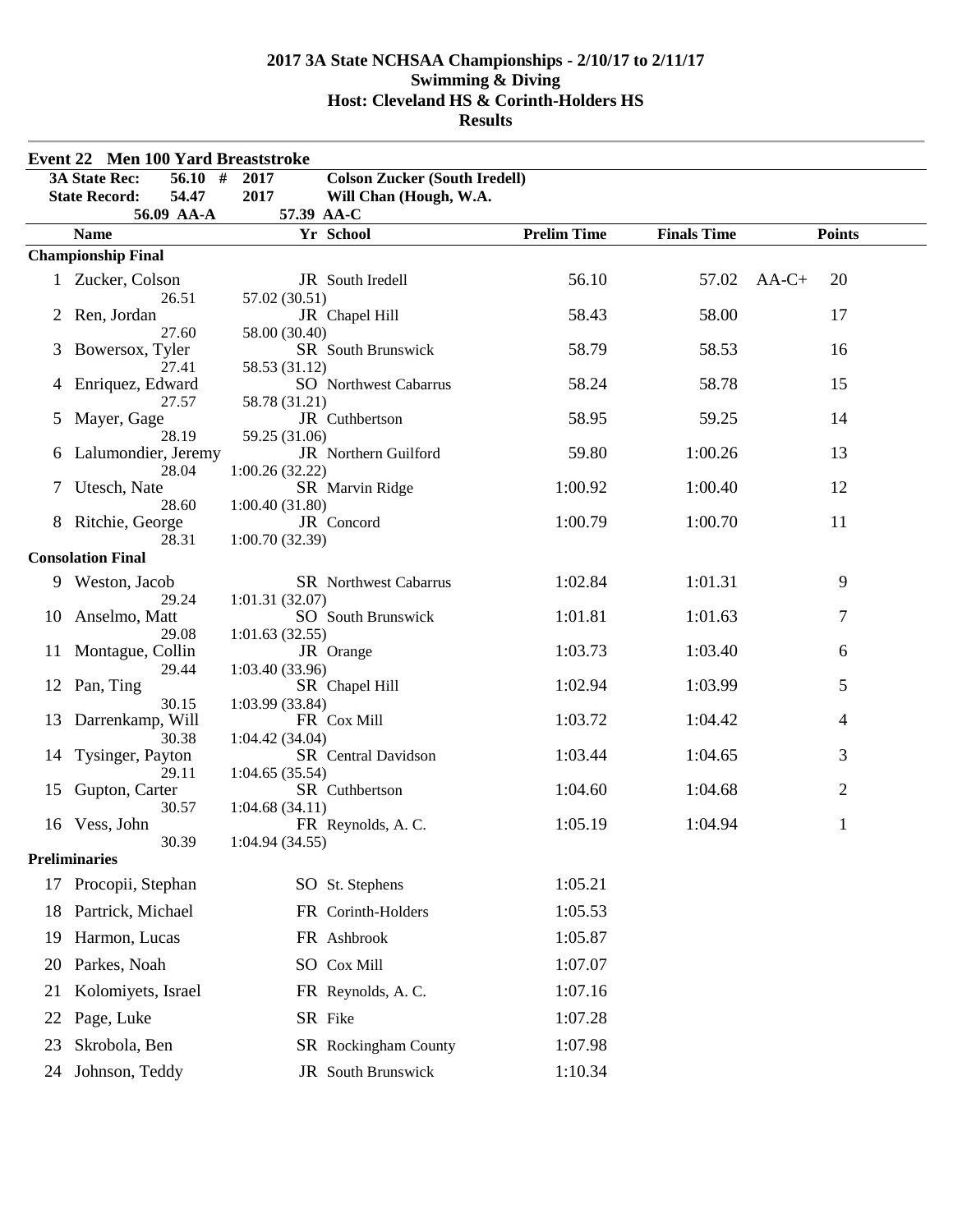|   | <b>Event 23 Women 400 Yard Freestyle Relay</b> |                    |                           |                           |                          |               |
|---|------------------------------------------------|--------------------|---------------------------|---------------------------|--------------------------|---------------|
|   | 3A State Rec:<br>$3:24.61$ #                   | 2013               | <b>Charlotte Catholic</b> |                           |                          |               |
|   | <b>State Record:</b><br>3:22.15                | 2014               | <b>Charlotte Catholic</b> |                           |                          |               |
|   | 3:28.27 AA-A                                   | 3:31.83 AA-C       |                           |                           |                          |               |
|   | <b>Team</b>                                    |                    | <b>Relay</b>              |                           | <b>Finals Time</b>       | <b>Points</b> |
|   | 1 Weddington                                   |                    |                           |                           | 3:31.37<br>$AA-C+$       | 40            |
|   | 1) Flickinger, Maddy SO                        |                    | 2) Tolchin, Kelsey FR     | 3) Kudela, Amelia FR      | 4) Corbi, Katie SO       |               |
|   | 24.87                                          | 51.89 (51.89)      | 1:17.77(25.88)            | 1:46.24(54.35)            |                          |               |
|   | 2:12.43(26.19)                                 | 2:40.79(54.55)     | 3:04.91(24.12)            | 3:31.37 (50.58)           |                          |               |
|   | 2 Marvin Ridge                                 |                    |                           |                           | $3:31.52$ AA-C+          | 34            |
|   | 1) Hauder, Caroline SR                         |                    | 2) Geada, Sydney SO       | 3) Marshall, Kate SR      | 4) VanNote, Ellie SO     |               |
|   | 23.95                                          | 50.25(50.25)       | 1:16.40(26.15)            |                           |                          |               |
|   | 2:10.78()                                      | 2:39.43()          | 3:03.97(24.54)            |                           |                          |               |
|   | 3 Hickory                                      |                    |                           | 3:31.52 (52.09)           | 3:38.57                  | 32            |
|   |                                                |                    |                           |                           |                          |               |
|   | 1) Peterson, Emmaline SR                       | 2) Shores, Maly SR |                           | 3) Ferner, Lauren SR      | 4) Durak, Anna JR        |               |
|   | 26.55                                          | 55.29 (55.29)      | 1:21.26(25.97)            | 1:49.86 (54.57)           |                          |               |
|   | 2:16.61(26.75)                                 | 2:45.80(55.94)     | 3:10.85(25.05)            | 3:38.57(52.77)            |                          |               |
|   | 4 St. Stephens                                 |                    |                           |                           | 3:39.64                  | 30            |
|   | 1) Turcanu, Nina SO                            |                    | 2) Hessong, Anabelle FR   | 3) Helfert, Sarah SR      | 4) Cherkez, Sophia SR    |               |
|   | 26.21                                          | 54.53 (54.53)      | 1:21.64(27.11)            | 1:51.88(57.35)            |                          |               |
|   | 2:18.22(26.34)                                 | 2:47.33 (55.45)    | 3:12.33(25.00)            | 3:39.64 (52.31)           |                          |               |
| 5 | Corinth-Holders                                |                    |                           |                           | 3:40.63                  | 28            |
|   | 1) Whitaker, Peyton SO                         |                    | 2) Strickland, Rachel SO  | 3) Jones, Acacia FR       | 4) Rex, Kennedy SO       |               |
|   | 26.02                                          | 54.31 (54.31)      | 1:20.46(26.15)            | 1:48.99 (54.68)           |                          |               |
|   | 2:15.98 (26.99)                                | 2:45.10(56.11)     | 3:11.07(25.97)            | 3:40.63(55.53)            |                          |               |
|   | 6 Concord                                      |                    |                           |                           | 3:42.61                  | 26            |
|   | 1) Beohler, Anna JR                            |                    | 2) Halbach, Allyson FR    | 3) Knox, Shae JR          | 4) Epler, Katherine JR   |               |
|   | 27.16                                          | 56.42 (56.42)      | 1:23.14(26.72)            | 1:53.45(57.03)            |                          |               |
|   | 2:19.36(25.91)                                 | 2:48.46(55.01)     | 3:14.42(25.96)            | 3:42.61(54.15)            |                          |               |
| 7 | Central Cabarrus                               |                    |                           |                           | 3:43.59                  | 24            |
|   | 1) Losey, Erica SO                             |                    | 2) Federico, Alexa SO     | 3) Barbour, Hannah JR     | 4) Gaskey, Isabella FR   |               |
|   | 26.53                                          | 55.38 (55.38)      | 1:23.07(27.69)            | 1:53.29 (57.91)           |                          |               |
|   | 2:20.25(26.96)                                 | 2:50.63(57.34)     | 3:15.80(25.17)            | 3:43.59 (52.96)           |                          |               |
|   | 8 Northern Guilford                            |                    |                           |                           | 3:44.31                  | 22            |
|   | 1) Graham, Rachel JR                           |                    | 2) Schoppa, Abby FR       | 3) Rountree, Madelaine SO | 4) Glebus, Rebecca JR    |               |
|   | 26.65                                          | 55.84 (55.84)      | 1:23.03(27.19)            | 1:52.97(57.13)            |                          |               |
|   | 2:19.99(27.02)                                 | 2:50.32(57.35)     | 3:16.07(25.75)            | 3:44.31 (53.99)           |                          |               |
| 9 | Chapel Hill                                    |                    |                           |                           | 3:45.34                  | 18            |
|   | 1) Tocci, Marissa SO                           |                    | 2) Ames, Poppy FR         | 3) Knaven, Uma SR         | 4) Gaur, Ambika FR       |               |
|   | 26.80                                          | 55.50 (55.50)      | 1:22.21(26.71)            | 1:52.49 (56.99)           |                          |               |
|   | 2:19.60(27.11)                                 | 2:49.18 (56.69)    | 3:15.91(26.73)            | 3:45.34(56.16)            |                          |               |
|   | 10 Asheville                                   |                    |                           |                           | 3:45.51                  | 14            |
|   | 1) Ham, Helen SR                               | 2) Mack, Izzy JR   |                           | 3) Woody, Sophia FR       | 4) Lechner, Ashleigh JR  |               |
|   | 27.67                                          | 57.60 (57.60)      | 1:25.04(27.44)            | 1:54.73(57.13)            |                          |               |
|   | 2:21.93 (27.20)                                | 2:51.71 (56.98)    | 3:17.36(25.65)            | 3:45.51 (53.80)           |                          |               |
|   | 11 Western Alamance                            |                    |                           |                           | 3:49.09                  | 12            |
|   | 1) Burge, Laurin FR                            |                    |                           |                           |                          |               |
|   |                                                | 2) Long, Kacey SR  |                           | 3) Burge, Alison JR       | 4) Davenport, Corinne FR |               |
|   | 28.04                                          | 58.14 (58.14)      | 1:25.97(27.83)            | 1:57.55(59.41)            |                          |               |
|   | 2:24.65(27.10)                                 | 2:54.82(57.27)     | 3:20.65(25.83)            | 3:49.09 (54.27)           |                          |               |
|   | 12 Cox Mill                                    |                    |                           |                           | 3:50.79                  | 10            |
|   | 1) Price, Alivia FR                            |                    | 2) Ozbelli, Talya SR      | 3) McClamrock, GG JR      | 4) Greenhall, Madison SR |               |
|   | 27.14                                          | 56.60 (56.60)      | 1:24.63(28.03)            | 1:56.10(59.50)            |                          |               |
|   | 2:23.98 (27.88)                                | 2:54.13(58.03)     | 3:21.26(27.13)            | 3:50.79 (56.66)           |                          |               |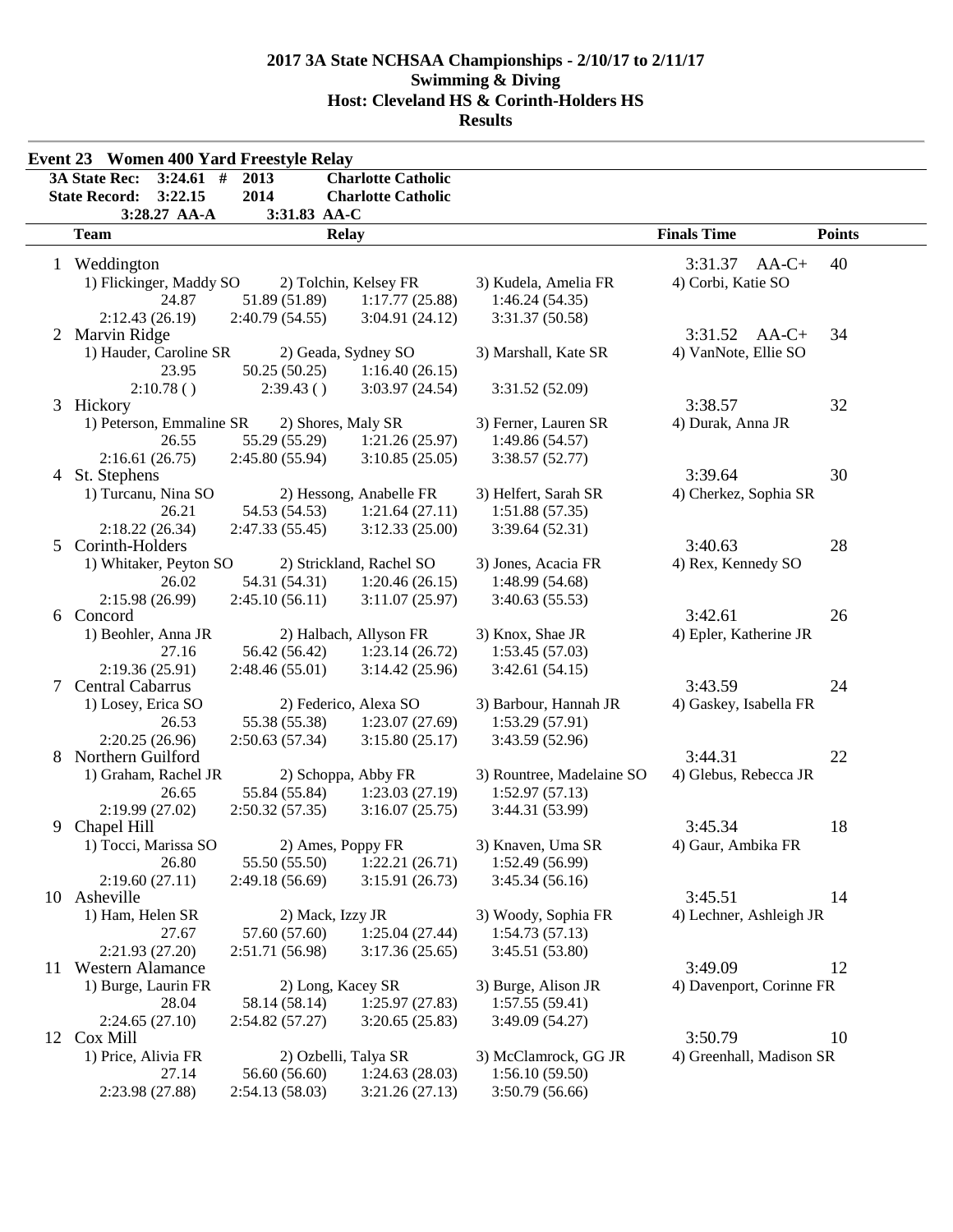**Results**

|    | (Event 23 Women 400 Yard Freestyle Relay) |                    |                          |                                                         |                           |               |
|----|-------------------------------------------|--------------------|--------------------------|---------------------------------------------------------|---------------------------|---------------|
|    | <b>Team</b>                               |                    | Relay                    |                                                         | <b>Finals Time</b>        | <b>Points</b> |
|    | 13 Sun Valley                             |                    |                          |                                                         | 3:51.73                   | 8             |
|    | 1) McDowell, Allison FR                   |                    | 2) Dean, Courtney SR     | 3) King, Samantha JR                                    | 4) Durham, Eliza Grace SO |               |
|    | 27.05                                     | 56.67 (56.67)      | 1:24.81(28.14)           | 1:55.95(59.28)                                          |                           |               |
|    | 2:23.33(27.38)                            | 2:54.02(58.07)     | 3:51.73(57.71)           |                                                         |                           |               |
|    | 14 Northwood                              |                    |                          |                                                         | 3:53.76                   | 6             |
|    | 1) Posse, Madeline SO                     |                    | 2) Walsh, Katelyn FR     | 3) Shepherd, Hannah Gail SR 4) Shepherd, Sarah Helen SR |                           |               |
|    | 26.75                                     | 55.73 (55.73)      | 1:24.35(28.62)           | 1:57.56(1:01.83)                                        |                           |               |
|    | 2:26.84(29.28)                            | 2:59.49(1:01.93)   | 3:25.36(25.87)           | 3:53.76 (54.27)                                         |                           |               |
|    | 15 Topsail                                |                    |                          |                                                         | 3:54.82                   | 4             |
|    | 1) Hoover, Madison FR                     |                    | 2) Parrella, Kersten JR  | 3) Swiss, Danielle SR                                   | 4) Marshall, Lauren JR    |               |
|    | 27.06                                     | 56.67 (56.67)      | 1:26.33(29.66)           | 1:57.58(1:00.91)                                        |                           |               |
|    | 2:25.82(28.24)                            | 2:56.80(59.22)     | 3:24.38(27.58)           | 3:54.82 (58.02)                                         |                           |               |
|    | 16 Hickory Ridge                          |                    |                          |                                                         | 3:59.06                   | 2             |
|    | 1) Bryant, Sophie SR                      |                    | 2) Beauregard, Morgan SR | 3) Volz, Julia JR                                       | 4) Holland, McKenna JR    |               |
|    | 27.73                                     | 59.12 (59.12)      | 1:28.19(29.07)           | 2:00.64(1:01.52)                                        |                           |               |
|    | 2:29.73 (29.09)                           | 3:01.19(1:00.55)   | 3:59.06 (57.87)          |                                                         |                           |               |
|    | 17 Western Guilford                       |                    |                          |                                                         | 4:01.00                   |               |
|    | 1) Thompson, Mary K. FR                   |                    | 2) Steelman, Jilien SR   | 3) Stevens, Abigail FR                                  | 4) Gilliland, Virginia JR |               |
|    | 28.60                                     | 1:00.81(1:00.81)   | 1:31.15(30.34)           | 2:05.31(1:04.50)                                        |                           |               |
|    | 2:33.79(28.48)                            | 3:05.67(1:00.36)   | 3:32.38(26.71)           | 4:01.00(55.33)                                          |                           |               |
|    | 18 South Iredell                          |                    |                          |                                                         | 4:01.93                   |               |
|    | 1) Busse, Megan SR                        |                    | 2) Rodgers, Brenna JR    | 3) Powell, Ashley JR                                    | 4) Cresci, Kenzie FR      |               |
|    | 28.84                                     | 1:00.96(1:00.96)   | 1:29.71(28.75)           | 2:02.29(1:01.33)                                        |                           |               |
|    | 2:29.74(27.45)<br>19 Fike                 | 2:59.77 (57.48)    | 3:29.05(29.28)           | 4:01.93(1:02.16)                                        | 4:03.70                   |               |
|    | 1) Harrell, Madeline JR                   | 2) Jones, Sarah JR |                          | 3) Hodges, Abby JR                                      | 4) Jones, Cassie JR       |               |
|    | 28.67                                     | 1:01.05(1:01.05)   | 1:30.16(29.11)           | 2:02.37(1:01.32)                                        |                           |               |
|    | 2:31.31 (28.94)                           | 3:04.74(1:02.37)   | 3:32.55(27.81)           | 4:03.70 (58.96)                                         |                           |               |
|    | 20 Ledford                                |                    |                          |                                                         | 4:12.03                   |               |
|    | 1) Small, Holly SO                        | 2) Hey, Laurel JR  |                          | 3) Maneen, Virginia SO                                  | 4) Rice, Delanie SR       |               |
|    | 30.60                                     | 1:04.21(1:04.21)   | 1:34.23(30.02)           | 2:06.56(1:02.35)                                        |                           |               |
|    | 2:35.74(29.18)                            | 3:08.29(1:01.73)   | 3:37.30(29.01)           | 4:12.03(1:03.74)                                        |                           |               |
| 21 | South Brunswick                           |                    |                          |                                                         | 4:13.46                   |               |
|    | 1) Rudd, Bailey SR                        |                    | 2) Pieper, Hannah SR     | 3) Barbee, Sarah SO                                     | 4) Hopper, Maggie SO      |               |
|    | 28.75                                     | 59.93 (59.93)      | 1:31.25(31.32)           | 2:05.97(1:06.04)                                        |                           |               |
|    | 2:35.90(29.93)                            | 3:09.62(1:03.65)   | 3:39.60 (29.98)          | 4:13.46 (1:03.84)                                       |                           |               |
|    | 22 Cleveland                              |                    |                          |                                                         | 4:16.29                   |               |
|    | 1) Parrish, Amber JR                      |                    | 2) Yuziuk, Carolyn JR    | 3) Quinn, Megan JR                                      | 4) Davis, Kaylee SR       |               |
|    | 28.81                                     | 1:01.76(1:01.76)   | 1:32.17(30.41)           | 2:08.32(1:06.56)                                        |                           |               |
|    | 2:39.28 (30.96)                           | 3:15.76(1:07.44)   | 3:44.41(28.65)           | 4:16.29 (1:00.53)                                       |                           |               |
|    | 23 North Buncombe                         |                    |                          |                                                         | 4:17.23                   |               |
|    | 1) Payne, Victoria SR                     |                    | 2) Green, Elizabeth JR   | 3) Shapiro, Sarah SR                                    | 4) LaCorte, Michele JR    |               |
|    | 30.62                                     | 1:03.33(1:03.33)   | 1:36.23(32.90)           | 2:12.93(1:09.60)                                        |                           |               |
|    | 2:42.98(30.05)                            | 3:17.16(1:04.23)   | 3:45.76(28.60)           | 4:17.23(1:00.07)                                        |                           |               |
|    | 24 Northern Vance                         |                    |                          |                                                         | 4:21.76                   |               |
|    | 1) Andrews, Megan SR                      |                    | 2) Hillard, Holly SR     | 3) McAllister, Erin JR                                  | 4) Bobbitt, Clara JR      |               |
|    | 30.25                                     | 1:05.04(1:05.04)   | 1:37.23(32.19)           | 2:13.02(1:07.98)                                        |                           |               |
|    | 2:43.48 (30.46)                           | 3:17.45(1:04.43)   | 3:48.17(30.72)           | 4:21.76(1:04.31)                                        |                           |               |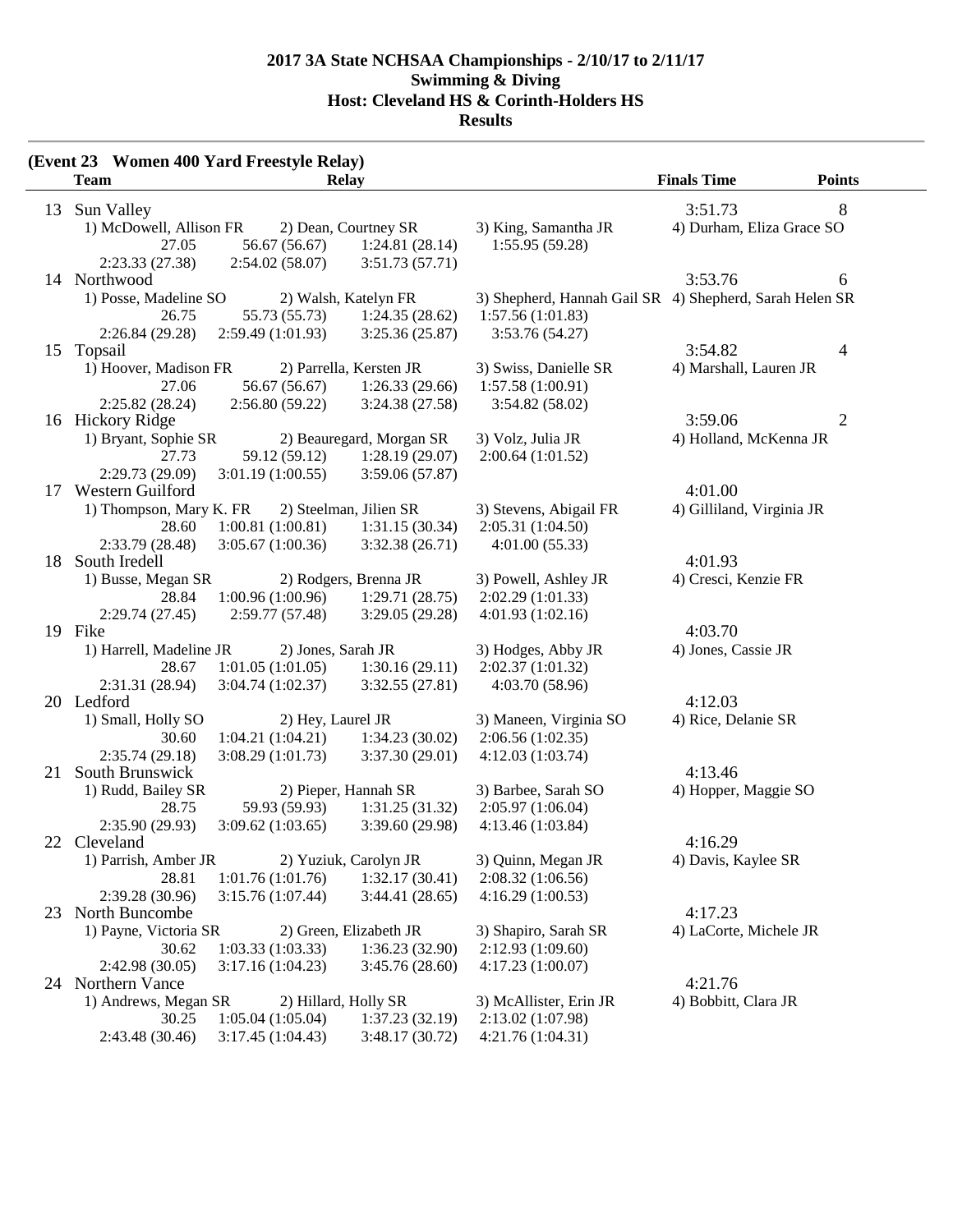| <b>Event 24 Men 400 Yard Freestyle Relay</b> |                                                 |                       |                         |                           |                         |               |  |
|----------------------------------------------|-------------------------------------------------|-----------------------|-------------------------|---------------------------|-------------------------|---------------|--|
|                                              | <b>3A State Rec:</b><br>$3:12.01$ #             | 2000                  | <b>East Chapel Hill</b> |                           |                         |               |  |
|                                              | <b>State Record:</b><br>3:04.91                 | 2014                  | Rose, J. H.             |                           |                         |               |  |
|                                              | 3:06.47 AA-A                                    | 3:09.43 AA-C          |                         |                           |                         |               |  |
|                                              | <b>Team</b>                                     |                       | <b>Relay</b>            |                           | <b>Finals Time</b>      | <b>Points</b> |  |
|                                              | 1 Marvin Ridge                                  |                       |                         |                           | 3:11.16#                | 40            |  |
|                                              | 1) Murray, Jeffrey SR                           | 2) Utesch, Nate SR    |                         | 3) Fisher, Adam SR        | 4) Dwyer, Peter SR      |               |  |
|                                              | 22.66                                           | 47.08 (47.08)         | 1:09.73(22.65)          | 1:34.74(47.66)            |                         |               |  |
|                                              | 1:58.20(23.46)                                  | 2:24.16(49.42)        | 2:46.58 (22.42)         | 3:11.16(47.00)            |                         |               |  |
|                                              | 2 Chapel Hill                                   |                       |                         |                           | 3:12.82                 | 34            |  |
|                                              | 1) Li, Ang SR                                   | 2) Wickman, Carson FR |                         | 3) Brauer, Beau JR        | 4) Bretzmann, Thomas JR |               |  |
|                                              | 22.31                                           | 46.49 (46.49)         | 1:09.84(23.35)          | 1:35.03(48.54)            |                         |               |  |
|                                              | 1:58.66(23.63)                                  | 2:25.12(50.09)        | 2:47.79(22.67)          | 3:12.82(47.70)            |                         |               |  |
| 3                                            | Weddington                                      |                       |                         |                           | 3:20.06                 | 32            |  |
|                                              | 1) Raines, Connor FR                            |                       | 2) Morehead, John JR    | 3) Wiltsey, Kevin FR      | 4) Wiltsey, Curtis JR   |               |  |
|                                              | 24.67                                           | 51.14 (51.14)         | 1:14.87(23.73)          | 1:40.75(49.61)            |                         |               |  |
|                                              | 2:04.48(23.73)                                  | 2:31.61 (50.86)       | 2:54.85(23.24)          | 3:20.06(48.45)            |                         |               |  |
|                                              | 4 Concord                                       |                       |                         |                           | 3:20.34                 | 30            |  |
|                                              | 1) Power, Matt JR                               |                       | 2) Lucky, Andrew FR     | 3) Ritchie, George JR     | 4) Epler, Robbie JR     |               |  |
|                                              | 25.02                                           | 53.50 (53.50)         | 1:17.84(24.34)          | 1:45.15(51.65)            |                         |               |  |
|                                              | 2:08.40(23.25)                                  | 2:33.87 (48.72)       | 2:56.00(22.13)          | 3:20.34(46.47)            |                         |               |  |
| 5                                            | St. Stephens                                    |                       |                         |                           | 3:20.52                 | 28            |  |
|                                              | 2) Talbert, Joshua FR<br>1) Burgess, Matthew JR |                       | 3) Procopii, Stephan SO | 4) Leatherman, Brady SO   |                         |               |  |
|                                              | 24.65                                           | 50.99 (50.99)         | 1:15.63(24.64)          | 1:42.04(51.05)            |                         |               |  |
|                                              | 2:06.90(24.86)                                  | 2:33.86 (51.82)       | 2:56.31(22.45)          | 3:20.52(46.66)            |                         |               |  |
| 6                                            | South Iredell                                   |                       |                         | 3:21.52                   | 26                      |               |  |
|                                              | 1) Dickinson, Austin SO                         |                       | 2) Williams, Lindley SR | 3) Moore, Joseph FR       | 4) Zucker, Colson JR    |               |  |
|                                              | 25.07                                           | 52.52 (52.52)         | 1:16.59(24.07)          | 1:44.58(52.06)            |                         |               |  |
|                                              | 2:07.88(23.30)                                  | 2:33.60(49.02)        | 2:56.47(22.87)          | 3:21.52 (47.92)           |                         |               |  |
| 7                                            | Tuscola                                         |                       |                         | 3:22.97                   | 24                      |               |  |
|                                              | 1) Wenzel, Stephen JR                           | 2) Gomez, Eric JR     |                         | 3) Darguzas, John JR      | 4) MacDonald, Mason JR  |               |  |
|                                              | 24.40                                           | 51.21 (51.21)         | 1:16.18(24.97)          | 1:43.57(52.36)            |                         |               |  |
|                                              | 2:07.65(24.08)                                  | 2:34.20(50.63)        | 2:57.46(23.26)          | 3:22.97(48.77)            |                         |               |  |
| 8                                            | Corinth-Holders                                 |                       |                         |                           | 3:23.09                 | 22            |  |
|                                              | 1) Lower, Christian JR                          | 2) Palmer, Ethan JR   |                         | 3) Partrick, Ryan JR      | 4) Stokes, Jacob SR     |               |  |
|                                              | 23.35                                           | 48.76 (48.76)         | 1:13.92(25.16)          | 1:41.58 (52.82)           |                         |               |  |
|                                              | 2:05.47(23.89)                                  | 2:32.13(50.55)        | 2:56.02(23.89)          | 3:23.09 (50.96)           | 3:24.73                 | 18            |  |
| 9                                            | Northern Guilford                               | 2) Karver, Noah SR    |                         |                           |                         |               |  |
|                                              | 1) Hill, Bryan JR                               |                       |                         | 3) Lalumondier, Jeremy JR | 4) Snider, Ben SO       |               |  |
|                                              | 23.55                                           | 49.51 (49.51)         | 1:14.31(24.80)          | 1:43.43 (53.92)           |                         |               |  |
| 10                                           | 2:07.72 (24.29)<br>South Brunswick              | 2:34.68(51.25)        | 2:58.80(24.12)          | 3:24.73(50.05)            | 3:28.01                 | 14            |  |
|                                              | 1) Bell, Owen SO                                | 2) Dalton, Ryan SR    |                         | 3) Johnson, Teddy JR      | 4) Anselmo, Matt SO     |               |  |
|                                              | 24.13                                           | 51.32 (51.32)         | 1:15.91(24.59)          | 1:42.98(51.66)            |                         |               |  |
|                                              | 2:07.85(24.87)                                  | 2:36.40(53.42)        | 3:00.46(24.06)          | 3:28.01(51.61)            |                         |               |  |
|                                              | 11 Hickory Ridge                                |                       |                         |                           | 3:28.06                 | 12            |  |
|                                              | 2) Anderson, Keaton JR<br>1) Shimberg, Cole SR  |                       | 3) Arbury, Keaton JR    | 4) Arbury, Kieran SR      |                         |               |  |
|                                              | 24.30                                           | 50.17 (50.17)         | 1:15.30(25.13)          | 1:43.87(53.70)            |                         |               |  |
|                                              | 2:09.17(25.30)                                  | 2:37.46 (53.59)       | 3:01.68(24.22)          | 3:28.06(50.60)            |                         |               |  |
|                                              | 12 Cox Mill                                     |                       |                         |                           | 3:29.40                 | 10            |  |
|                                              | 1) Almaraz, Alex SR                             | 2) Horn, Michael JR   |                         | 3) Darrenkamp, Will FR    | 4) Holt, Max JR         |               |  |
|                                              | 24.53                                           | 51.67 (51.67)         | 1:16.47(24.80)          | 1:43.92(52.25)            |                         |               |  |
|                                              | 2:09.64(25.72)                                  | 2:37.65(53.73)        | 3:02.47(24.82)          | 3:29.40 (51.75)           |                         |               |  |